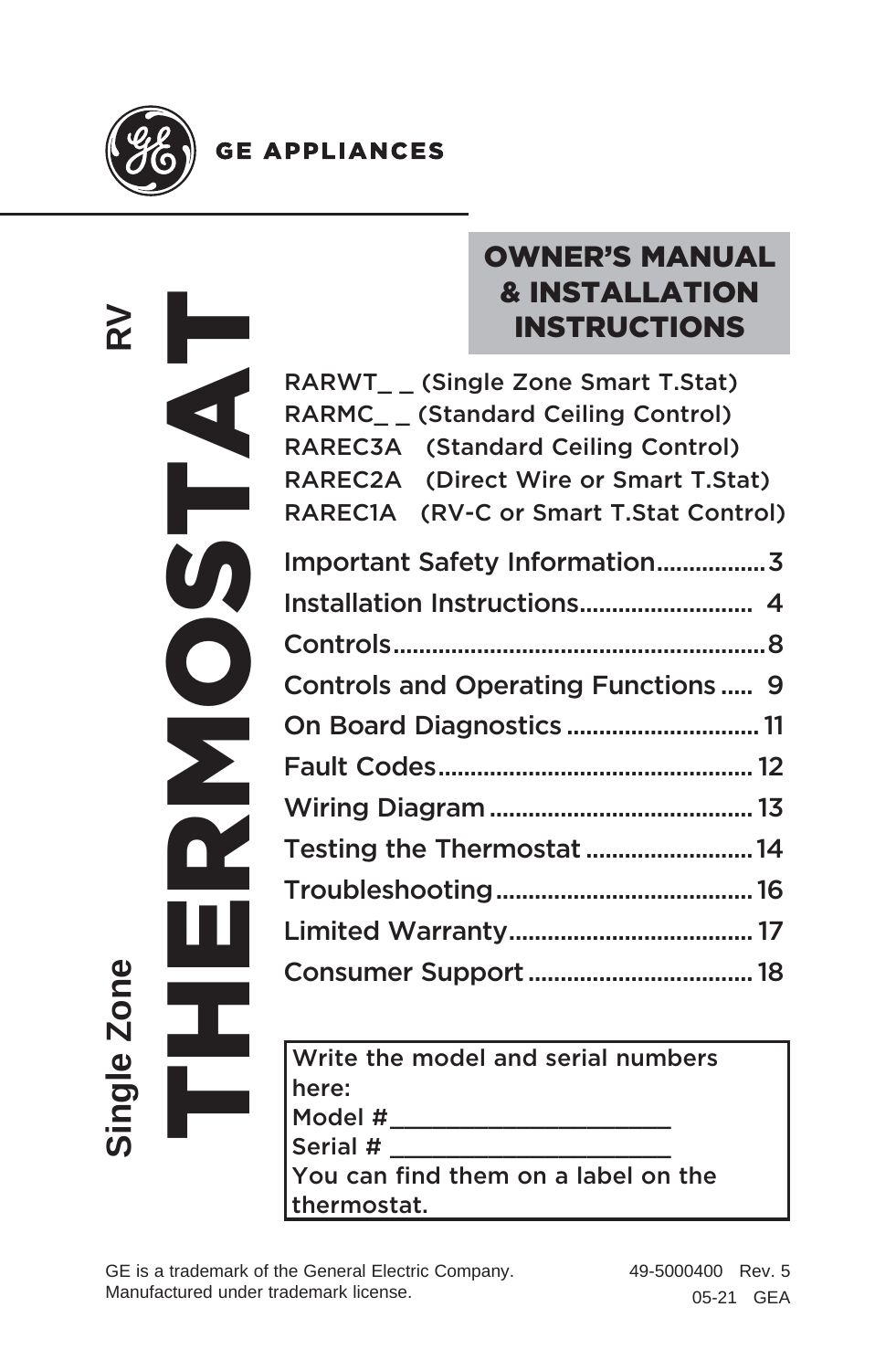# **THANK YOU FOR MAKING GE APPLIANCES A PART OF YOUR RV.**

Whether you grew up with GE Appliances, or this is your first, we're happy to have you in the family.

We take pride in the craftsmanship, innovation and design that goes into every GE Appliances product, and we think you will too. Among other things, registration of your appliance ensures that we can deliver important product information and warranty details when you need them.



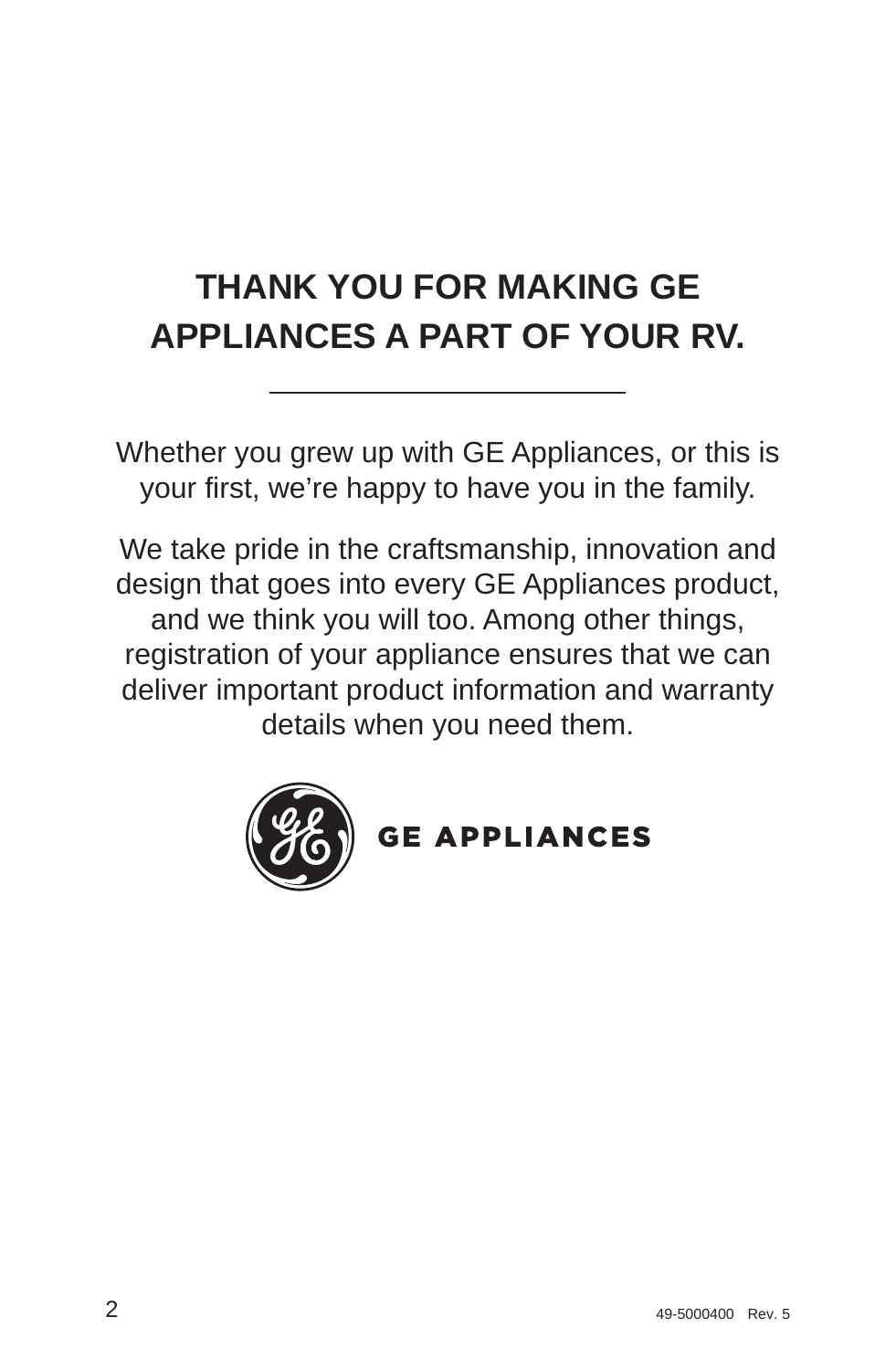## **IMPORTANT SAFETY INFORMATION READ ALL INSTRUCTIONS BEFORE USING THE APPLIANCE**

# **WARNING FIRE AND SHOCK HAZARD**

- $\blacksquare$  Always turn off power at the main power supply before installing, cleaning or removing the thermostat.
- Do not use on voltages over 12 VDC. Higher voltages will damage the thermostat and could cause shock or fire hazards.
- All wiring must conform to local and national electrical and building codes.
- $\blacksquare$  Use this thermostat only as described in this manual.

# **Specifications**

**Electrical Rating:** 

12 VDC (Operating Range from 10.5 VDC - 15.5 VDC)

|         | <b>Operating Ranges</b>                              |  | <b>Setpoint Ranges</b> |  |
|---------|------------------------------------------------------|--|------------------------|--|
| Cooling | 60°F-115°F 15°C-46°C 60°F-85°F 15°C-30°C             |  |                        |  |
|         | 1-4°C-30°C 40°F-85°F 5°C-30°C<br>Heat-Pump 25ºF–85ºF |  |                        |  |
| Furnace | <b>I</b> See Owner's Manual                          |  | 40°F-85°F   5°C-30°C   |  |

#### **Wall Thermostat Terminations:**

0V (GND), Signal (COMMS), +12VDC

#### **Recommended Wire Sizes:**

| <b>CIRCUIT</b>                                |                   | <b>WIRE GAUGE   Copper Wire Type  </b> |
|-----------------------------------------------|-------------------|----------------------------------------|
| 115 VAC Control Power 12awg                   |                   | ISOLID                                 |
| 12 VDC Control Power   14awg~18awg   STRANDED |                   |                                        |
| 112 VDC Thermostat                            | 18awg~22awg SOLID |                                        |

|                      | <b>COMMUNICATION CONNECTIONS</b>                                                                    |             |  |                                                      |                                    |                   |
|----------------------|-----------------------------------------------------------------------------------------------------|-------------|--|------------------------------------------------------|------------------------------------|-------------------|
| Ceiling<br>Control   | RV-C<br><b>GEA Smart</b><br>15 Wire<br>Network<br>Direct<br>Wall<br>Thermostat<br>Connect<br>(RARWT |             |  | RV-C Room   Aux.<br>Sensor<br>Compatible<br>(RARES1) | l Furnace<br>Connection Connection | Auto Gen<br>Start |
| RARMC <sub>2</sub> A |                                                                                                     |             |  |                                                      |                                    |                   |
| RAREC3A              |                                                                                                     |             |  |                                                      |                                    |                   |
| RAREC <sub>2</sub> A |                                                                                                     | $\check{ }$ |  |                                                      |                                    |                   |
| RAREC <sub>1</sub> A |                                                                                                     |             |  |                                                      |                                    |                   |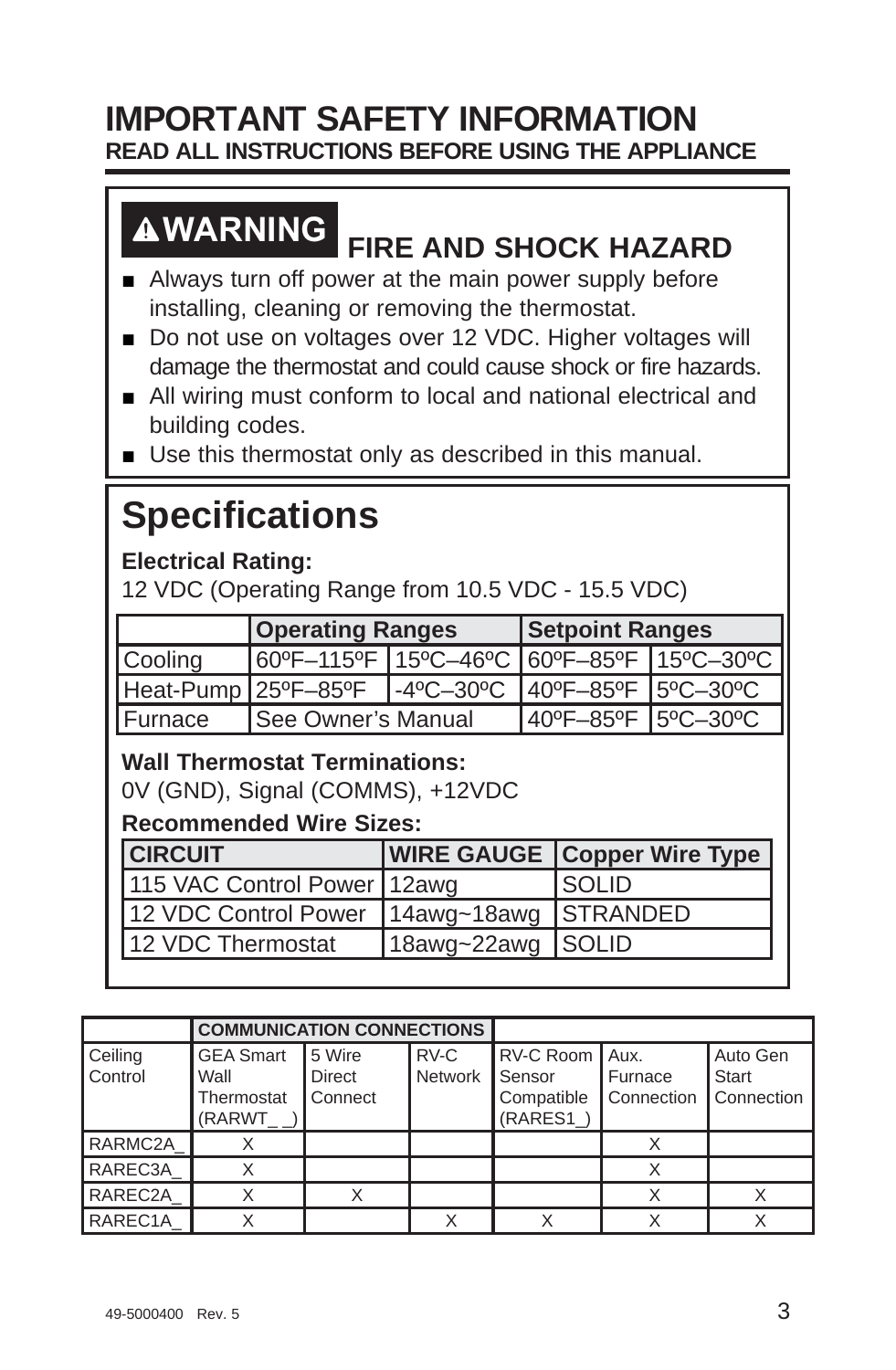**WARNING ELECTRICAL SHOCK HAZARD** Turn off power by removing the fuse or switching the appropriate circuit breaker to the OFF position before removing the existing thermostat.

## **Package Contents**

- **Thermostat on cover**
- Thermostat base
- $S$ Crews

## **Tools Required**

- $\blacksquare$  Drill with 1/8" bit
- **Ballpoint Pen**
- $S$ crewdriver

## **To Remove Existing Thermostat**

- 1. Turn off power to the heating and cooling system by removing the fuse or switching off the appropriate circuit breaker (115 VAC and 12VDC)
- 2. Remove cover of old thermostat. This should expose the wires.
- 3. Label the existing wires with wire labels before removing wires.
- 4. After labeling wires, remove wires from terminal block.
- 5. Remove existing thermostat base from wall.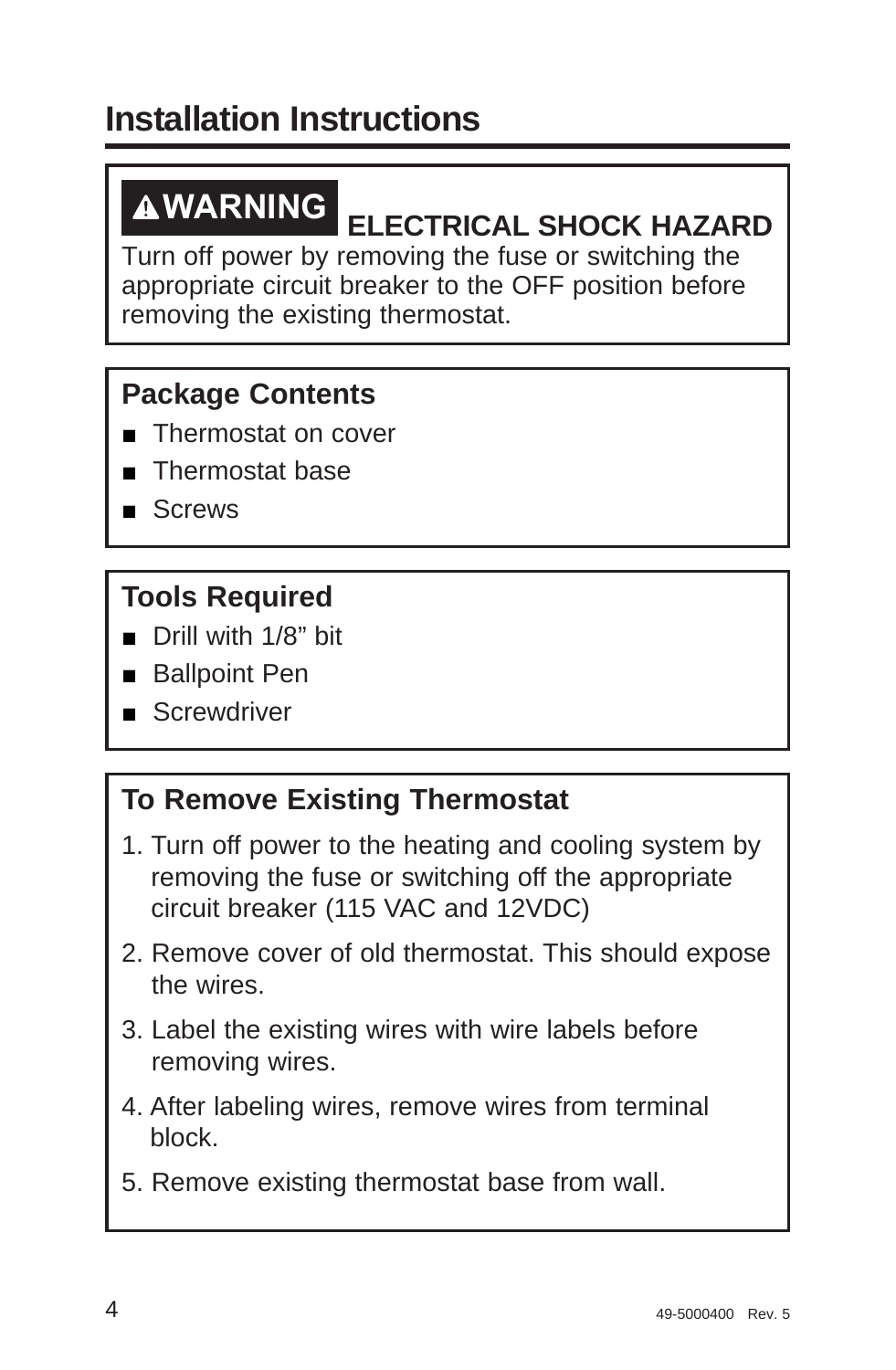

#### **To Install Thermostat and Main Control**

**IMPORTANT: Thermostat installation must conform to local and national building and electrical codes and ordinances.**

**NOTE:** It is recommended to mount the thermostat between 4 and 5 feet above the floor. It is not recommended to mount the thermostat on an outside wall, in direct sunlight, behind a door, or in an area affected by a vent or duct.

- 1. Turn off power to the heating and cooling system by removing the fuse or switching off the appropriate circuit breaker. (115 VAC and 12VDC).
- 2. Mount main control box to the mounting template using four screws.
- 3. Remove three screws from the main control box, allowing the bottom section to hinge open. Control board is now visible and accessible.
- 4. Route the 115 VAC power cord through the strain relief of the control box. Tighten the strain relief, making sure not to damage the wires.
- 5. Using wire connectors, connect line to black, neutral to white, and ground to green.
- 6. Using electrical tape or wire nuts, secure the connectors to prevent any potential movement due to vehicle vibration.
- 7. Route the 6 pin connector through the opening of the hemmed strain relief of the control box. Mate 6 pin connector to the control box's wire harness.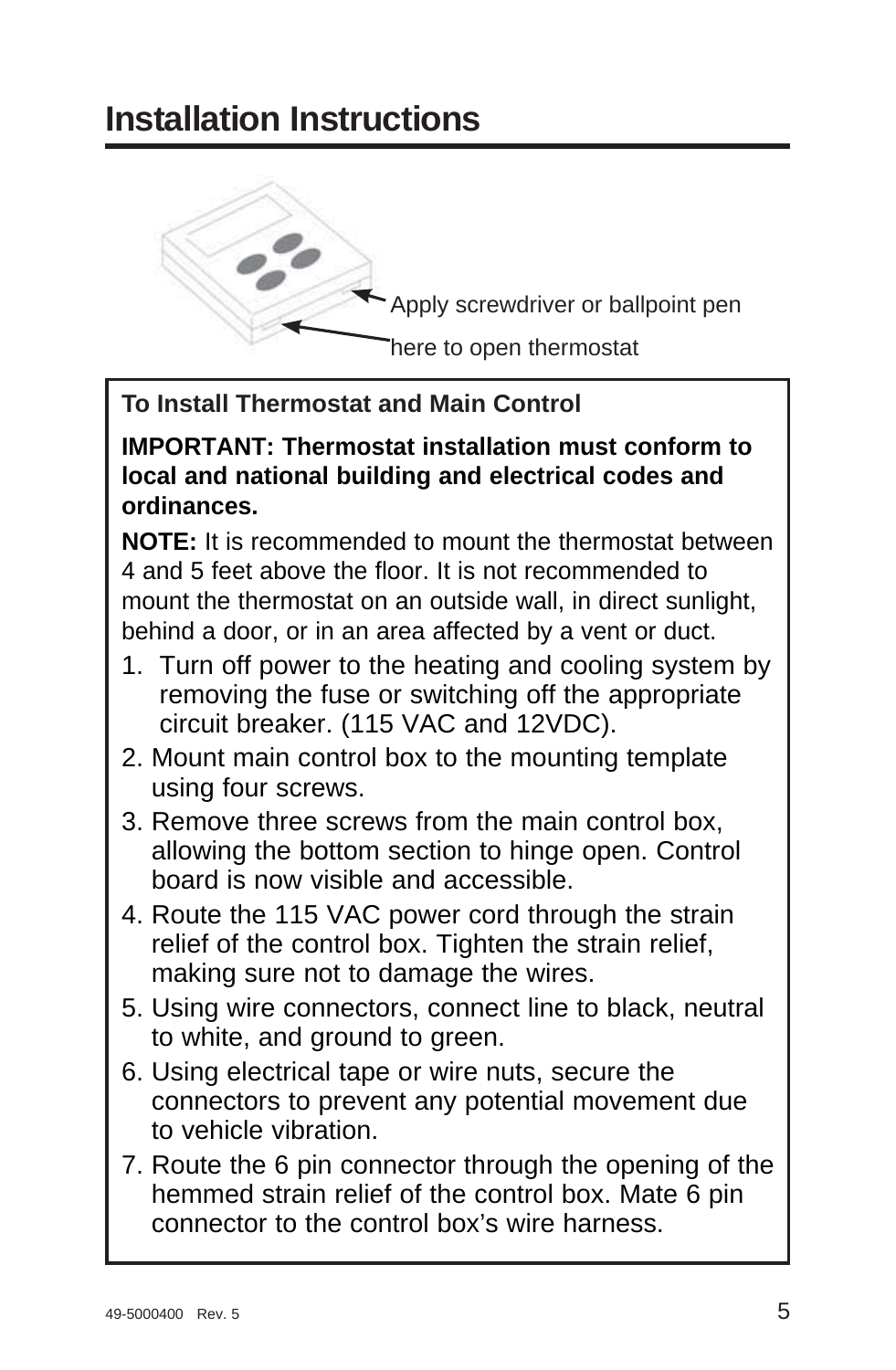- 8. Mate the thermistors to the corresponding interconnects on the main board. These will be bundled with the 6-pin connector in the rooftop unit. For ARC models, one connection will need to be made (indoor coil sensor). For ARH models, an additional connection will need to be made (ambient/ outdoor coil sensors).
- 9. Using wire connectors, connect 2 furnace wires (blue and optional), 2 auto gen start wires (yellow, optional, and only for RAREC1A and RAREC2A controls), 3 thermostat wires (red, yellow, and black), and two 12 VDC battery wires (red and black).
- 10. Rotate lower section of control box upwards making sure not to crush any wires. Drive three screws, securing he control box closed. The main control install is now complete.
- 11. Remove the cover from the base by undoing the two plastic snaps on the bottom of the base. A small screwdriver or ballpoint pen can be used to gently depress one snap at a time (reference the figure on page 5).
- 12. Put thermostat base against the wall where you plan to mount it. Make sure wires will feed through the wire opening in the base of the thermostat.
- 13. With the base level, mark the placement of themounting holes.
- 14 Ensure no other wires are affected by the drilling of 1/8" holes.
- 15. Using a 1/8" drill bit, drill pilot holes in the locations you have marked for the wood screws.
- 16. Align thermostat base with mounting holes and feed the control wires through the wire opening.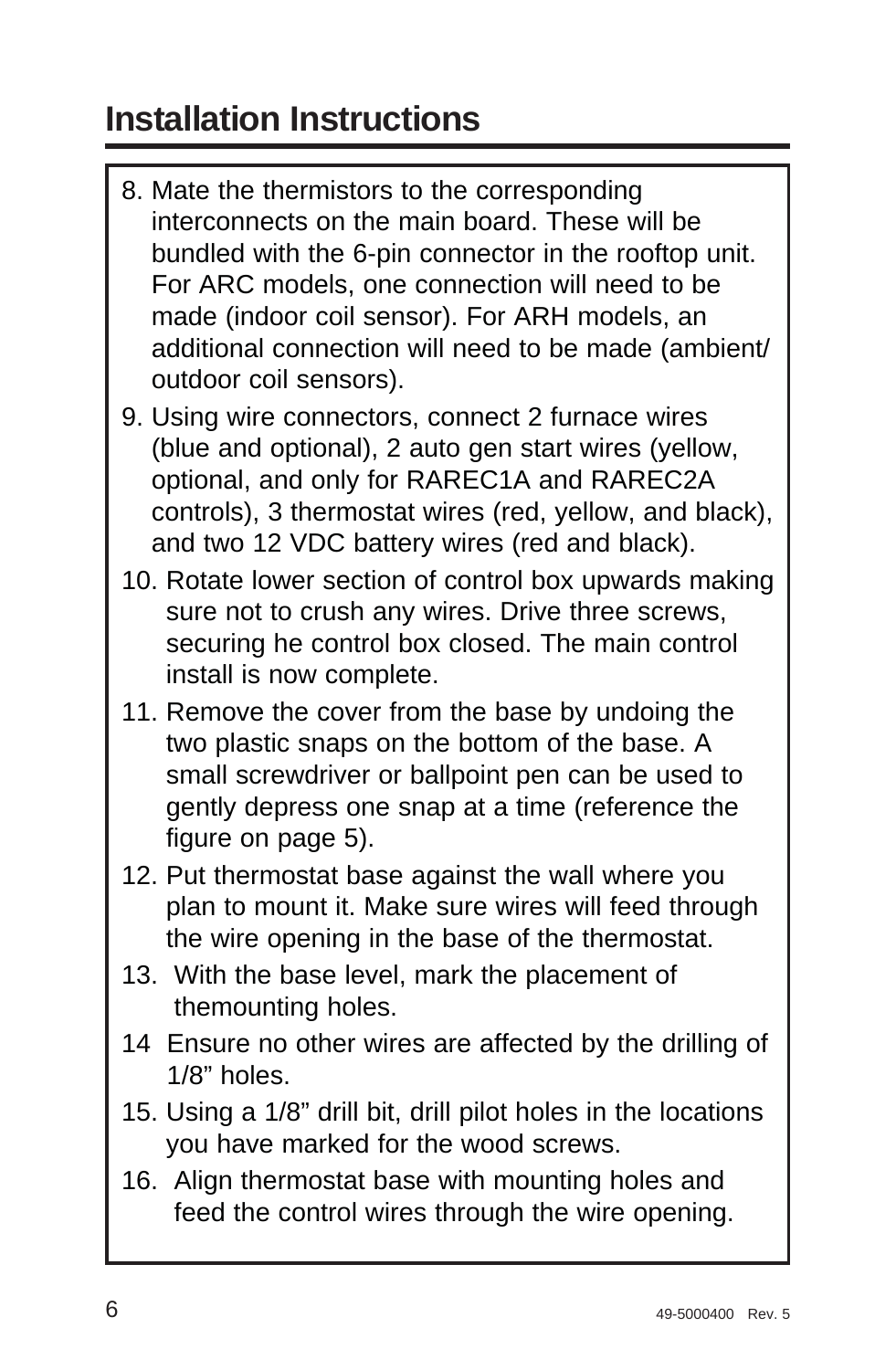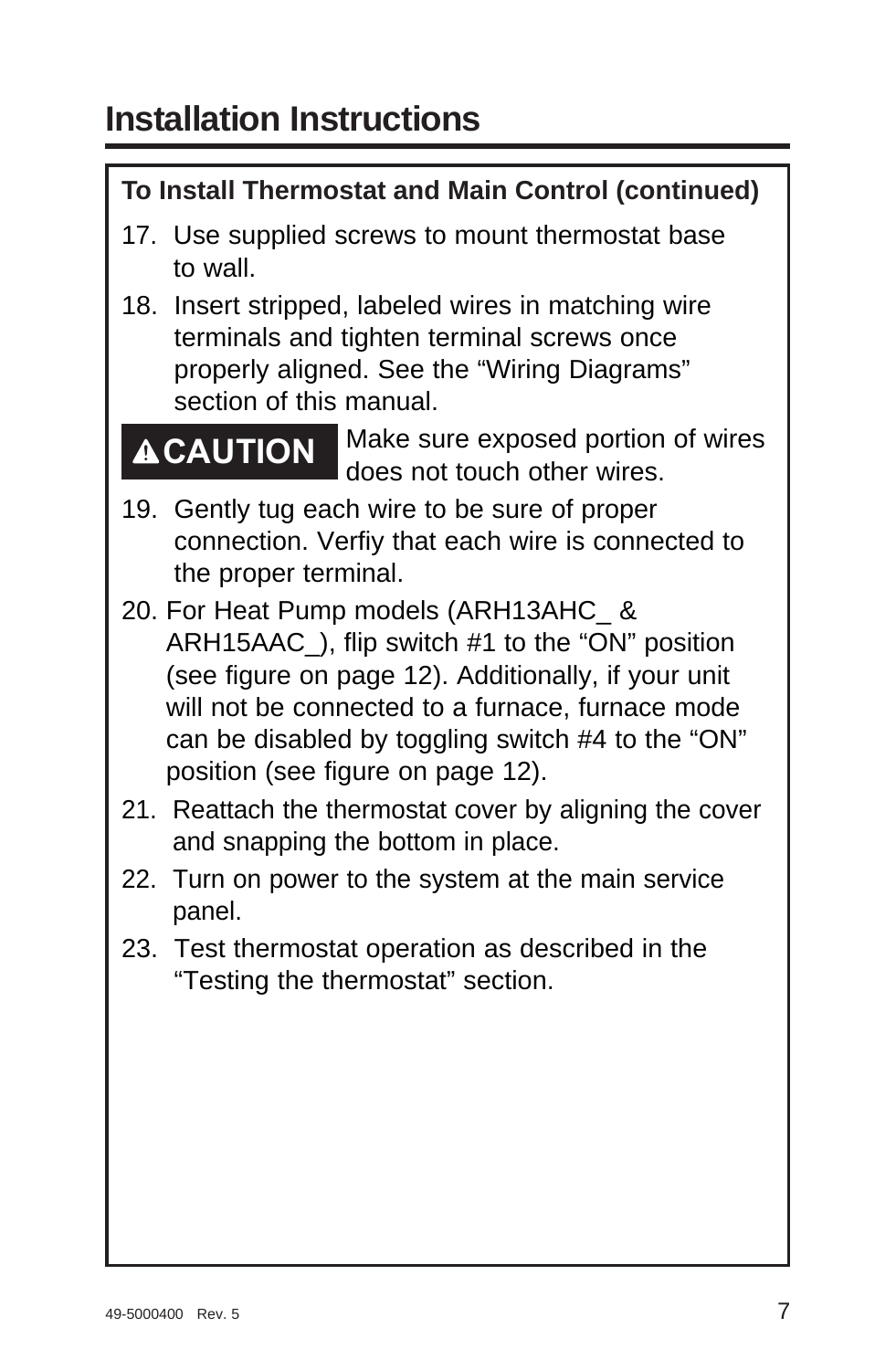# **Controls (RARWT\_ \_)**



#### **1. Mode Button**

Use this button to toggle between the following modes.



 **OFF** – The air conditioner and RV's furnace will not operate.



**FAN ONLY** – The fan will operate to circulate air.



 **COOL** – The air conditioner will operate to lower the RV temperature

**NOTE:** only use HEAT-PUMP modes with rooftop models ARH13AHC\_ or ARH15AAC\_.

Enable Heat-Pump modes by turning ON DIP Switch #1 located on the back side of the thermostat. (see Wiring Diagram)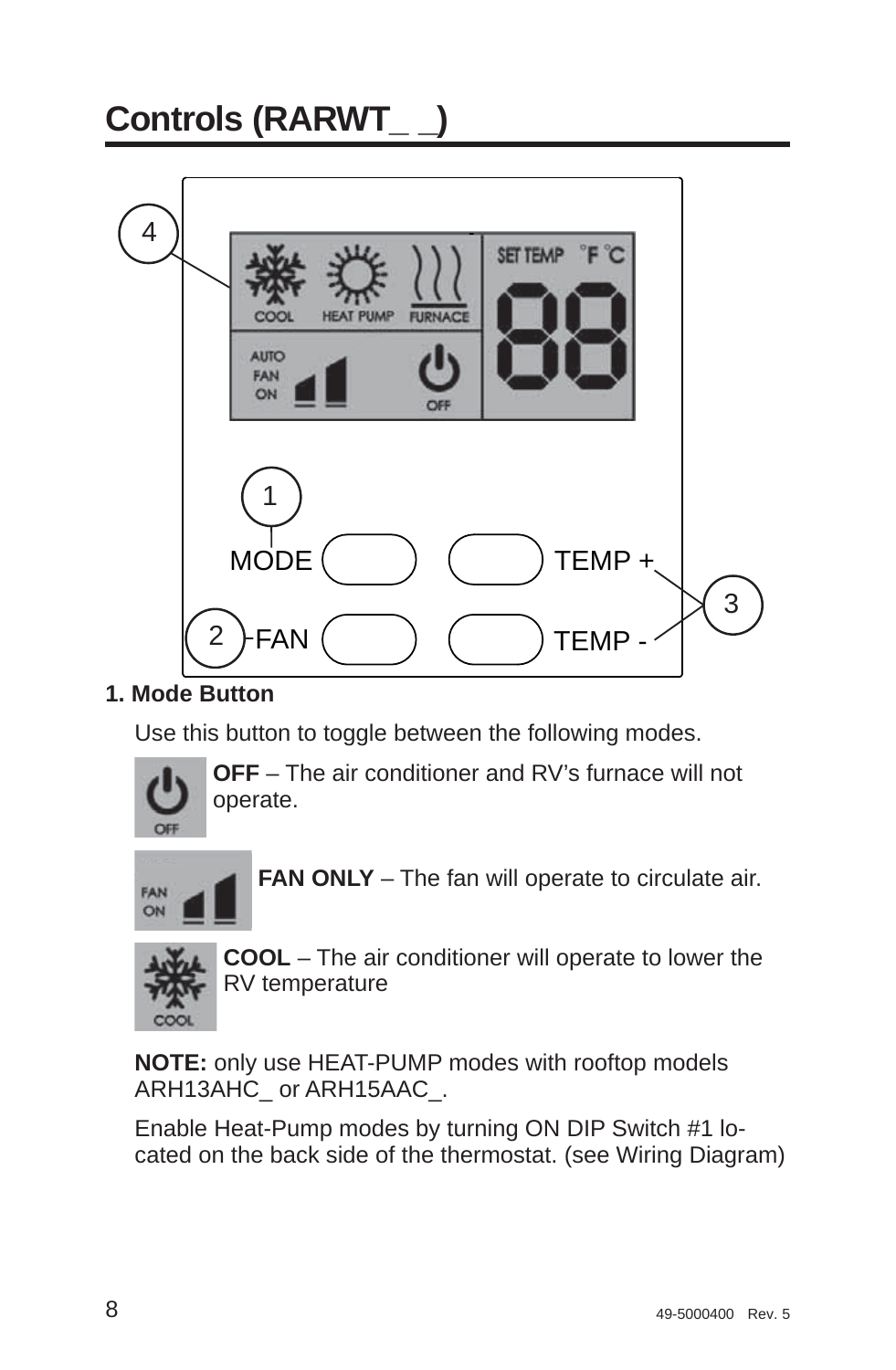#### **1. Mode Button (continued)**



**HEAT PUMP ONLY** – the unit will operate the heat-pump to raise the RV temperature. **NOTE:** if the outdoor ambient drops below 25°F (-4°C), the heat-pump will be disabled.



**HEAT PUMP + FURNACE** - the unit will first operate the heat-pump to conserve propane. If the RV temperature drifts further than 3°F from the setpoint, then the RV's furnace will be turned ON.

**NOTE:** the furnace will automatically turn ON, if the outdoor temperature drops below 25°F (-4°C) or if the Heat-Pump begins a defrost.



 **FURNACE ONLY** – the RV's furnace will operate to raise the RV temperature. This mode can be disabled by toggling switch #4 on the thermostat to the "ON" position.

#### **2. Fan Button**

Use this button to toggle between fan speeds and fan modes.



 **FAN ON** – the fan will run even when the set point has been reached.



**AUTO FAN** – the fan will turn off once the set point has been reached.

#### **3. Temperature Selection Buttons**

Use these buttons to raise and lower the set point.



To change between Fahrenheit (°F) and Celsius (°C), hold both "TEMP  $\div$ " and "TEMP  $-$ " at the same time for 2 seconds.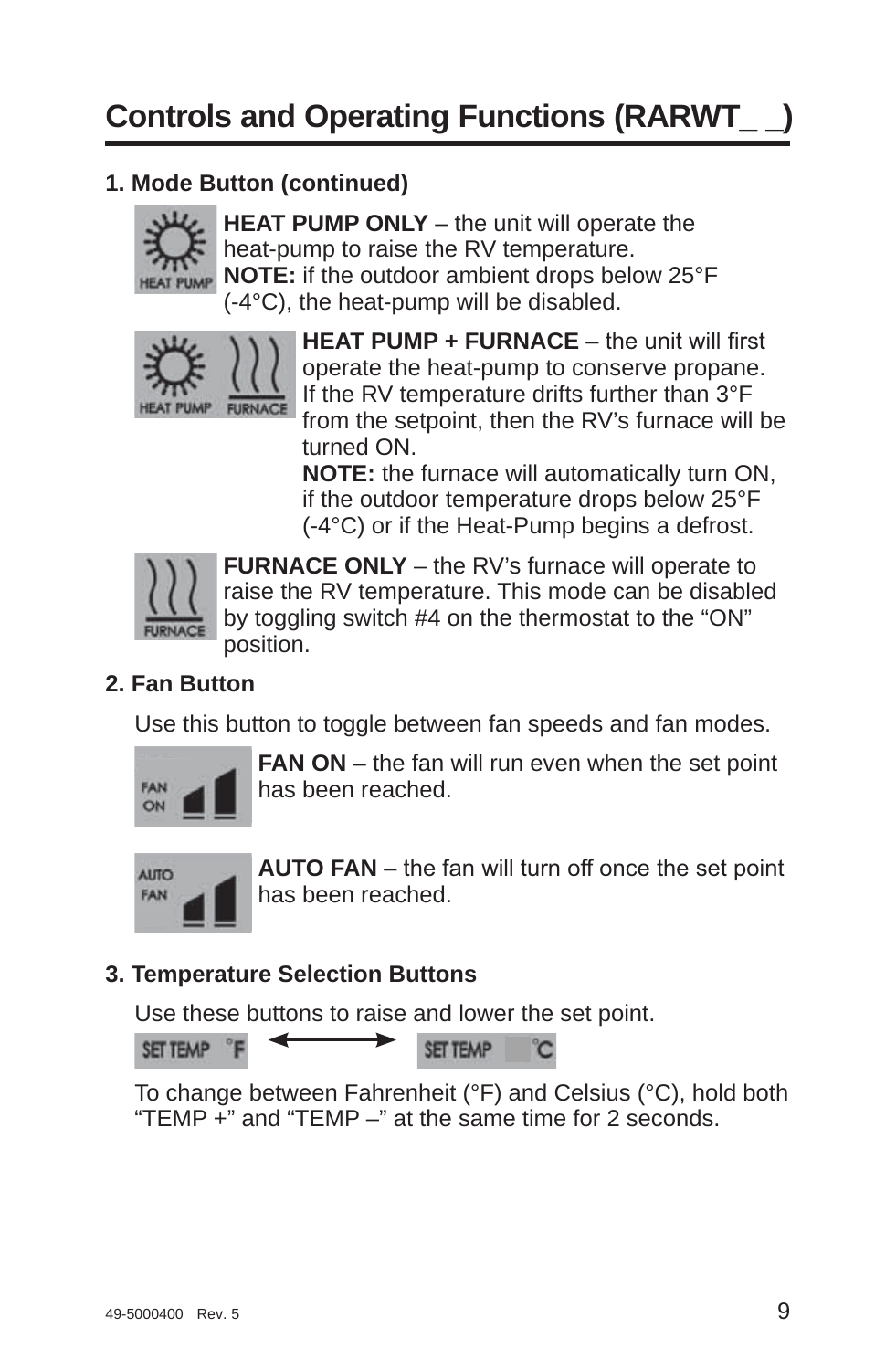# **Control and Operating Functions (RAREC1A)**

#### Ziem selection...

| Switch #E  | Switch AZ  | Switch #1  |                       |             |
|------------|------------|------------|-----------------------|-------------|
| <b>CHI</b> | <b>THE</b> | OFF.       | $+$ Zone 1 $\pm$ 113  |             |
| $-120$     | <b>CHL</b> | $-1200$    | $+2$ iona 3   LTI     |             |
| $-$ CAV.   | <b>CAS</b> | <b>CAY</b> | $+2$ orve 1 (1)       |             |
| 08         | <b>CES</b> | CH         | $=2i$ and $4$         | 111439      |
| CIFE       | (24)       | CHI        | $+2$ owe $5$ $-12+30$ | Ξ           |
| CH         | CHL        | <b>CHI</b> | in Zone 6             | $11.3 + 36$ |
| (18)       | 1784       | <b>CVE</b> | + Zurus 7             |             |
| 1365       | 1364       | 1,066      | » Postal B            |             |

| <b>DIP SWITCH</b> |     | <b>EV.C.</b> |                                               |                                          | <b>Chattannia</b> |  |
|-------------------|-----|--------------|-----------------------------------------------|------------------------------------------|-------------------|--|
| 86                | 45  |              | <b>PRODUCT TYPE</b>                           | <b><i>DYCHE ALL</i></b><br><b>ZONESS</b> | Advance<br>langs  |  |
| DFF               | OFF | Either       | <b><i>EV-C AIR CONDITIONER (&amp; HP)</i></b> | 103 16791                                |                   |  |
|                   |     | Elshar       | <b>RV-C AIR CONDITIONER I&amp; HPI</b>        | 103 (6.7kd)                              |                   |  |
|                   | CIN |              | and <b>RV-C FURNACE</b>                       | 34 (503)                                 |                   |  |
| <b>CHE</b>        |     | Either       | RV-C VIRTUAL THERMOSTAT                       | <b>WR ZSMAJ</b>                          | $.192 - 207$      |  |
|                   |     |              | with A/C Status (& HP)                        | 103 (67%)                                | $ICON + CFO$      |  |
|                   |     |              | <b><i>RV-C VIRTUAL THERMOSTAT</i></b>         | <b>BR (SBN)</b>                          |                   |  |
| CN                | CN  | Elthan       |                                               | with A/C Status (8. HP)                  | 103.05793         |  |
|                   |     |              | with FLIRARCE Status                          | 94.15Ekd                                 |                   |  |



If Switch #5 is ON (RV-C Virtual T.Stat Method), an RARES1A room sensor kit will be required.

# **Control and Operating Functions (RAREC2A)**

| <b>Article</b><br><b>DEC</b> | ez.                      | <b>OH</b><br>(Ran Small   (Ran Night) | ×<br><b>Johnston</b>        | Humani                   | $\overline{a}$<br>22 107 is 235, than<br>ish definets are allowed!                           | <b>SEA Fax</b><br><b>Sound</b>             | <b>ISLA Mode</b>        |
|------------------------------|--------------------------|---------------------------------------|-----------------------------|--------------------------|----------------------------------------------------------------------------------------------|--------------------------------------------|-------------------------|
| ٠                            |                          | ٠                                     |                             | ٠                        |                                                                                              |                                            |                         |
| ×                            | ٠                        | r                                     | $\overline{\phantom{a}}$    | ٠                        | x                                                                                            |                                            |                         |
| ×                            | ۰                        | ÷                                     | <b>UN</b>                   | m                        | ۰<br>٠                                                                                       |                                            |                         |
| m                            | <b>CHE</b>               |                                       | $\overline{\phantom{a}}$    | <b>Class</b>             | ÷<br>٠                                                                                       | <b>ABRIDEE</b>                             | <b>OFF</b>              |
| 14                           |                          | c                                     | 98                          | <b>DR</b>                | ۰<br>٠                                                                                       |                                            |                         |
| <b>SO</b>                    | œ                        | <b>CHE</b>                            | $\rightarrow$               | CIN                      | ÷<br>٠                                                                                       |                                            |                         |
| m                            | $\overline{C}$           | ÷                                     | ۰                           | ٠<br>-                   | ۰<br>٠                                                                                       |                                            |                         |
| 42                           | $\equiv$                 | ٠                                     | ٠                           | ۰<br>٠                   | m<br><b>July 2 200 x 200 000 1 120 m</b><br>AP 3 INT 1 M 2047 to 19th colm.                  | <b>LOW</b>                                 |                         |
| ٠                            | Ŧ                        | m                                     | m                           |                          | . .                                                                                          |                                            |                         |
| ×.                           | $\sim$                   | <b>ING</b>                            | $\sim$<br>×                 | $\sim$                   | <br><b>SUP &amp; AND A FOUN STAKE MINUT</b><br>bit 3 not is ut don't as this year.           | -                                          | <b><i>EAST CHEF</i></b> |
| 14                           | $\sim$                   | $\overline{\phantom{a}}$              | ۰                           | ٠                        |                                                                                              |                                            |                         |
| p.                           | $\overline{a}$           | <b>CHE</b>                            | w                           | ٠                        | <br><b>SHE &amp; SPR In ANIA MAKE MAKER</b><br>are a late is set shown and thank move-       |                                            |                         |
| m                            | $\overline{\phantom{a}}$ | ٠                                     | <b>STAN</b>                 | ×.<br>۰                  | - 16                                                                                         | <b>LIPW</b>                                |                         |
| Ħ                            |                          | m                                     | œ                           | ÷                        |                                                                                              | -                                          | <b>CDOL</b>             |
| 74                           | œ                        | m                                     | <b>IS</b>                   | ٠                        | z                                                                                            |                                            |                         |
| ×                            |                          | ٠                                     |                             | <b>CHR</b>               |                                                                                              | <b>AAA UPS</b>                             |                         |
| x                            | ٠                        | ÷<br>×                                | <b>Side</b>                 | $\overline{C}$           | OH<br>THE 2 DR 1 FLANGUE GRAY<br>() OFF I WRITING SHAUL \$1 for fax faxed                    | $\rightarrow$<br><b>Chack #1</b><br>un est |                         |
| 1.6                          | m                        | v                                     | ٠                           | <b>TIME</b>              |                                                                                              |                                            |                         |
| w                            | <b>CHE</b>               | ×                                     | $\mathcal{L}_{\mathcal{A}}$ | <b>City</b>              | <br>SIP 3-2N v FORNASE ORD F W/ RAN LOW<br>the business servicements and train street        | LEW)<br><b>LOW</b>                         | <b>FURNIAC</b>          |
| $10-$                        | ÷                        | m                                     | $\mathcal{L}$               | m                        |                                                                                              |                                            | ONLY                    |
|                              |                          |                                       |                             |                          | m                                                                                            |                                            |                         |
| ts                           | ۰                        | m                                     | $\sim$                      | œ                        | THE 2 GRO II FURNISHED SPIELE ALL FIRE INSIDE<br>and 2 feet is advertisement and hard entire | <b>Million</b>                             |                         |
| m                            | $\sim$                   | Two                                   |                             | <b>The</b>               |                                                                                              |                                            |                         |
| $_{1+}$                      | 1981                     | œ                                     | $\sim$                      | m                        | 191<br>BW 3 DRI II FURNIST GREE w/ RAS WERK<br>tell is the controllerance of the paper       |                                            |                         |
| и                            | <b>FOR</b>               |                                       | m                           |                          | m                                                                                            | <b>LEPW</b>                                |                         |
| 11                           |                          | œ                                     | m                           |                          | m                                                                                            | $-1$                                       | <b>AP UNLY</b>          |
| m                            | œ                        | m                                     | m                           |                          | 1994                                                                                         |                                            |                         |
| v                            | ٠                        | $\sim$                                | m                           | ٠                        | m                                                                                            |                                            |                         |
| x<br>t.                      | ٠<br>$\sim$              | ×                                     | w                           | $\sim$                   | <b>CM</b><br>DIF 2 ON + DFF Music, FAM OFF<br>that I cloth is set them?, whenly him it       | <b>Clevil Biff</b><br><b>kettch #0</b>     | <b>Claud Series At</b>  |
| ٠                            |                          | ٠                                     | $\overline{a}$              | <b>Film</b>              | 194                                                                                          |                                            |                         |
| 28                           | $\sim$                   | ٠                                     | 19                          | m                        | m                                                                                            | 10W                                        | <b>WELFLIATEACE</b>     |
| u                            |                          | <b>CHI</b>                            | CH                          | CIN                      | $\sim$                                                                                       | $\frac{1}{2}$                              |                         |
| $_{\rm H}$                   | ▬                        | œ                                     | $\overline{\mathbf{c}}$     | $\overline{\phantom{a}}$ | ш                                                                                            |                                            |                         |



Switch #1 specifies default fan speed in HP Mode if GL or GH is not specified.

Switch #2 specifies if a "Y" signal is required for HP Mode.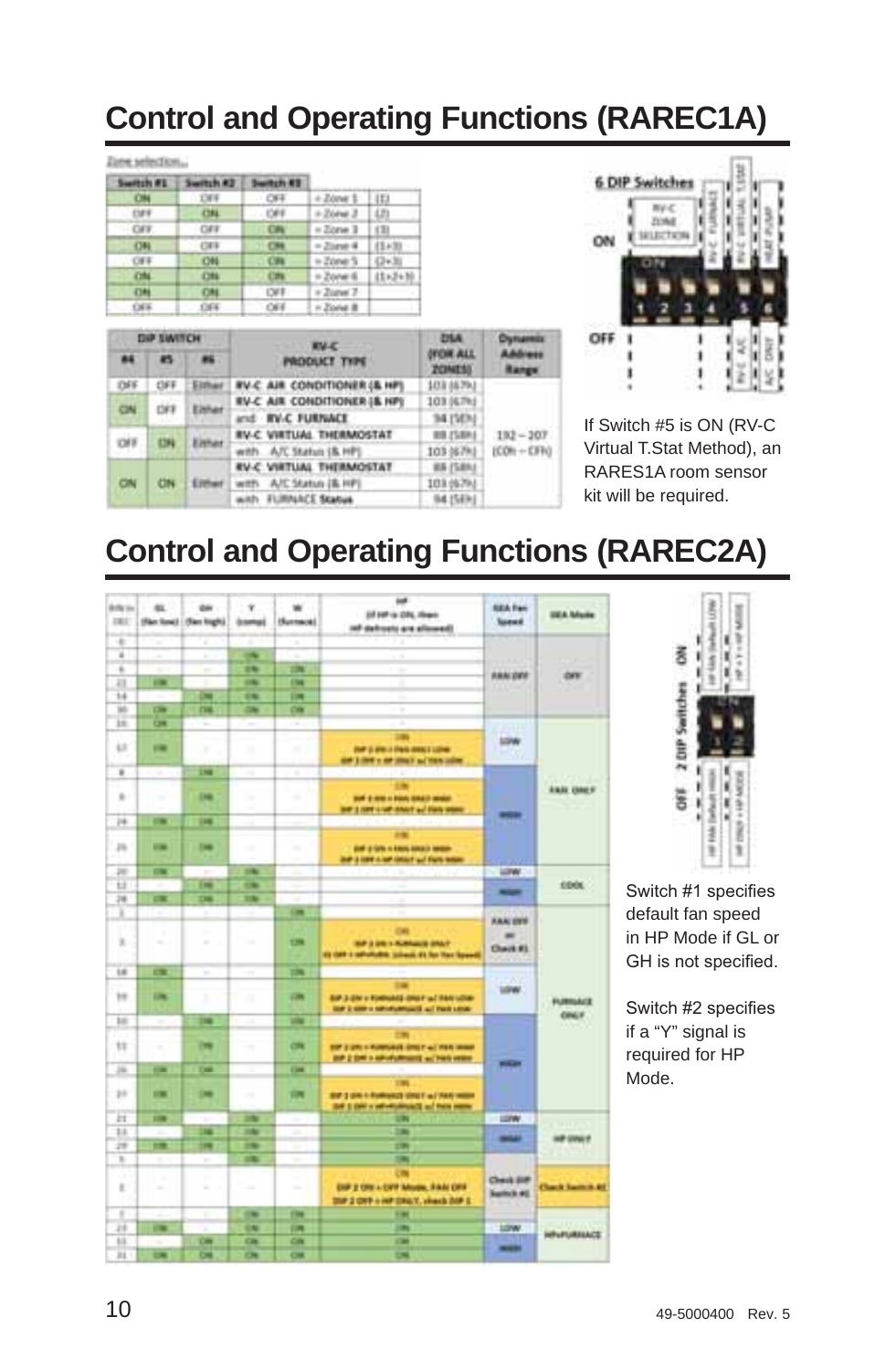# **On Board Diagnostics (RARWT\_ \_)**



### **Low Voltage Detection:**

If the 12VDC drops below 10.5V, the thermostat will switch to "OFF" mode and flash "Lo".

When voltage exceeds 10.5V, the display will show a constant "Lo" and remain in "OFF" mode until a different mode is reselected by the user.



## **A/C Freeze-Up Prevention:**

In COOL mode, a flashing snowflake icon

indicates that the indoor coil is near freezing, and that the compressor was turned off.

Recommend increasing airflow by cleaning the filter and opening vents.

## **Heat-Pump Auto-Defrost:**

In HEAT-PUMP modes, a flashing HEAT-PUMP HEAT PUMP con indicates that the unit is performing an auto-

defrost.

In HEAT-PUMP+FURNACE mode, while auto-defrosting, the unit will use the furnace.



## **Heat-Pump Lockout:**

In HEAT-PUMP ONLY mode, a flashing HEAT-PUMP icon AND 25°F (-4°C) indicates that the outdoor

temperature dropped below 25°F (-4°C) and the Heat-Pump is locked out.

Recommended when expecting temperatures below 25°F (-4°C) to use HEAT-PUMP+FURNACE or FURANCE ONLY mode.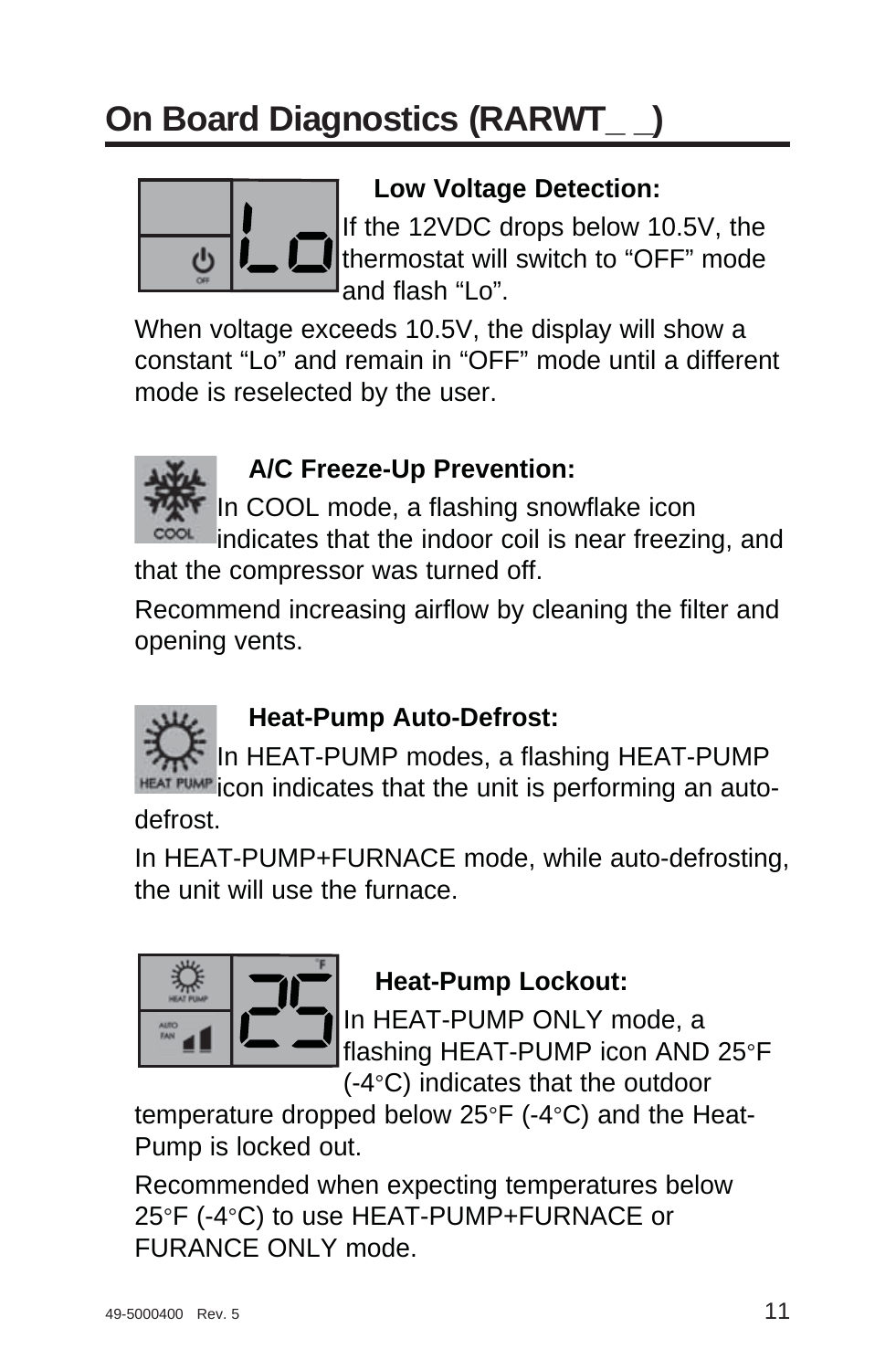# **On Board Diagnostics (RARWT\_ \_)**



### **Heat-Pump Over Temperature:**

In HEAT-PUMP modes, a flashing HEAT-PUMP icon AND 99°F (99°C) indicates that the indoor coil reached

a temperature above 135°F (58°C) and the compressor was shut off.

Recommended to increase airflow by cleaning the filter and opening vents.

# **Fault Codes (RARWT\_ \_)**

|                | <b>Fault Codes</b>          |                           |                                                                                                     |  |  |  |
|----------------|-----------------------------|---------------------------|-----------------------------------------------------------------------------------------------------|--|--|--|
|                | Display<br>Code             | Affected<br>Sensor        | Potential Cause                                                                                     |  |  |  |
| All            | F <sub>1</sub>              | Indoor Coil               | Unplugged Sensor or Temp less<br>than -22°F (-30°C)                                                 |  |  |  |
| Models         | F <sub>2</sub>              | <b>Indoor Coil</b>        | Shorted wires or temp greater<br>than 149°F (65°C)                                                  |  |  |  |
| Heat           | F <sub>3</sub>              | Outdoor Coil              | Unplugged Sensor or Temp less<br>than -22°F (-30°C)                                                 |  |  |  |
| Pump<br>Models | F4                          | Outdoor Coil              | Shorted wires or temp greater<br>than 149°F (65°C)                                                  |  |  |  |
| Dip            | F <sub>5</sub>              | Outdoor Temp              | Unplugged sensor, or Dip Switch<br>1 set to "ON" for AC only model.<br>Temp less than -22°F (-30°C) |  |  |  |
| Switch 1<br>ON | F <sub>6</sub>              | Outdoor Temp              | Shorted wires or temp greater<br>than 149°F (65°C)                                                  |  |  |  |
|                | F7                          | Thermostat<br>Room Sensor | Unplugged Sensor or Temp less<br>than -22°F (-30°C)                                                 |  |  |  |
| All            | F <sub>8</sub>              | Thermostat<br>Room Sensor | Shorted wires or temp greater<br>than 149°F (65°C)                                                  |  |  |  |
| Models         | F <sub>9</sub><br><b>FC</b> | Signal Wire               | Thermostat signal wire is<br>unplugged or shorted (Not<br>communicating to the main<br>control)     |  |  |  |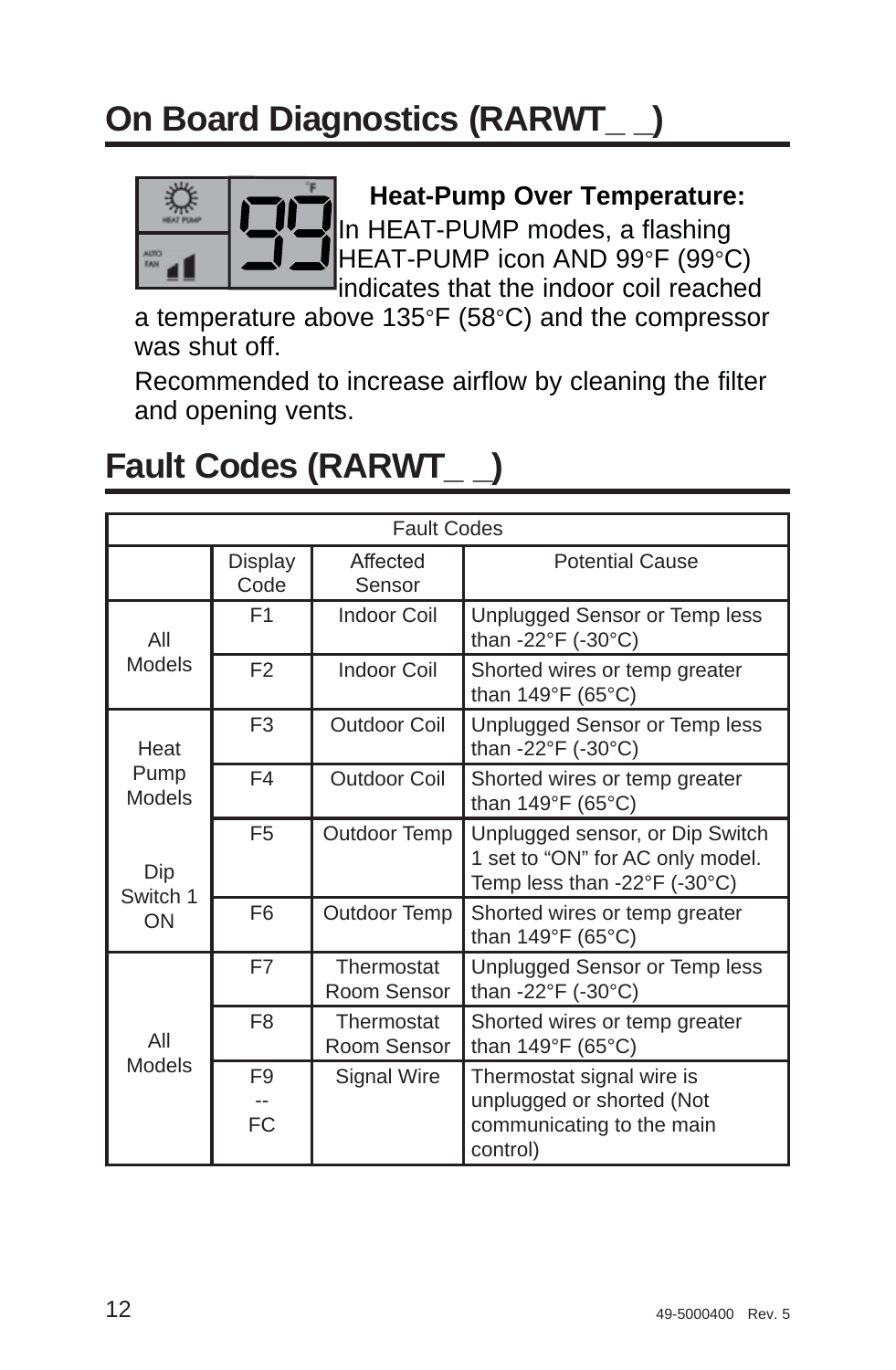# **Wiring Diagrams**

Table 1: terminals for three wires 1-stage heat / 1-stage cool system.

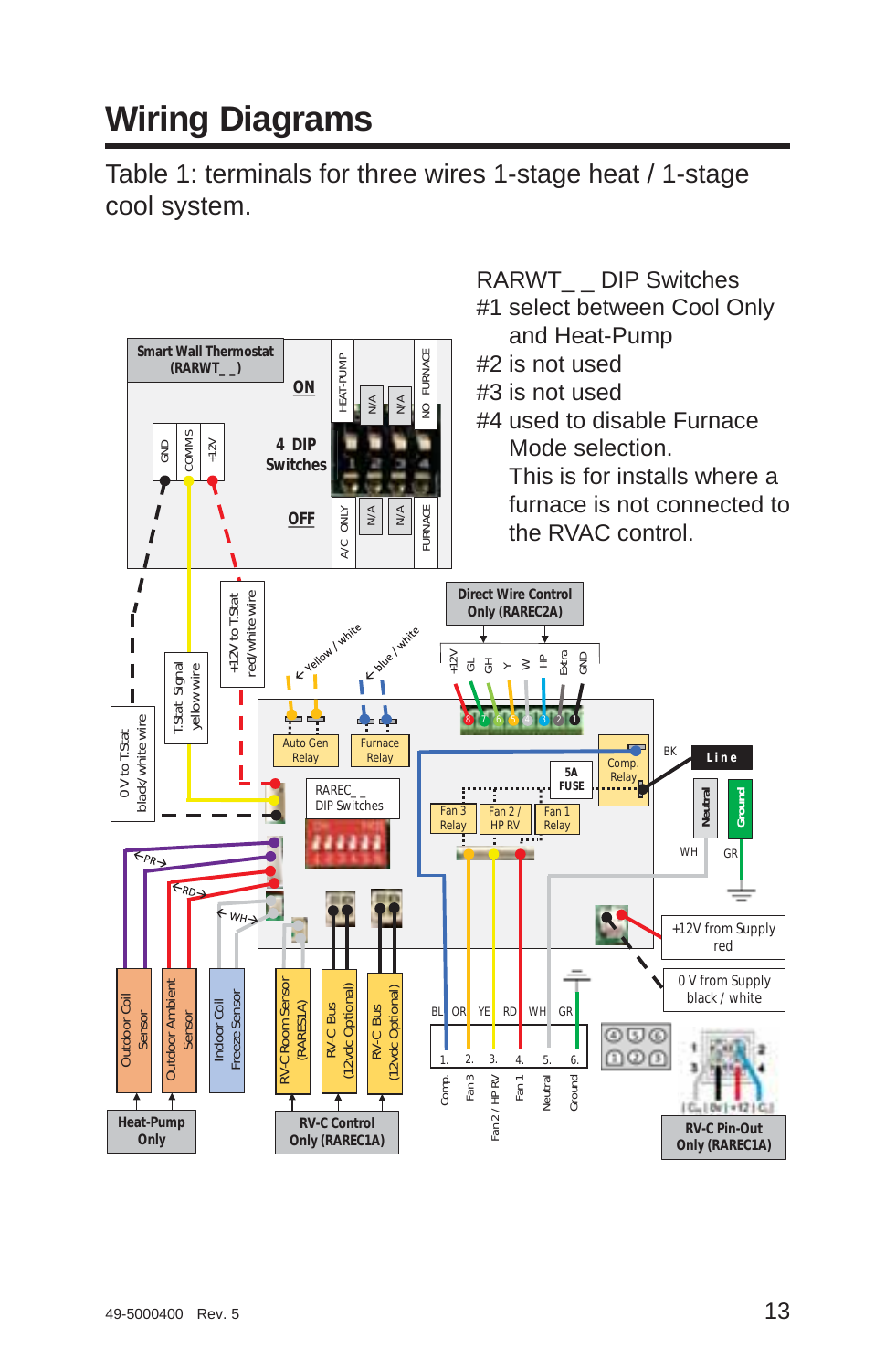# **Testing the Thermostat**

#### **Once the thermostat is installed, it should be tested for functionality.**

**NOTE:** Before testing the thermostat, press the **Fan Auto/On** button until the display shows the **Auto** position.

### **Fan Test**

- **1.** Toggle Mode button to Fan ON position.
- **2.** Fan turns on.
- **3.** Toggle between low and high fan speeds with the FAN button.
- **4.** Speed should adjust accordingly

### **Cool Test**

- **1.** Toggle **Mode** button until Cool mode is on. **Cool** mode screen is displayed.
- **2.** Adjust set temperature so it is 5 degrees below room temperature.
- **3.** Air conditioning should come on within a few seconds.
- **4.** Adjust the set temperature so it is 2 degrees above the room temperature and the A/C should turn off. **Note:** There is a 3 minute time delay and a 3 minute minimum run time for the compressor when it turns on/off.

### **Heat Pump Test (ARH models only)**

- 1. Toggle **Mode** button until **Heat Pump** mode is on. Heat Pump screen is displayed.
- 2. Adjust set temperature so it is 5 degrees above room temperature.
- 3. Heating should come on within a few seconds.
- 4. Adjust the set temperature so it is 2 degrees below the room temperature and the Heat Pump should turn off.

 **NOTE:** There is a 3 minute time delay and a 3 minute minimum run time for the compressor when it turns on/off.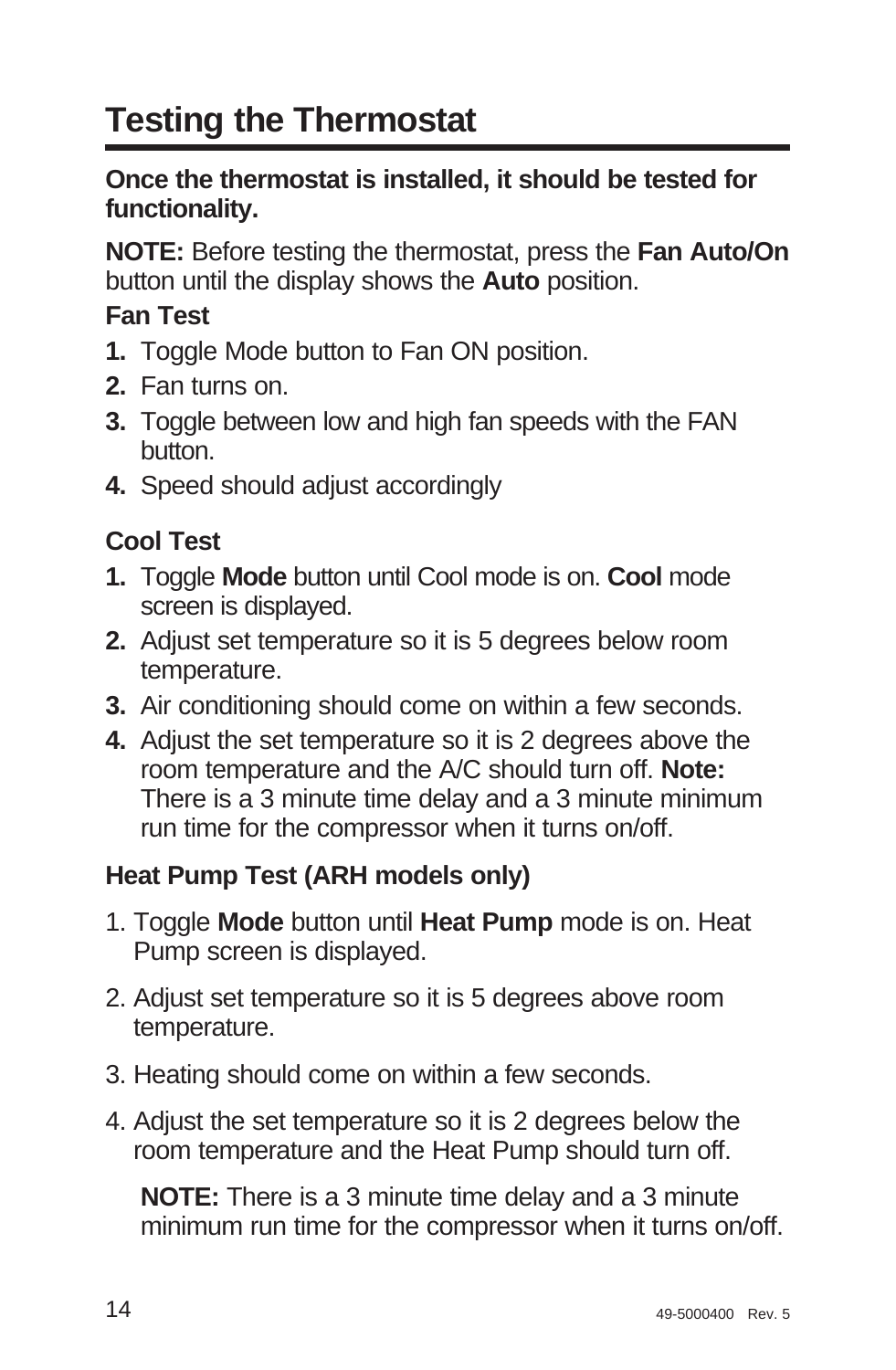### **Furnace Test**

- **1.** Toggle mode button until furnace mode is active. **Furnace** mode screen is displayed.
- **2.** Adjust set temperature so it is 5 degrees above room temperature. Within a few seconds, the furnace should initiate its startup procedure.
- **3.** Adjust the set temperature so it is 2 degrees below the room temperature and the heat should turn off. **Note:** Depending on the model of furnace used, there may be a delay in engaging and disengaging the furnace.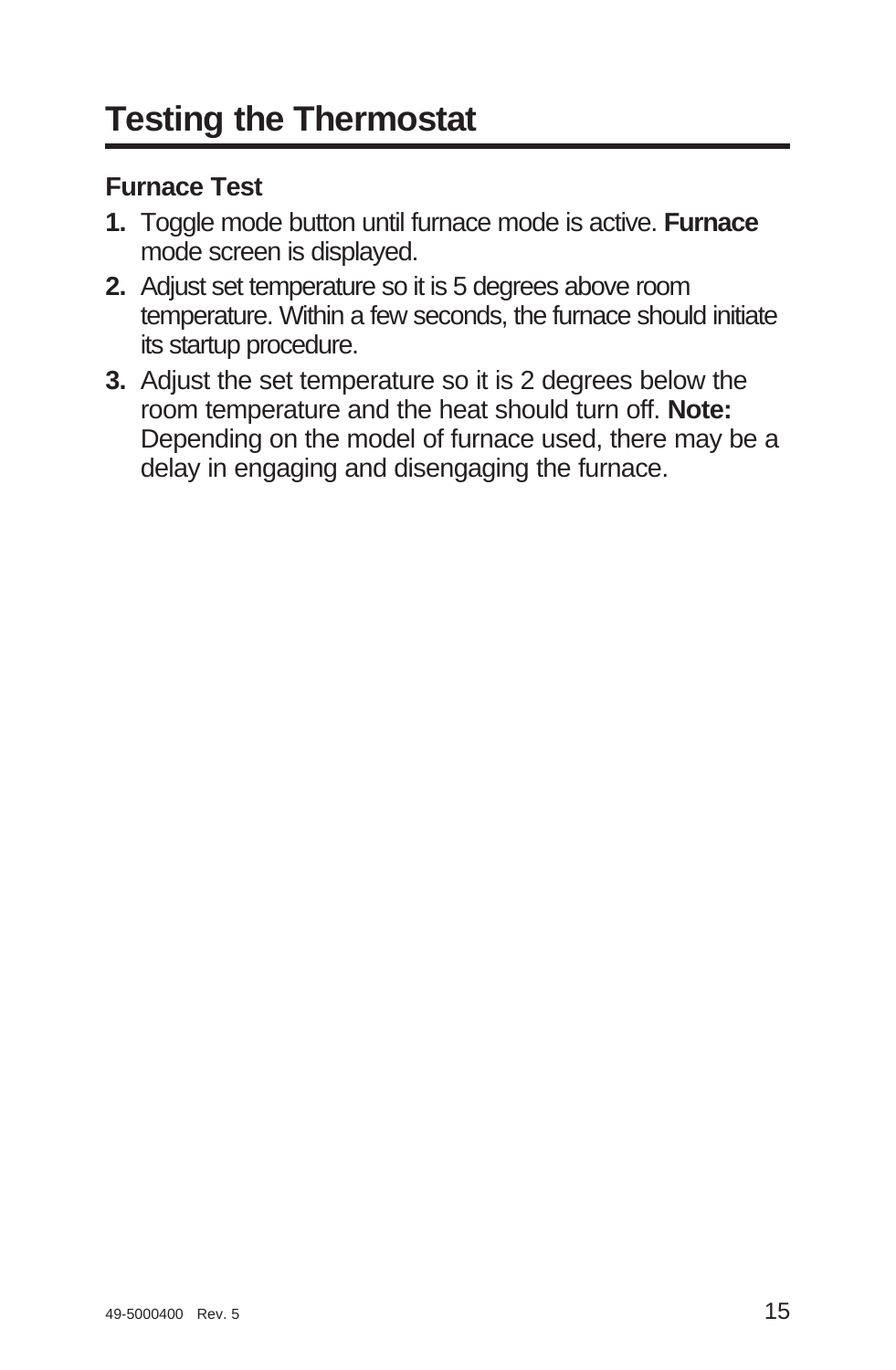# **Troubleshooting Tips**

| <b>Problem</b>                                                                   | <b>Solution</b>                                                                                                                                                                                                                                |
|----------------------------------------------------------------------------------|------------------------------------------------------------------------------------------------------------------------------------------------------------------------------------------------------------------------------------------------|
| Display is blank                                                                 | Check for 12VDC; display is blank<br>when 12V is not present.                                                                                                                                                                                  |
| All thermostat buttons<br>are non-responsive                                     | Verify that the 12VDC is present;<br>the unit will not operate when the<br>voltage is below 10.5V.                                                                                                                                             |
| Fan and Compressor<br>will not turn ON                                           | Verify that 115VAC is present.                                                                                                                                                                                                                 |
| Fan does not turn ON,<br>but the Compressor<br>does turn ON                      | WITH POWER REMOVED, verify<br>that nothing is obstructing the fan<br>blade, that it spins freely.<br>Check the 5 amp Fuse on the board                                                                                                         |
| Fan runs continuously                                                            | Check Fan Mode. If set to FAN ON.<br>the fan will run continuously.                                                                                                                                                                            |
| Room Temperature does<br>not match Setpoint when<br>the unit shuts off           | Verify proper installation per<br>installation instructions (pq. 5<br>not on exterior wall or in direct<br>sunlight  in an area affected by<br>a vent or duct)                                                                                 |
| Compressor does not<br>turn ON immediately<br>when changing Modes<br>or Setpoint | This is normal, there is a 3<br>minute OFF timer preventing the<br>compressor from being turned OFF<br>and right back ON.                                                                                                                      |
| Fan does not turn ON<br>immediately when<br>changing Modes or<br>Setpoint        | In Heat-Pump mode, if Auto Fan is<br>selected, the fan will not turn ON<br>until the compressor turns ON after<br>the 3 minute OFF timer.                                                                                                      |
| F5 Flashes on the Wall<br>Thermostat                                             | With a Cool Only model, check that<br>DIP Switch #1 on the back side of<br>the wall thermostat is turned OFF.<br>(see Wiring Diagram)<br>With a Heat-Pump model, check<br>to see if the outdoor temperature<br>sensor is unplugged or damaged. |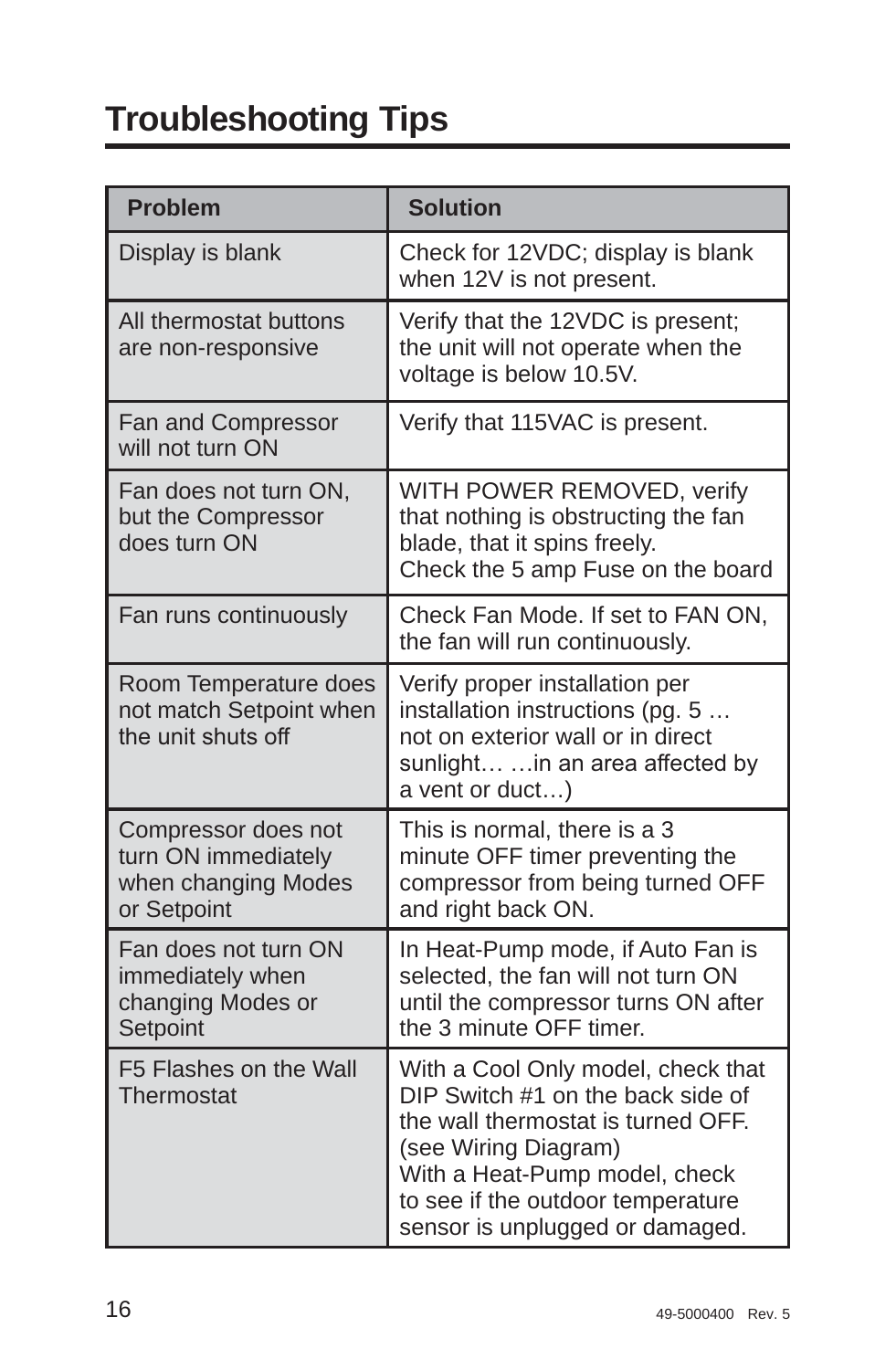# **Thermostat Limited Warranty**

Staple your receipt here.

Proof of the original purchase date is needed to validate the warranty.

#### **For The Period Of: GE Appliances Will Replace:**

original purchase

**Two Years Full Replacement** of the thermostat which fails<br>From the date of the due to a defect in materials or workmanship due to a defect in materials or workmanship.

#### **What GE Appliances Will Not Cover:**

- Service trips to your location.
- Improper installation. If you have an installation problem, contact **your installer. You are responsible for providing adequate electrical connections to the product.**
- **Failure of the product resulting from modifications to the product or due to unreasonable use, including failure to provide reasonable and necessary maintenance.**
- In commercial locations, labor necessary to move the unit, after it has **been initially installed, to a location where it is accessible for service by an individual technician; or, if the instructions included in this manual have been disregarded.**
- Replacement of location fuses or the resetting of circuit breakers.
- Damage to the product caused by improper power supply voltage, **accident, fire, floods or acts of God.**
- Incidental or consequential damage caused by possible defects with **this thermostat.**

**EXCLUSION OF IMPLIED WARRANTIES—Your sole and exclusive remedy is product exchange as provided in this Limited Warranty. Any implied warranties, including the implied warranties of merchantability or fitness for a particular purpose, are limited to one year or the shortest period allowed by law.**

This limited warranty is extended to the original purchaser and any succeeding owner for products purchased for use within the USA and Canada. In Alaska, the limited warranty excludes the cost of shipping or service calls to your site.

Some states or provinces do not allow the exclusion or limitation of incidental or consequential damages. This limited warranty gives you specific legal rights, and you may also have other rights which vary from state to state or province to province. To know what your legal rights are, consult your local, state or provincial consumer affairs office or your state's Attorney General.

#### **Warrantor: GE Appliance,** *a* **Haier** *company***. Louisville, KY 40225**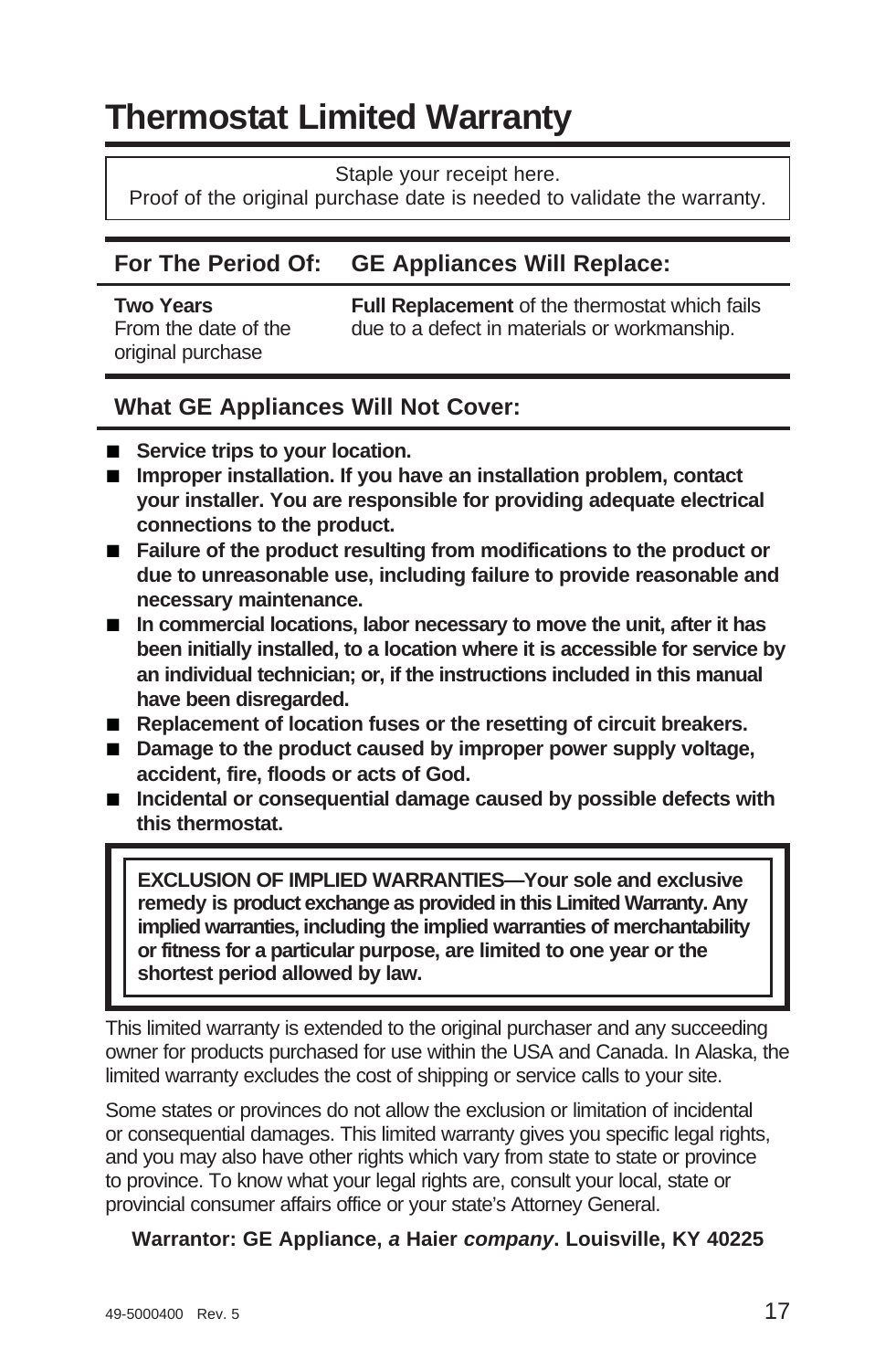# **Consumer Support**

#### **GE Appliances Website**

Have a question or need assistance with your appliance? Try the GE Appliances Website 24 hours a day, any day of the year! You can also shop for more great GE Appliances products and take advantage of all our on-line support services designed for your convenience. In the US: **GEAppliances.com**

#### **Register Your Appliance**

Register your new appliance on-line at your convenience! Timely product registration will allow for enhanced communication and prompt service under the terms of your warranty, should the need arise. You may also mail in the pre-printed registration card included in the packing material. In the US: **GEAppliances.com/register**

#### **Schedule Service**

Call 1-877-540-7837 during normal business hours.

#### **Extended Warranties**

Purchase a GE Appliances extended warranty and learn about special discounts that are available while your warranty is still in effect. You can purchase it on-line anytime. GE Appliances Services will still be there after your warranty expires. In the US: **GEAppliances.com/extended-warranty** or call 800.626.2224 during normal business hours.

#### **Remote Connectivity**

For assistance with wireless network connectivity (for models with remote enable),

visit our website at **GEAppliances.com/connected-home-smartappliances** or call 800.220.6899 in the US.

#### **Parts and Accessories**

Individuals qualified to service their own appliances can have parts or accessories sent directly to their homes

(VISA, MasterCard and Discover cards are accepted). Order on-line today 24 hours every day.

In the US: **GEApplianceparts.com** or by phone at 877.959.8688 during normal business hours.

**Instructions contained in this manual cover procedures to be performed by any user. Other servicing generally should be referred to qualified service personnel. Caution must be exercised, since improper servicing may cause unsafe operation.**

#### **Contact Us**

If you are not satisfied with the service you receive from GE Appliances, contact us on our Website with all the details including your phone number, or write to:

General Manager, Customer Relations | GE Appliances, Appliance Park | Louisville, KY 40225

#### **GEAppliances.com/contact**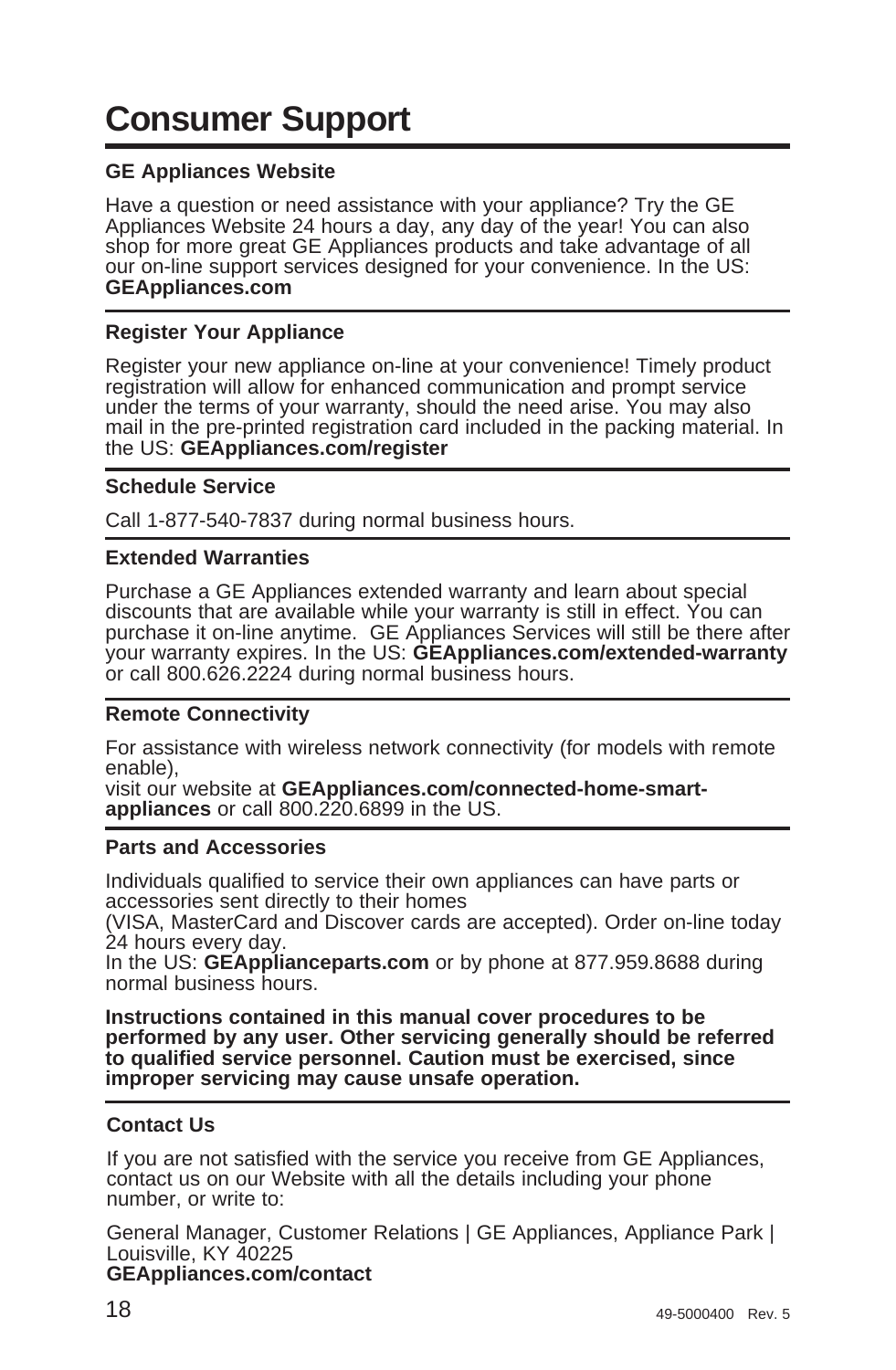

### **GE APPLIANCES**

| غة          |  |
|-------------|--|
|             |  |
|             |  |
|             |  |
| ω<br>٢<br>O |  |
| Single      |  |

## Manuel Du Propriétaire Et Instructions D'installation

RARWT\_ \_ (Single Zone Smart T.Stat) RARMC\_ \_ (Standard Ceiling Control) RAREC3A (Standard Ceiling Control) RAREC2A (Direct Wire or Smart T.Stat) RAREC1A (RV-C or Smart T.Stat Control)

| Renseignements Importants                 |  |
|-------------------------------------------|--|
|                                           |  |
|                                           |  |
|                                           |  |
| Commandes et fonctions de                 |  |
|                                           |  |
|                                           |  |
|                                           |  |
| Schémas de câblage 13                     |  |
| Essai du thermostat  14                   |  |
| Conseils de dépannage  16                 |  |
|                                           |  |
| Soutien au consommateur 18                |  |
| Écrivez le modèle et les numéros de série |  |
| ici<br>Modèle #_____________________      |  |
|                                           |  |

En série # \_\_\_\_\_\_\_\_\_\_\_\_\_\_\_\_\_\_

Vous pouvez les trouver sur une étiquette sur le thermostat.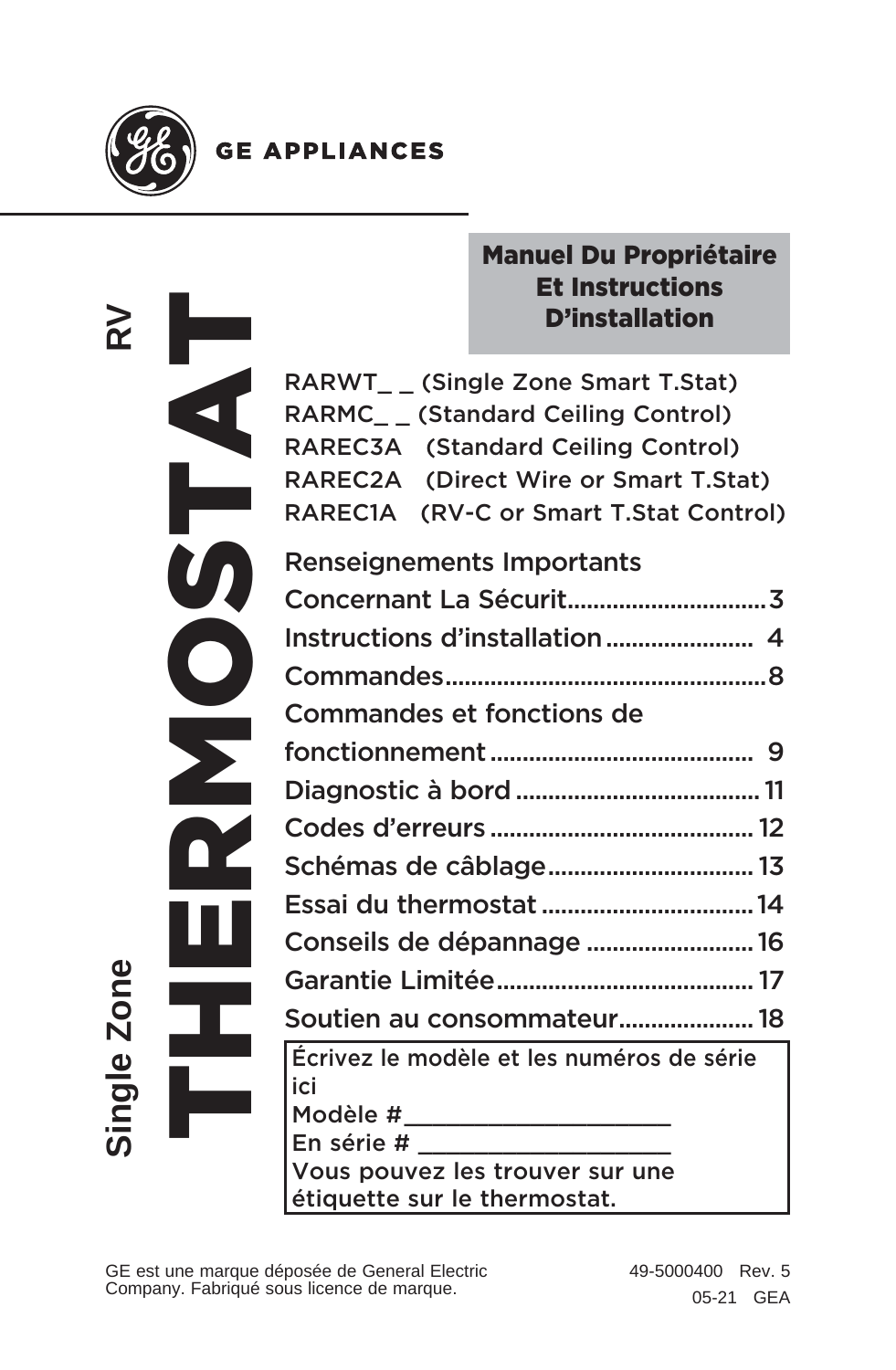## **NOUS VOUS REMERCIONS D'ACCUEILLIR GE APPLIANCES CHEZ VOUS RV**

Que vous ayez grandi avec GE Appliances ou qu'il s'agisse de votre première acquisition, nous sommes heureux de vous accueillir dans notre famille.

Nous sommes fiers du savoir-faire, de l'innovation et de l'esthétique qui composent chaque appareil GE Appliances, et nous pensons que vous le serez aussi. Dans cette optique, nous vous rappelons que l'enregistrement de votre électroménager vous assure la communication de renseignements importants sur le produit et la garantie lorsque vous en avez besoin.

Enregistrez votre électroménager GE en ligne dès maintenant. Des sites Web et des numéros de téléphone utiles figurent dans la section Soutien au consommateur de ce manuel d'utilisation.



**GE APPLIANCES**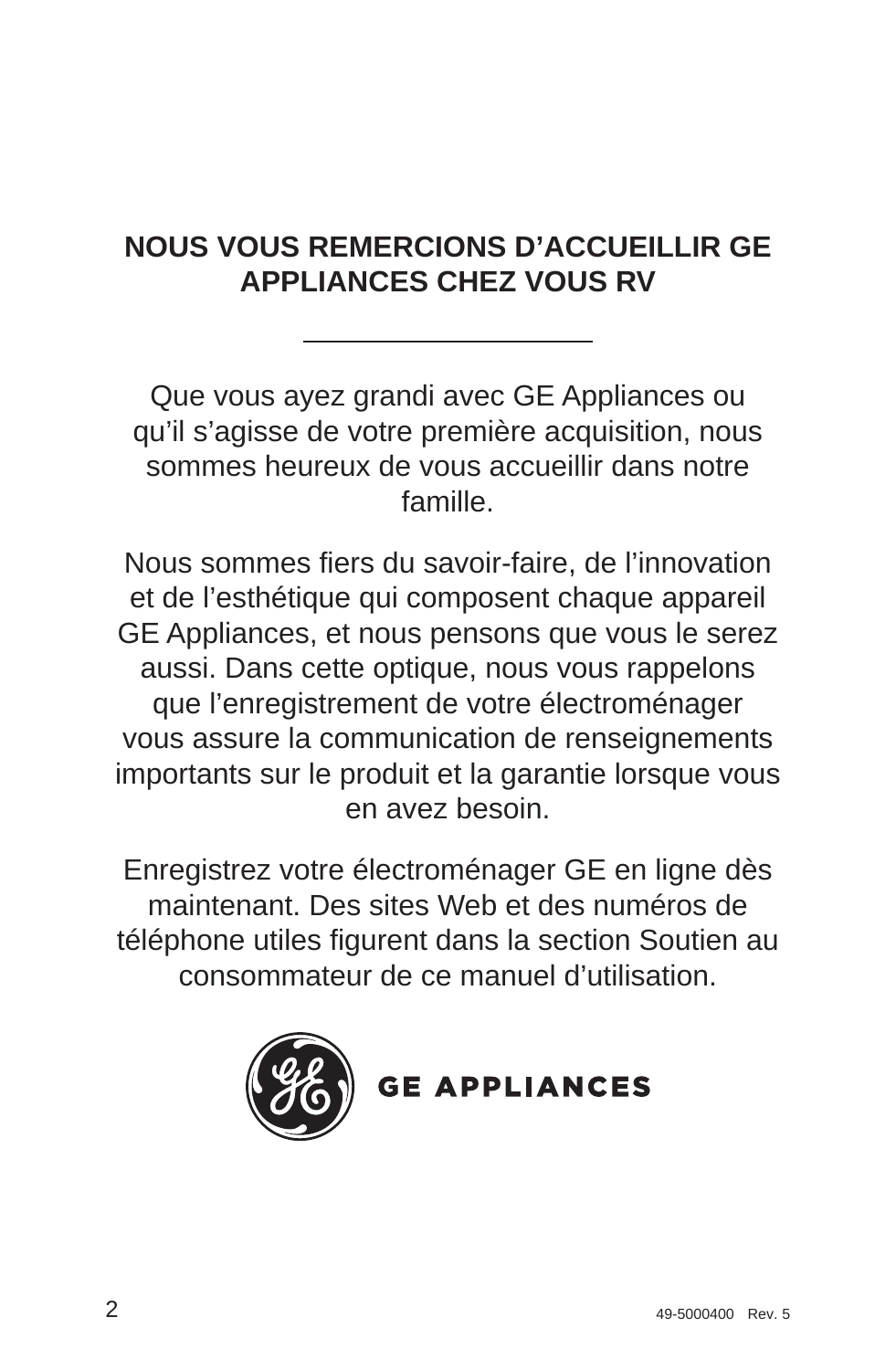## **RENSEIGNEMENTS IMPORTANTS CONCERNANT LA SÉCURITÉ**

#### **LISEZ TOUTES LES INSTRUCTIONS AVANT D'UTILISER CET APPAREIL.**

# **AVERTISSEMENT RISQUE D'INCENDIE ET D'ÉLECTROCUTION**

- Mettez toujours l'alimentation électrique hors tension depuis la source d'alimentation électrique principale avant d'installer, de nettoyer ou de retirer le thermostat.
- N'utilisez pas des tensions supérieures à 12 VCC. Des tensions plus élevées endommageront le thermostat en plus de représenter un risque d'électrocution ou d'incendie.
- Tout le câblage doit être conforme aux Codes de l'électricité et du bâtiment locaux et nationaux.
- Utilisez ce thermostat aux seules fins décrites dans ce manuel.

### **Fiche technique**

#### **Caractéristiques électriques :**

12 VCC (Plage de fonctionnement de 10,5 VCC à 15,5 VCC)

|                              | Plages de fonctionnement       |  | Plages de point de consigne |           |
|------------------------------|--------------------------------|--|-----------------------------|-----------|
| Refroidissement   60°F-115°F | 15°C-46°C                      |  | 60°F-85°F                   | 15°C-30°C |
| Thermopompe                  | -4°C-30°C<br>25°F-85°F         |  | 40°F-85°F                   | 5°C-30°C  |
| Chaudière                    | Voir le manuel du propriétaire |  | 40°F-85°F                   | 5°C-30°C  |

#### **Raccordements de thermostat mural** :

0 V (GND), Signal (COMMS), +12 VCC **Dimensions de fil recommandées :**

| <b>CIRCUIT</b>                   |             | CALIBRE DE FIL Type de fil en cuivre |
|----------------------------------|-------------|--------------------------------------|
| Alimentation de commande 115 VCA | 12awg       | <b>IMASSIF</b>                       |
| Alimentation de commande 12 VCC  | 14awg~18awg | <b>I</b> TORONNÉ                     |
| Thermostat 12 VCC                | 18awg~22awg | <b>IMASSIF</b>                       |

|                        |                                                            | <b>COMMUNICATION CONNECTIONS</b>          |        |                                                            |                                    |                                        |
|------------------------|------------------------------------------------------------|-------------------------------------------|--------|------------------------------------------------------------|------------------------------------|----------------------------------------|
| Commande<br>de plafond | Thermostat<br>mural<br>intelligent<br><b>GEA</b><br>(RARWT | l 5 fils à<br>raccordement RV-C<br>direct | Réseau | Compatible<br>avec<br>capteur de<br>pièce RV-C<br>(RARES1) | Raccord<br>de<br>chaudière<br>aux. | Raccord<br>de<br>démarrage<br>Auto Gen |
| RARMC2A                |                                                            |                                           |        |                                                            |                                    |                                        |
| RAREC3A                |                                                            |                                           |        |                                                            |                                    |                                        |
| RAREC2A                |                                                            | X                                         |        |                                                            |                                    |                                        |
| RAREC1A                |                                                            |                                           |        |                                                            |                                    |                                        |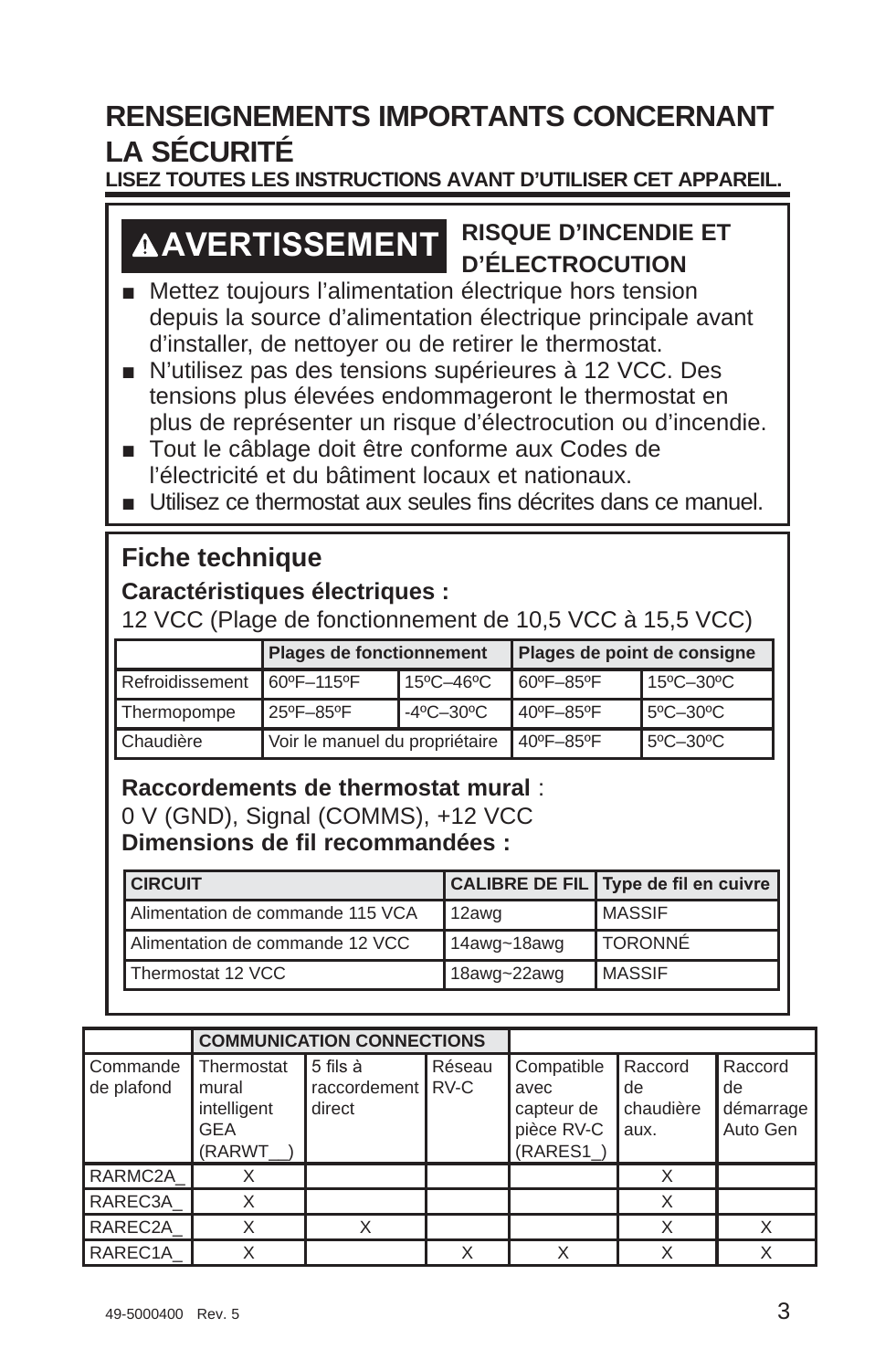# **Instructions d'installation**

**AVERTISSEMENT RISQUE D'ÉLECTROCUTION** 

Mettez l'appareil hors tension en retirant le fusible ou en déclenchant le disjoncteur approprié avant de retirer le thermostat existant.

## **Contenu de l'emballage**

Couvercle du thermostat

- $\blacksquare$  Rase du thermostat
- $\blacksquare$  Vis

## **Outils requis**

- Perceuse et mèche de Marteau 3 mm (1/8 po)
	-
	- $\blacksquare$  Tournevis
- Perceuse et mèche de 5 mm (3/16 po)

#### **Pour retirer le thermostat existant**

- 1. Mettez le système de chauffage et de climatisation hors tension en retirant le fusible ou en déclenchant le disjoncteur approprié.
- 2. Retirez le couvercle du thermostat à changer. Ceci devrait exposer les fils.
- 3. Étiquetez les fils existants avec des étiquettes de fils avant de les retirer.
- 4. Après avoir étiqueté les fils, débranchez les fils des cosses.
- 5. Retirez la base du thermostat existant du mur.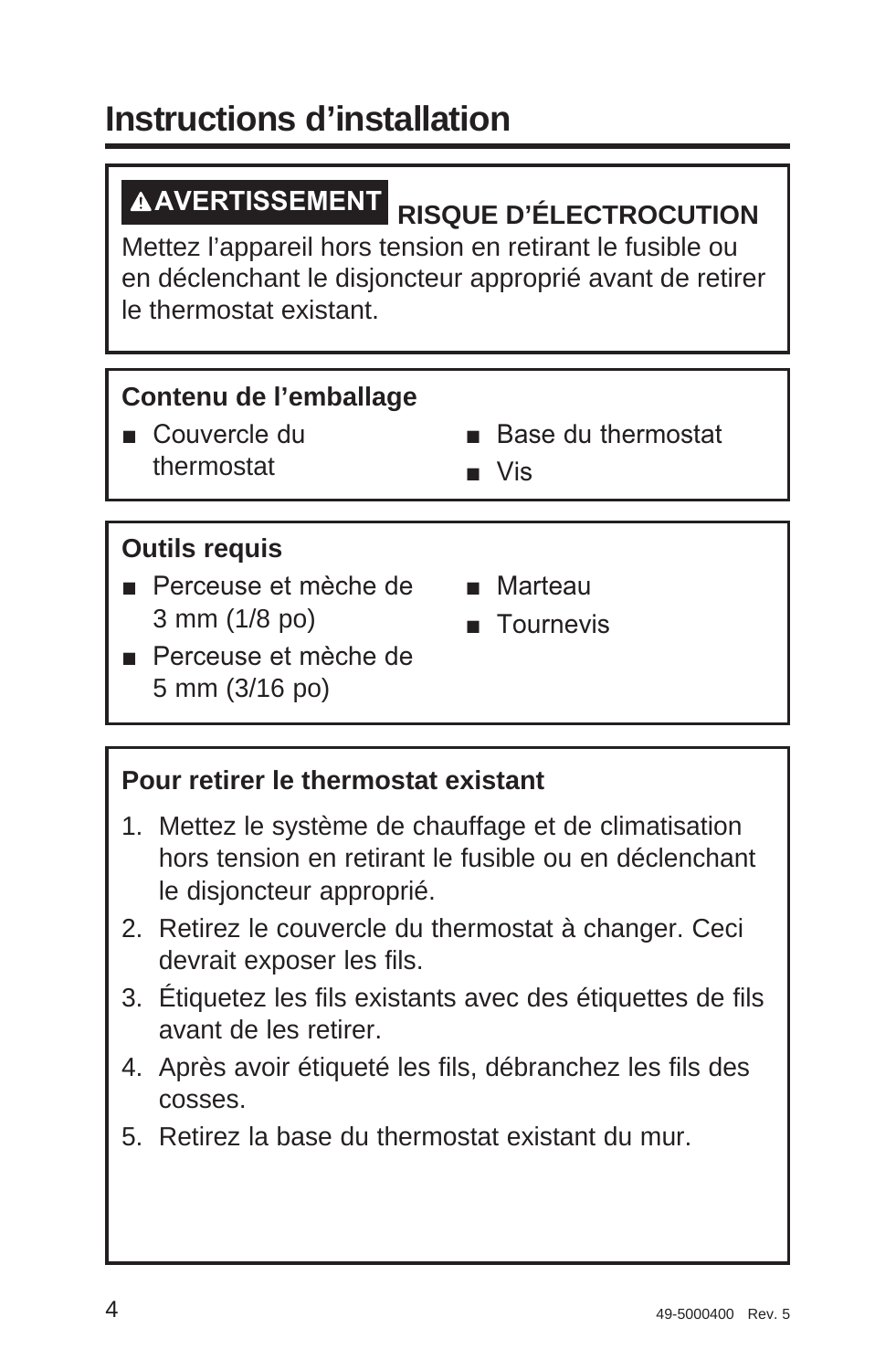# **Instructions d'installation**



Appliquez un tournevis ou un stylo à

bille ici pour ouvrir le thermostat

#### **Installation du thermostat et de la commande principale**

**IMPORTANT: L'installation de ce thermostat doit être conforme à tous les codes et tous les règlements des Codes du bâtiment et de l'électricité locaux et nationaux.**

**REMARQUE :** Il est recommandé de monter le thermostat à 4 ou 5 pieds au-dessus du sol. Il n'est pas recommandé de monter le thermostat sur un mur extérieur, en plein soleil, derrière une porte ou dans un endroit où un conduit ou un trou d'aération.

- 1. Mettez le système de chauffage et de climatisation hors tension en retirant le fusible ou en déclenchant le disjoncteur approprié.
- 2. Retirez les trois (3) vis de la boite de commande principale en laissant pendre la partie inférieure. Le tableau de commande est maintenant visible et accessible.
- 3. Remove three screws from the main control box, allowing the bottom section to hinge open. Control board is now visible and accessible.
- 4. Enfilez le cordon d'alimentation de 115 VCA dans le protecteur de cordon de la boite de commande. Serrez le protecteur de cordon en vous assurant de ne pas endommager les câbles.
- 5. À l'aide des capuchons de connexion, raccordez la ligne électrique au fil noir, le fil neutre au fil blanc et le fil de mise à la terre au fil vert.
- 6. À l'aide de ruban isolant ou de capuchons de connexion, fixez fermement les connecteurs de manière à éviter un mouvement accidentel causé par les vibrations du véhicule.
- 7. Acheminez le connecteur à six (6) broches par l'ouverture ourlée du protecteur de cordon de la boite de commande. Raccordez le connecteur à six (6) broches au faisceau de câbles de la boite de commande.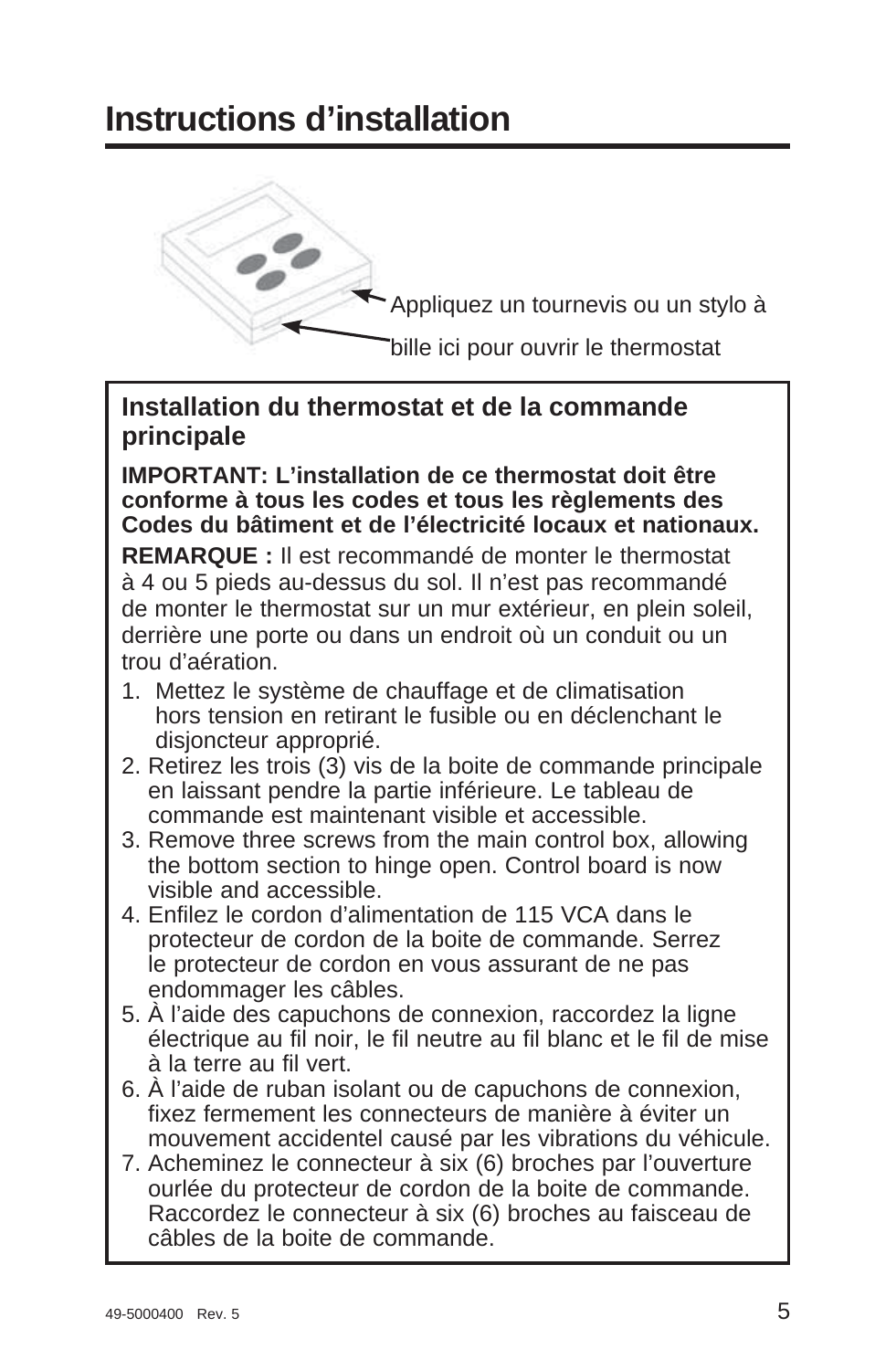### **Installation du thermostat et de la commande principale (suite)**

- 8. Raccordez les thermistances aux interconnecteurs correspondants au tableau principal. Ces dernières seront regroupées avec le connecteur à six (6) broches sur le dessus de l'appareil. Pour les modèles ARC, un raccord sera nécessaire (capteur de serpentin interne). Pour les modèles ARH, un raccord additionnel devra être fait (capteurs de serpentins d'air ambiant/extérieur).
- 9. À l'aide des capuchons de connexion, raccordez 2 fils de générateur de chaleur (bleu et optionnel), 2 fils de démarrage automatique du générateur (jaune, optionnel et pour les commandes RAREC1A et RAREC2A seulement), 3 fils de thermostat (rouge, jaune et noir) et 2 fils de batterie de 12 VCC (rouge et noir).
- 10. Tournez la partie inférieure de la boite de commande vers le haut en vous assurant de ne pas écraser aucun fil. Insérez trois (3) vis pour fixer et fermer correctement la boite de commande.
- 11. Retirez le couvercle de la base en détachant les deux agrafes en plastique au bas de la base. Vous pouvez utiliser un petit tournevis pour séparer doucement une agrafe à la fois. (référence à la figure de la page 5)
- 12. Apposez la base du thermostat contre le mur où il doit être installé. Assurez-vous que les fils passeront par l'ouverture de fil située sur la base du thermostat.
- 13. Utilisez un niveau pour niveler et marquer l'emplacement des trous de montage.
- 14 Éloignez la base et le couvercle du thermostat de la zone de travail.
- 15. Utilisez une mèche de 3 mm (1/8 po) pour percer des avant-trous aux emplacements marqués pour les vis à bois.
- 16. Alignez la base du thermostat avec les trous de montage et acheminez les fils de commande dans l'ouverture du fil.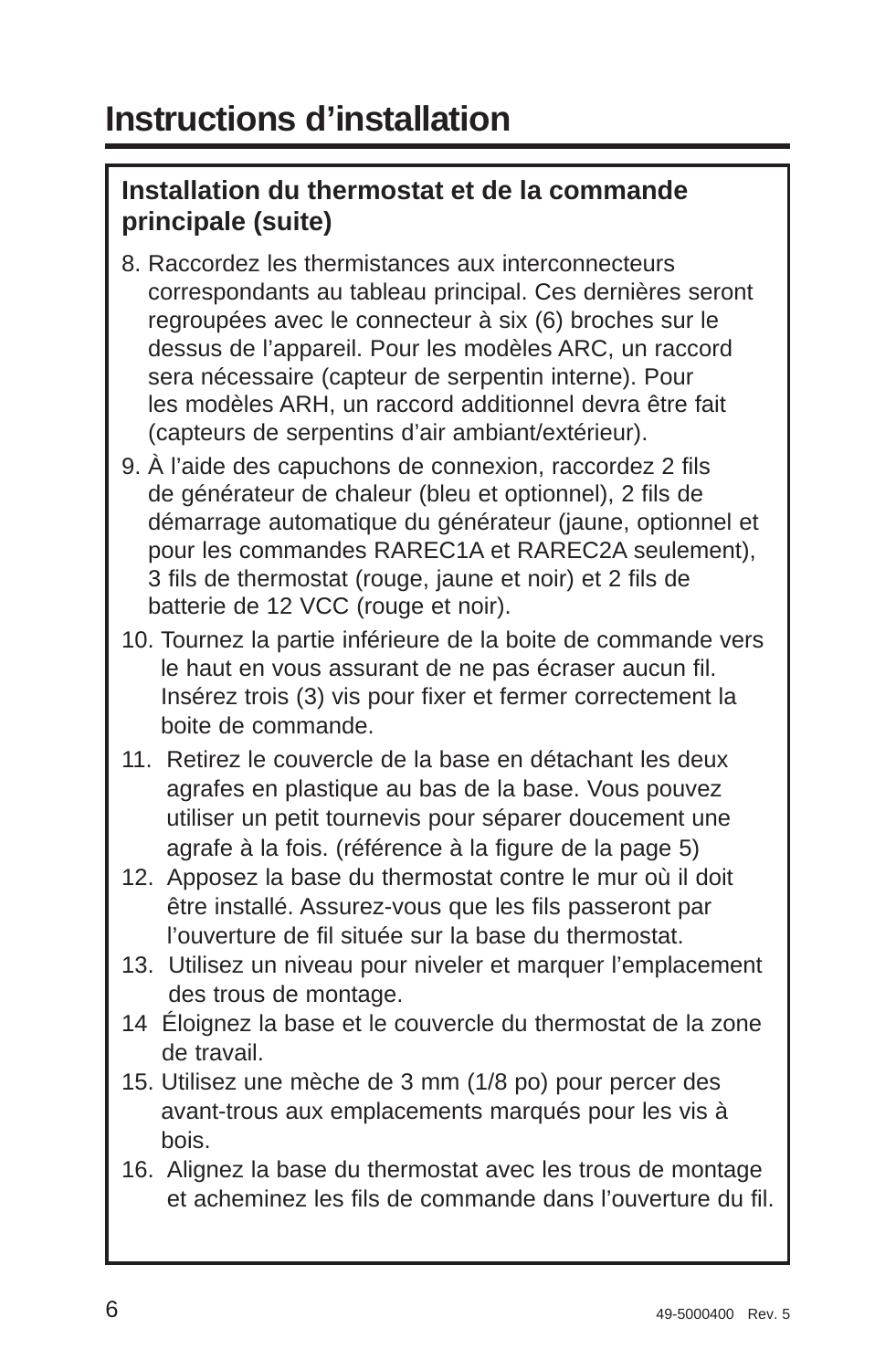### **Installation du thermostat et de la commande principale (suite)**

- 17. Fixez la base du thermostat au mur en utilisant les vis fournies.
- 18. Insérez les fils dénudés et étiquetés dans les cosses correspondantes puis serrez les vis du conducteur électrique lorsque l'alignement est réalisé. Consultez la section « Schémas de câblage » dans ce manuel.

**ATTENTION** Assurez-vous que la partie exposée des fils ne touche pas aux autres

fils.

- 19. Tirez délicatement chaque fil pour vous assurer qu'il est bien raccordé. Assurez-vous que chaque fil est raccordé au conducteur électrique approprié.
- 20. Pour les modèles à pompe de chaleur (ARH13AHC\_ et ARH15ACC\_), mettez l'interrupteur no 1 à la position « ON » (en marche) (consultez l'illustration à la page 12). De plus, si votre appareil n'est pas raccordé à un générateur de chaleur, vous pouvez désactiver le mode de générateur de chaleur basculant l'interrupteur no 4 à la position « ON » (en marche) (consultez l'illustration à la page 12).
- 21. Réinstallez le couvercle du thermostat en alignant le couvercle puis en enclenchant la partie inférieure en place.
- 22. Mettez le système en service depuis le coffret de branchement principal.
- 23. Effectuez un essai du thermostat comme décrit au chapitre « Essai du thermostat ».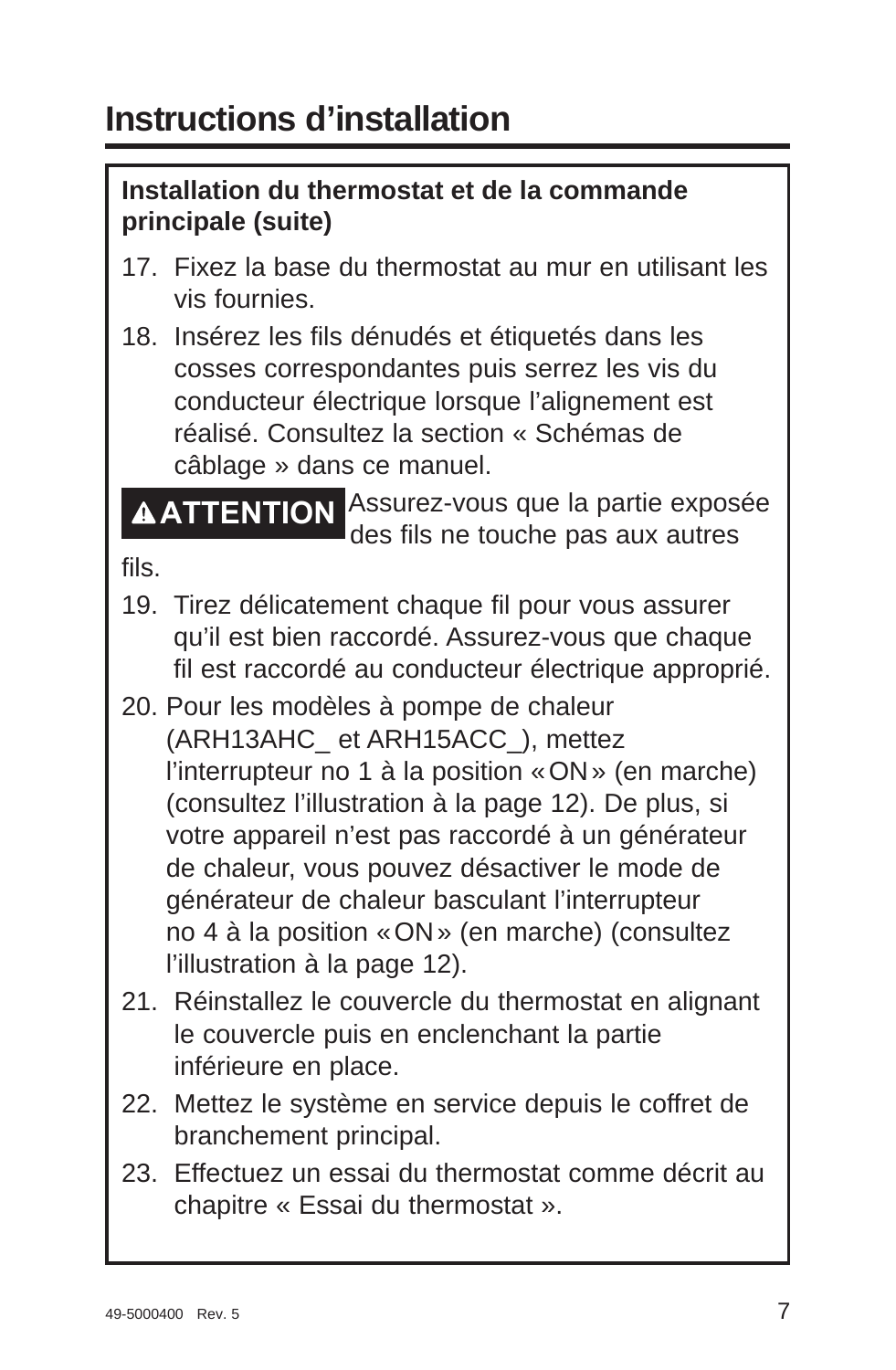# **Commandes (RARWT\_ \_)** 4 SET TEMP HEAT PHMP **FURNACI AUTO** FAN ON 1 **MODE** TEMP + 3 2 FAN TEMP -

#### **1. Bouton Mode**

Utilisez ce bouton pour basculer entre les modes suivants.



 **OFF (arrêt)** – Le climatiseur et la chaudière du VR ne fonctionneront pas.



**FAN ONLY (ventilateur uniquement)** – Le ventilateur fonctionnera pour faire circuler l'air.



 **COOL (fraîcheur)** – Le climatiseur fonctionnera pour abaisser la température du VR

**REMARQUE :** utilisez seulement les modes de générateur de chaleur (HEAT-PUMP) pour les modèles de toit ARH13AHC\_ ou ARH15AAC\_.

Active les modes de générateur de chaleur en plaçant le commutateur DIP no 1 à la position « ON » (en marche) situé derrière le thermostat. (consultez le schéma de câblage).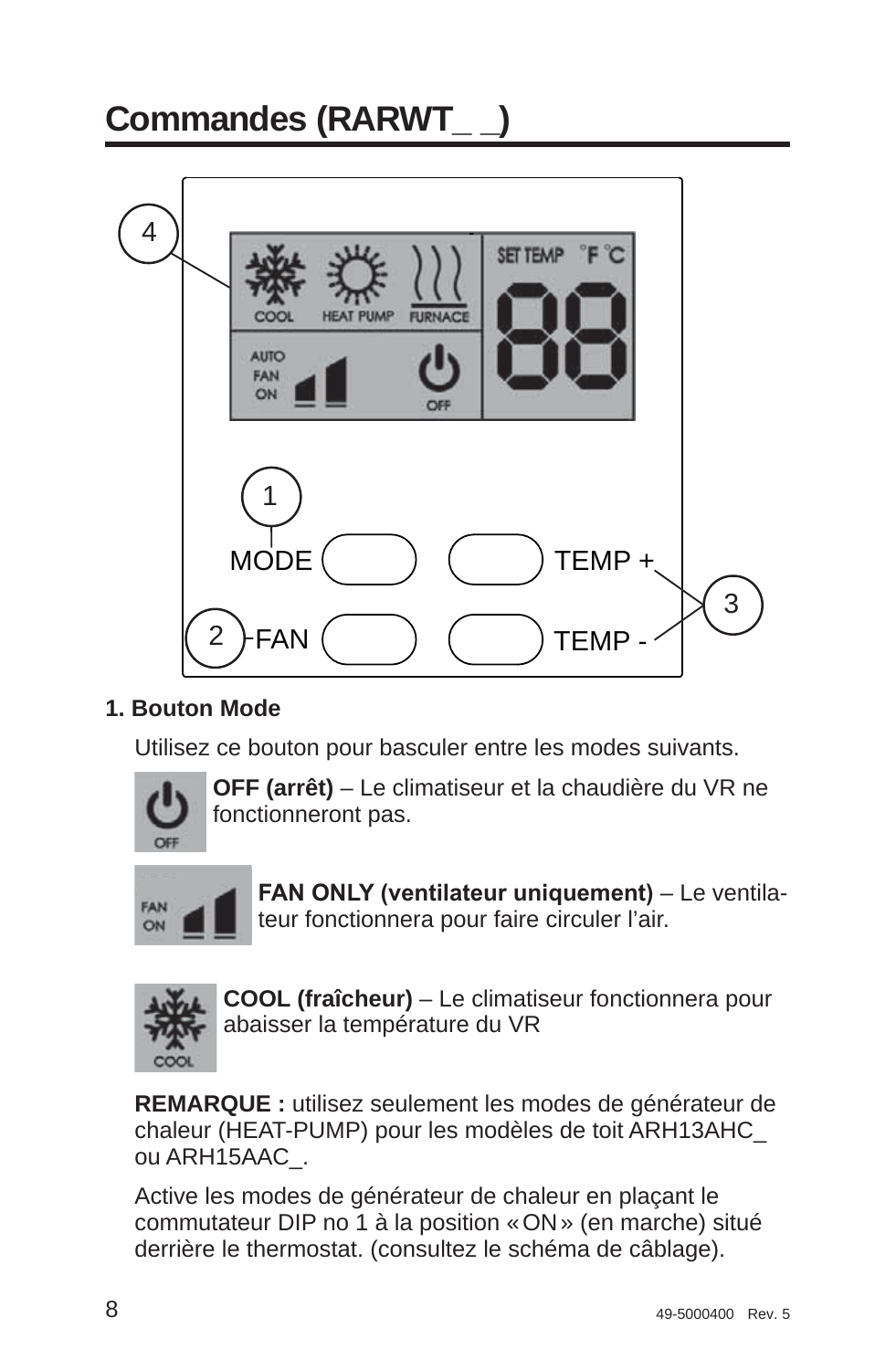### **1. Bouton Mode (suite)**



**HEAT PUMP ONLY** – l'appareil actionnera la thermopompe pour augmenter la température du VR. **REMARQUE:** si la température ambiante extérieure descend sous 25 °F (-4 °C), la thermopompe sera désactivée.



**HEAT PUMP + FURNACE** – l'appareil commencera par actionner la thermopompe pour conserver le propane. Si la température du VR s'écarte de plus de 3 °F du point de consigne, alors la chaudière du VR sera mise en marche. **REMARQUE :** la chaudière se met automatiquement en marche si la température extérieure descend sous 25 °F (-4 °C) ou si la thermopompe commence un dégivrage.



 **FURNACE ONLY** – La chaudière du VR s'actionnera pour augmenter la température. Ce mode peut être désactivé en faisant basculer le commutateur nº 4 à la position « ON » sur le thermostat.

#### 2 **Bouton de ventilateur**

Utilisez ce bouton pour basculer entre les vitesses et modes de ventilateur.



 **FAN ON** – le ventilateur fonctionnera même si le point de consigne a été atteint.



 **AUTO FAN** – le ventilateur s'éteindra si le point de consigne a été atteint.

#### **3. Boutons de sélection de la température**

Utilisez ces boutons pour augmenter et abaisser le point de consigne.

SET TEMP

Pour basculer entre Fahrenheit (°F) et Celsius (°C), tenez simultanément « TEMP+ » et « TEMP- » pendant deux secondes.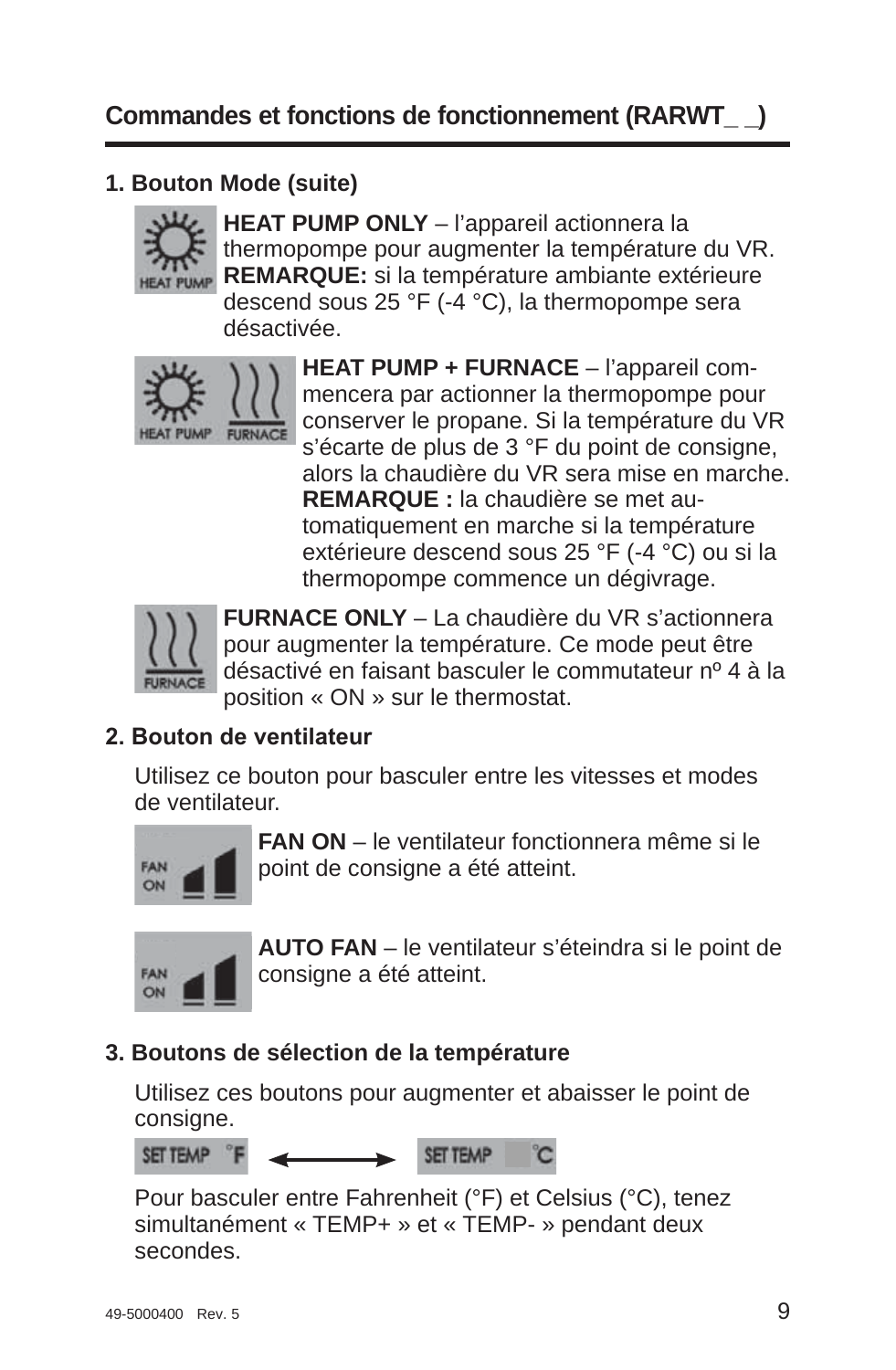### **Fonctions de commande et d'exploitation (RAREC1A)**

|  |  | . . |  |
|--|--|-----|--|
|  |  |     |  |
|  |  |     |  |

| Switch #E   | Switch #3  | <b>Switch #1</b> |                      |               |
|-------------|------------|------------------|----------------------|---------------|
|             | <b>THE</b> | CFE              | $+$ Zóne 1 $\pm$ 113 |               |
| $-120$      | <b>CHL</b> | $-1988$          | $+2$ iona 3   LTI    |               |
| $-$ CAV.    | <b>CAS</b> | <b>CAY</b>       | $= 2$ lorus 3        | (3)           |
| 08          | <b>CES</b> |                  | $=25$ and $4$        | (1+3)         |
| <b>CIFE</b> | (24)       | CHI              | $= 2$ danat S        | $(1 - 3)$     |
| CH          | ON         | <b>CHV</b>       | $= 2$ over 6         | $11 + 3 + 10$ |
| (186        | 1784       | <b>CVT</b>       | $+$ Zuna 7           |               |
| 044         | 1364       | $-000$           | = Zone i             |               |

| <b>DIP SWITCH</b><br>88<br>45 |           |        | <b>EV-C</b>                                   | <b>CYLA</b>                              | <b>Churcassis</b> |
|-------------------------------|-----------|--------|-----------------------------------------------|------------------------------------------|-------------------|
|                               |           |        | <b>PRODUCT TYPE</b>                           | <b><i>DYCHE ALL</i></b><br><b>ZONESS</b> | Advance<br>Eange  |
| DFF                           |           | Either | <b><i>EV-C AIR CONDITIONER (&amp; HP)</i></b> | 103 56793                                |                   |
| ON                            |           | Either | <b>RV-C AIR CONDITIONER I&amp; HPI</b>        | 103 (6.7kd)                              |                   |
|                               |           |        | and <b>IN-C FURNACE</b>                       | 34 (50%)                                 |                   |
| <b>DIE</b>                    | CH        | Either | <b><i>RV-C. VIRTUAL THERMOSTAT</i></b>        | <b>WR ZSRAU</b>                          | $182 - 207$       |
|                               |           |        | with A/C Status (& HP)                        | 103 (67%)                                | $ICON + CFO$      |
|                               |           |        | <b><i>RV-C VIRTUAL THERMOSTAT</i></b>         | <b>BR (SBN)</b>                          |                   |
| CN                            | <b>CN</b> | Elthan | with A/C Status (B. HP)                       | 103.05793                                |                   |
|                               |           |        | with FLIRAACE Status                          | 164.154 kg                               |                   |



Si le commutateur n ° 5 est activé (méthode RV-C Virtual T.Stat), un kit de sonde d'ambiance RARES1A sera nécessaire

## **Fonctions de commande et d'exploitation (RAREC2A)**

| <b>Article</b><br><b>DEC</b> | er.            | <b>OH</b><br>(Ran Sow)   (Ran High) | ÷<br><b><i><u>bampi</u></i></b> | Humani                   | w<br>(if 147 is 231, Heav)<br>ish defineti are allowed!                                           | <b>SEA Park</b><br><b>Search</b>                     | <b>UEA Moin</b>            |
|------------------------------|----------------|-------------------------------------|---------------------------------|--------------------------|---------------------------------------------------------------------------------------------------|------------------------------------------------------|----------------------------|
| ٠                            | $\sim$         | 7                                   |                                 | ٠                        |                                                                                                   |                                                      |                            |
| ×                            | ۰              | E                                   | $\overline{\phantom{a}}$        |                          | ٠                                                                                                 |                                                      |                            |
| ×                            | ۰              | ٠                                   | 194                             | m                        | ÷                                                                                                 | <b>BRACORD</b>                                       | <b>OFF</b>                 |
| 袜                            | <b>COL</b>     |                                     | $\overline{\phantom{a}}$        | <b>Chair</b>             | ٠<br>۰                                                                                            |                                                      |                            |
| 14                           |                | c                                   | 98                              | <b>DR</b>                | ٠                                                                                                 |                                                      |                            |
| <b>SO</b>                    | CHI            | m                                   | $\rightarrow$                   | CH                       | ٠<br>۰                                                                                            |                                                      |                            |
| m                            | $\overline{a}$ | ÷                                   | ÷                               | ×                        | ٠                                                                                                 |                                                      |                            |
| 4.2                          | $\equiv$       | ٠                                   | ٠                               | -----<br>$\sim$          | m<br><b>Bill' (Later A Dark annual Latine</b> )<br>AND \$1999 to the \$1995 to \$1999 collect     | <b>LOW</b><br>m                                      |                            |
| ×                            | т              | m                                   | m                               |                          |                                                                                                   |                                                      |                            |
| ×.                           |                | <b>DOM</b>                          | $\sim$<br>٠                     | $\sim$                   | <br><b>BUT &amp; AND A FOUR SINGS MINOR</b><br>bit I not use that ad two year                     | $\frac{1}{2}$                                        | <b><i>EARLY CHAINS</i></b> |
| 14                           | $\sim$         | œ                                   | ۰                               |                          |                                                                                                   | ٠                                                    |                            |
| p.                           | $\overline{a}$ | <b>DOM</b>                          | $\sim$                          | --<br>$\sim$             | <br><b>SHE &amp; SPR In ANIAN ASKAD MANAGE</b><br><b>Bit 3 little car drive and furn more</b>     |                                                      |                            |
| m                            | $\equiv$       | ٠                                   | 194                             | œ<br>۰                   | ٠                                                                                                 | <b>LEW</b>                                           |                            |
| Ħ                            |                | œ                                   | œ                               | ÷                        | ٠                                                                                                 | -                                                    | <b>COOK</b>                |
| 74                           | œ              | œ                                   | <b>The</b>                      |                          | ×<br>٠                                                                                            |                                                      |                            |
| ×                            | ۰              | ×<br>۰                              |                                 | <b>COM</b>               |                                                                                                   |                                                      |                            |
| ×.                           | ٠<br>$\sim$    | ÷<br>×                              |                                 | $\overline{C}$           | OH<br>THE 2 DR 1 FLANGUE GRAY<br>ity (art a self-of-old to joined) 44 has flow forwell            | <b>ABALISTS</b><br>$\blacksquare$<br><b>Chaik #1</b> |                            |
| is                           | m              | $\sim$                              | $\sim$                          | m                        |                                                                                                   | __                                                   |                            |
| m                            | <b>CHE</b>     | ×                                   | $\mathcal{L}_{\mathcal{A}}$     | <b>City</b>              | SIP 3-2N + FORRIGAS (IRS F W) TAN LOW-<br>THE 2-STEV INFORMATION IS NOT THE LEGAL                 | $1 - 20$<br><b>LOW</b>                               | <b>FURRIACE</b>            |
| 10 <sup>2</sup>              | ۰              | m                                   |                                 | m                        |                                                                                                   |                                                      | <b>ONLY</b>                |
| ts                           | ÷              | m                                   | $\sim$                          | œ                        | <br>THE 2 UNI II FURNISHE STREET AT THIS WANK<br>AND \$1000 in AM of Lifecans and Track owner.    |                                                      |                            |
| m                            | $\sim$         | Two                                 | ٧                               | <b>COM</b>               |                                                                                                   | $-1$                                                 |                            |
| 10                           | <b>COL</b>     | œ                                   | $\sim$                          | ш                        | 191<br>BIFT DON'T FURNISHED STATE W/ PART WERE<br>Bill it shift a sub-interesting and there seems |                                                      |                            |
| н                            | <b>FOR</b>     |                                     | m                               |                          | m                                                                                                 | <b>LEPW</b>                                          |                            |
| 11                           |                | œ                                   | m                               | ٠                        | m                                                                                                 | -                                                    |                            |
| m                            | $\blacksquare$ | m                                   | m                               |                          | m                                                                                                 |                                                      | <b>HP UNIT</b>             |
| ×                            | т              | Ŧ                                   | m                               | ٠                        | m                                                                                                 |                                                      |                            |
| r<br>t.                      | ٠<br>$\sim$    | ×                                   | <b>Sec</b>                      | $\sim$                   | <b>COL</b><br>DIF 2 ON + DFF Music, FAM OFF<br>2007 2 CRP is infr 2002 T. visuals 200F E.         | <b>Clevil Biff</b><br><b>kettch #0</b>               | <b>Class Semin 45</b>      |
| ٠                            |                | ٠                                   | $\overline{a}$                  | <b>Film</b>              | 194                                                                                               |                                                      |                            |
| и                            | $\sim$         | ٠                                   | 19                              | <b>DR</b>                | m                                                                                                 | 10W                                                  | <b>WELFLIATEACE</b>        |
| <b>in</b>                    |                | <b>CHI</b>                          | CH                              | CIN                      | $\sim$                                                                                            | -                                                    |                            |
| $_{\rm H}$                   | ▬              | œ                                   | $\overline{\mathbf{c}}$         | $\overline{\phantom{a}}$ | ш                                                                                                 |                                                      |                            |



Le commutateur nº 1 spécifie la vitesse de ventilateur par défaut en mode HP si GL ou GH n'est pas spécifié.

Le commutateur nº 1 spécifie si un signal « Y » est requis pour le mode HP.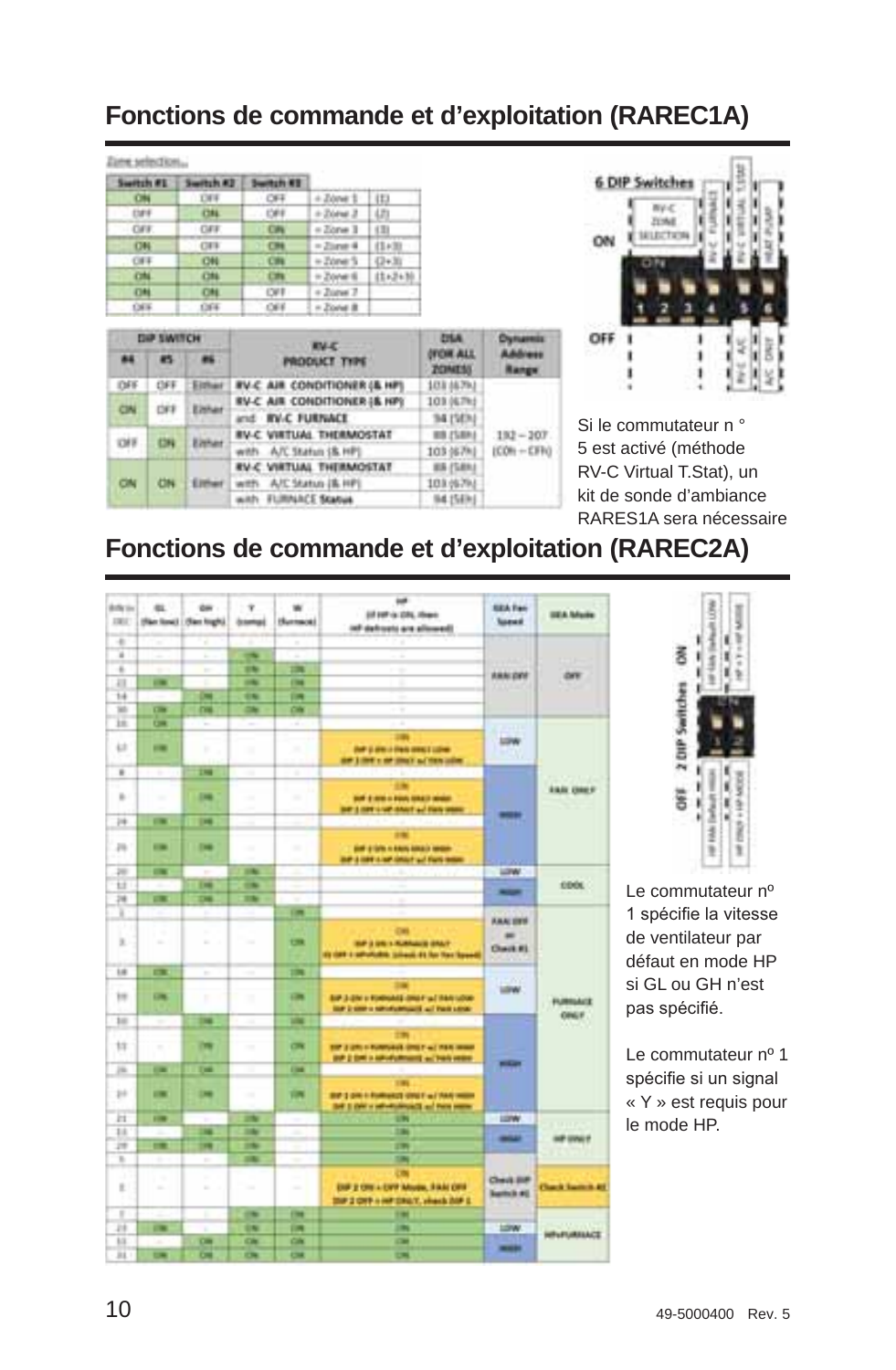# **Diagnostic à bord (RARWT\_ \_)**



### **Détection d'une basse tension :**

Si la tension 12 VCC chute sous 10,5 V, le thermostat passe en mode « OFF » (arrêt) et l'indication « Lo »

clignotera.

Lorsque la tension dépasse 10,5 V, l'affichera « Lo » de façon continue et restera en mode « OFF » jusqu'à ce qu'un autre mode soit sélectionné par l'utilisateur.



**Prévention du gel du climatiseur :** 

En mode COOL, une icône de flocon clignote, ce qui indique que le serpentin intérieur est proche du point de congélation et que le compresseur a été

désactivé.

Il est recommandé d'augmenter le débit d'air en nettoyant le filtre et les évents d'ouverture.

Dégivrage automatique de la thermopompe: we Dans les modes HEAT-PUMP, une icône HEAT-HEAT PUMP Clignote, ce qui indique que l'appareil est en train de réaliser un dégivrage automatique.

En mode HEAT-PUMP+FURNACE, pendant le dégivrage automatique, l'appareil utilisera la chaudière.



 **Verrouillage de la thermopompe :** En mode HEAT-PUMP ONLY (thermopompe uniquement), une

icône HEAT-PUMP clignote ET 25

°F (-4 °C), ce qui indique que la température extérieure a chuté sous 25 °F (-4 °C) et que la thermopompe est verrouillée.

Il est recommandé d'utiliser le mode HEAT-PUMP+FURNACE ou FURANCE ONLY lorsque les températures prévues sont inférieures à 25 °F (-4 °C).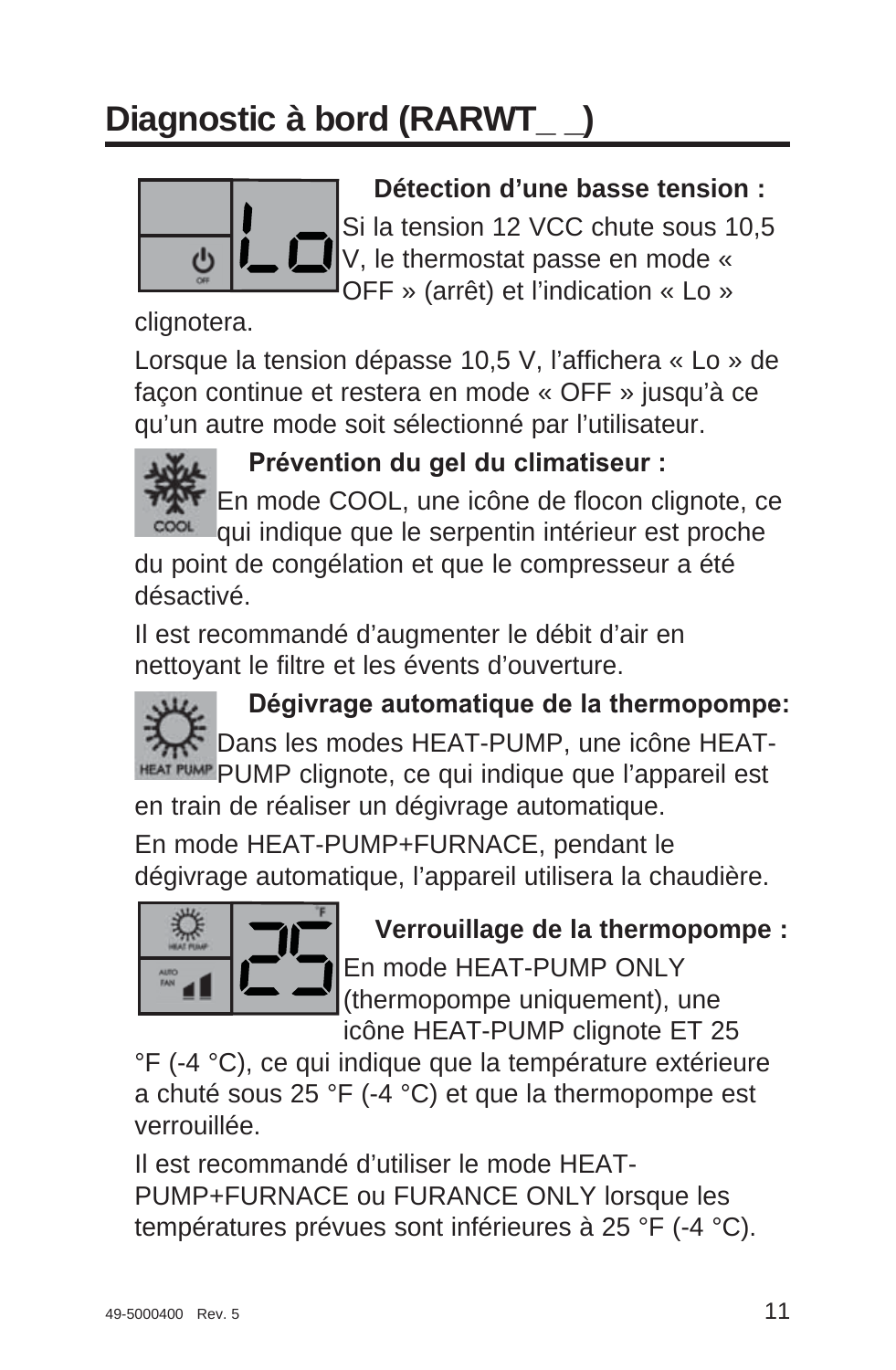# **Diagnostic à bord (RARWT\_ \_)**



 **Surchauffe de la thermopompe :** En mode HEAT-PUMP (thermopompe), une icône HEAT-PUMP clignote ET 99 °F (99 °C),

ce qui indique que le serpentin extérieur a atteint une température supérieure à 135 °F (-58 °C) et que la thermopompe a été arrêtée.

Il est recommandé d'augmenter le débit d'air en nettoyant le filtre et les évents d'ouverture.

# **Codes d'erreurs (RARWT\_ \_)**

|                                    |                      | Codes d'erreur                    |                                                                                                                                                  |
|------------------------------------|----------------------|-----------------------------------|--------------------------------------------------------------------------------------------------------------------------------------------------|
|                                    | Code<br>affiché      | Capteur<br>touché                 | Cause possible                                                                                                                                   |
| Tous les                           | F1                   | Serpentin<br>intérieur            | Capteur débranché ou temp.<br>supérieure à -22 °F (-30 °C)                                                                                       |
| modèles                            | F <sub>2</sub>       | Serpentin<br>intérieur            | Fils court-circuités ou temp.<br>supérieure à -22 °F (-30 °C)                                                                                    |
| Modèles de                         | F <sub>3</sub>       | Serpentin<br>extérieur            | Capteur débranché ou temp.<br>inférieure à -22 °F (-30 °C)                                                                                       |
| thermopompe                        | F <sub>4</sub>       | Serpentin<br>extérieur            | Fils court-circuités ou temp.<br>supérieure à -149 °F (-65 °C)                                                                                   |
| Commutateur<br>DIP <sub>1</sub> ON | F <sub>5</sub>       | Temp.<br>extérieure               | Capteur débranché, ou<br>commutateur DIP réglé à « ON »<br>pour les modèles à climatisation<br>uniquement. Temp. Inférieure à<br>-22 °F (-30 °C) |
|                                    | F <sub>6</sub>       | Temp.<br>extérieure               | Fils court-circuités ou temp.<br>supérieure à -149 °F (-65 °C)                                                                                   |
|                                    | F7                   | Capteur<br>de pièce<br>Thermostat | Capteur débranché ou temp.<br>inférieure à -22°F (-30 °C)                                                                                        |
| Tous les<br>modèles                | F <sub>8</sub>       | Capteur<br>de pièce<br>Thermostat | Fils court-circuités ou temp.<br>supérieure à -149°F (-65°C)                                                                                     |
|                                    | F <sub>9</sub><br>FC | Fil de signal                     | Le fil de signal de thermostat<br>est débranché ou court-circuité<br>(ne communique pas avec la<br>commande principale)                          |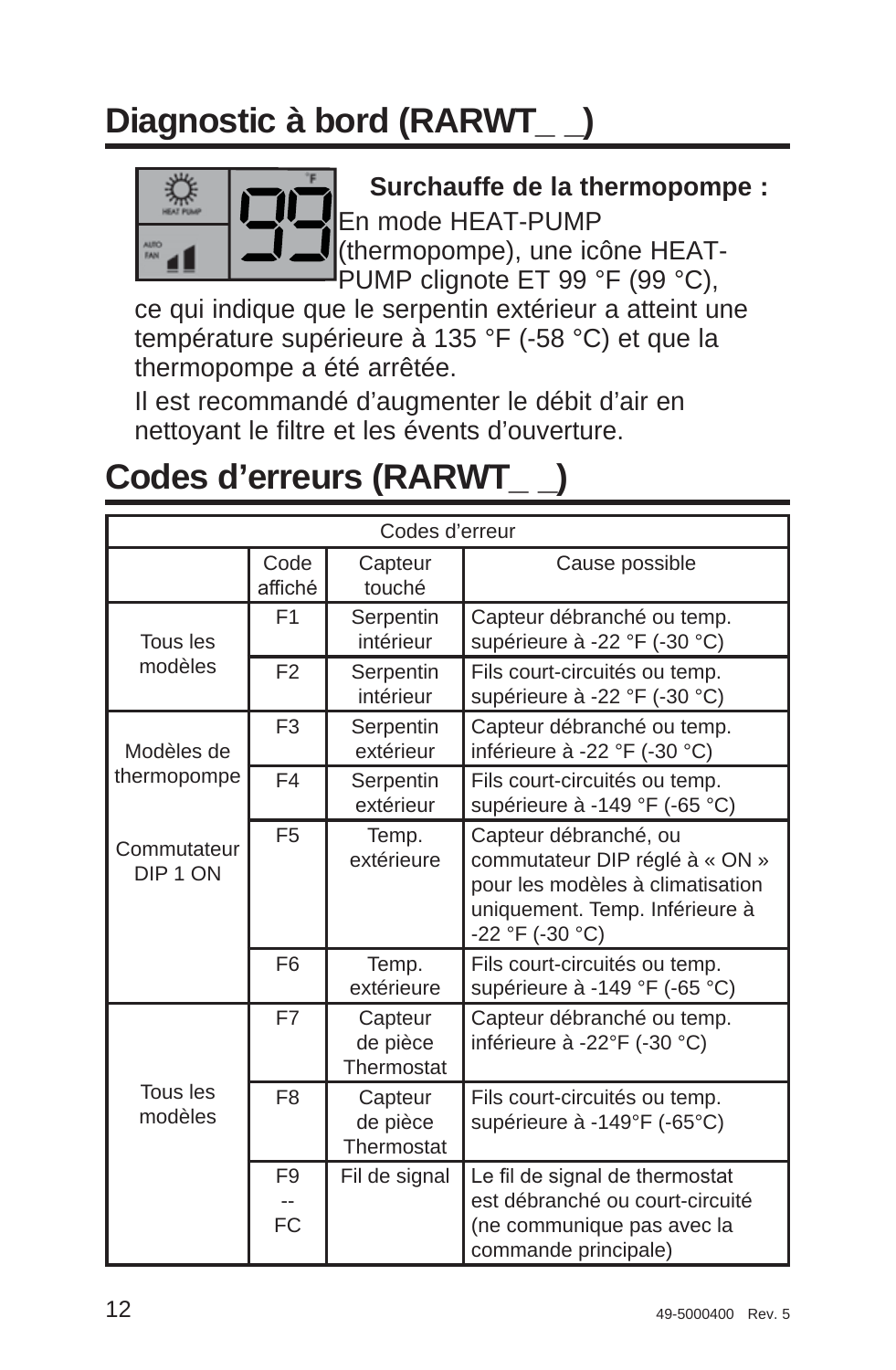# **Schémas de câblage**

Tableau 1 : Cosses pour trois fils de la première phase de chauffage/première phase de climatisation.

Commutateurs DIP RARWT\_ \_

- #1: sélectionnez « Cool Only » (froid seulement) et « Heat-Pump » (générateur de chaleur)
- #2: n'est pas utilisé
- #3: n'est pas utilisé
- #4: utilisé pour désactiver la sélection du mode de générateur de chaleur. Ceci est pour l'installation d'un générateur de chaleur non raccordé à une commande de RVAC.

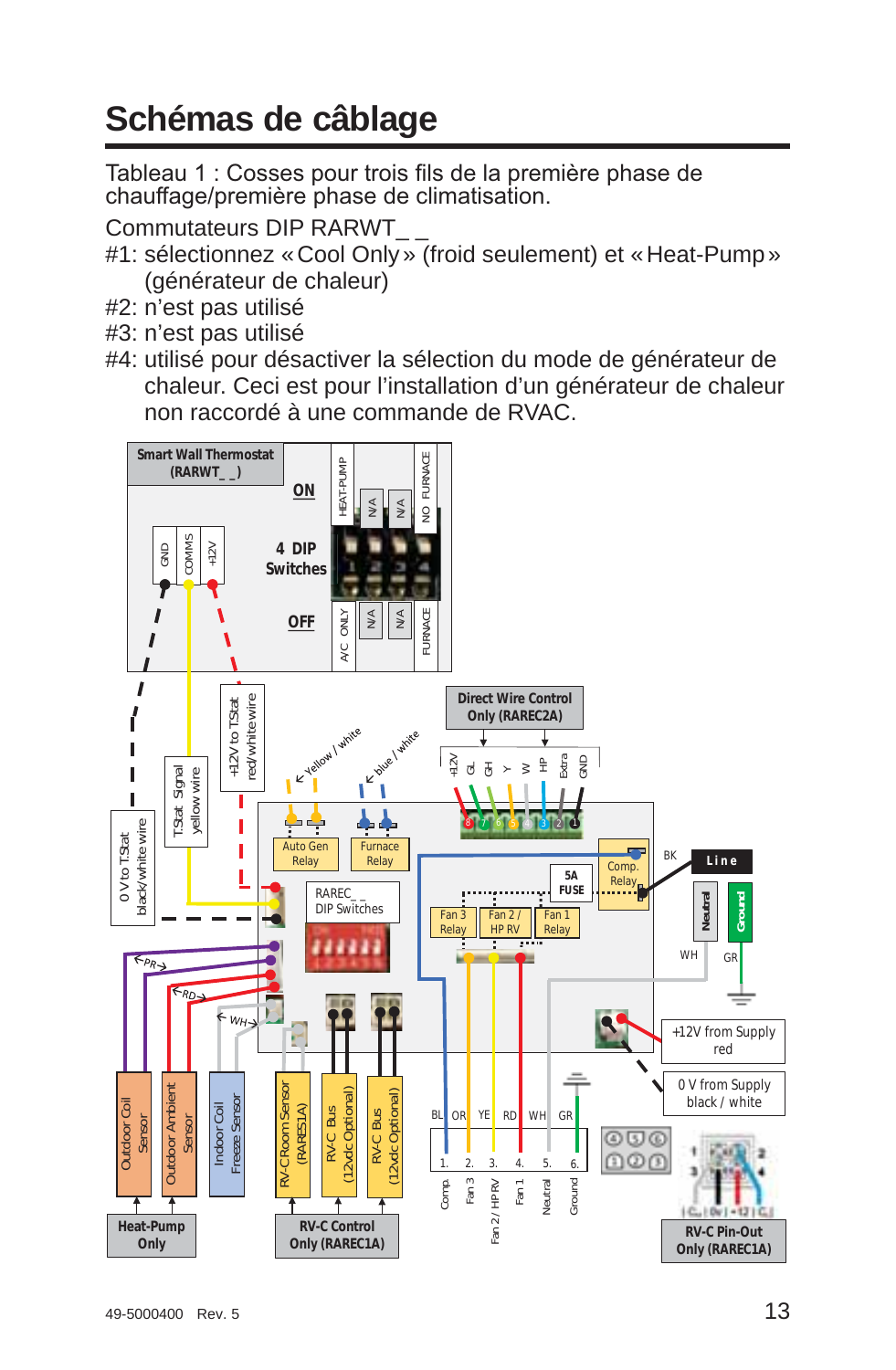# **Essai du thermostat**

#### Vous devriez effectuer un essai de fonctionnalité après avoir **installé le thermostat.**

**REMARQUE:** Avant d'effectuer l'essai du thermostat, appuyez sur le bouton « Fan Auto/On » (ventilateur automatique/mise en marche) jusqu'à ce que l'afficheur indique la position « Auto » (automatique).

#### **Essai du ventilateur**

- 1. Pendant que l'interruption de fonction (Function) est éteint (Off), déplacez l'interrupteur de ventilation automatique/mise en marche (Fan Auto/on) en position automatique (Auto).
- 2. Le ventilateur intérieur s'allume.
- 3. Mettez l'interrupteur de ventilation automatique/en marche (Fan Auto/On) à la position automatique (Auto).
- 4. Le ventilateur intérieur s'éteint.

#### **Essai de la climatisation**

- 1. Basculez le bouton Mode jusqu'à ce que le mode de climatisation se mette en marche. L'afficheur indique le mode « Cool » (climatisation) en vert.
- 2. Réglez le point de consigne de la température de manière à ce qu'il soit de 5 degrés sous la température de la pièce.
- 3. La climatisation devrait commencer en quelques secondes.
- 4. Réglez le point de consigne de la température de manière à ce qu'il soit de 2 degrés au-dessus de la température de la pièce pour que la climatisation s'arrête.

#### **Essai de la thermopompe (modèles ARH seulement)**

- 1. Faites basculer le bouton « Mode » jusqu'à ce que le mode « Heat pump » (thermopompe) soit en marche. L'écran de la thermopompe s'affiche.
- 2. Réglez la valeur de consigne de la température de manière à ce qu'elle se situe à cinq (5) degrés au-dessus de la température de la pièce.
- 3. Le chauffage devrait commencer en quelques secondes
- 4. Réglez la valeur de consigne de la température de manière à ce qu'elle se situe à deux (2) degrés sous la température de la pièce et la thermopompe s'arrêtera.

 **REMARQUE :** Il y a un délai de trois (3) minutes et une durée de fonctionnement de trois (3) minutes minimum avant la mise en marche ou l'arrêt du compresseur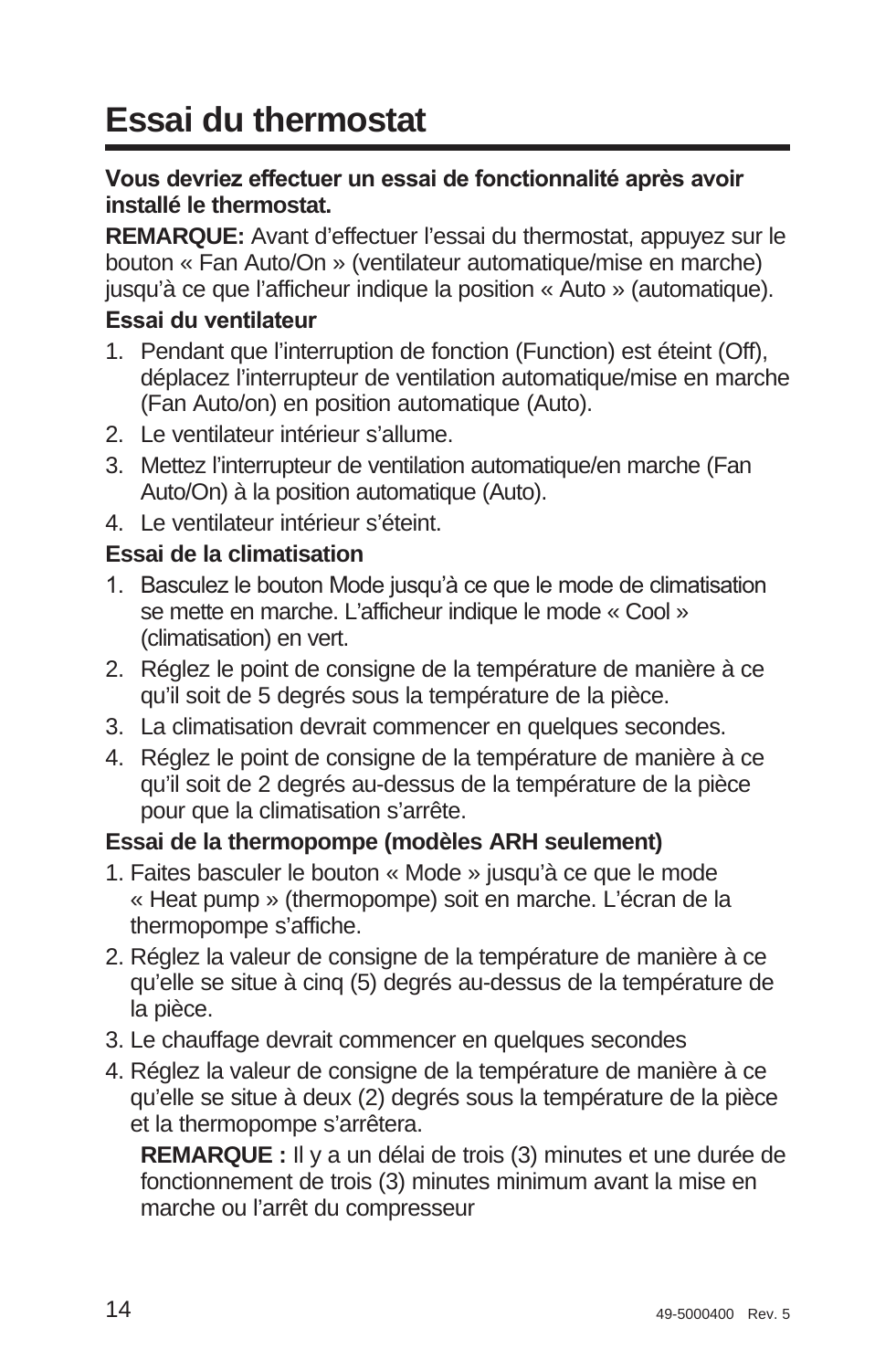### **Essai du générateur de chaleur**

- 1. Basculez le bouton Mode jusqu'à ce que le générateur de chaleur se mette en marche. L'afficheur indique le mode « Furnace » (générateur de chaleur) en vert.
- **2.** Réglez le point de consigne de la température de manière à ce qu'il soit de 5 degrés au-dessus la température de la pièce.
- **3.** Réglez le point de consigne de la température de manière à ce qu'il soit de 2 degrés sous la température de la pièce pour que le chauffage arrête.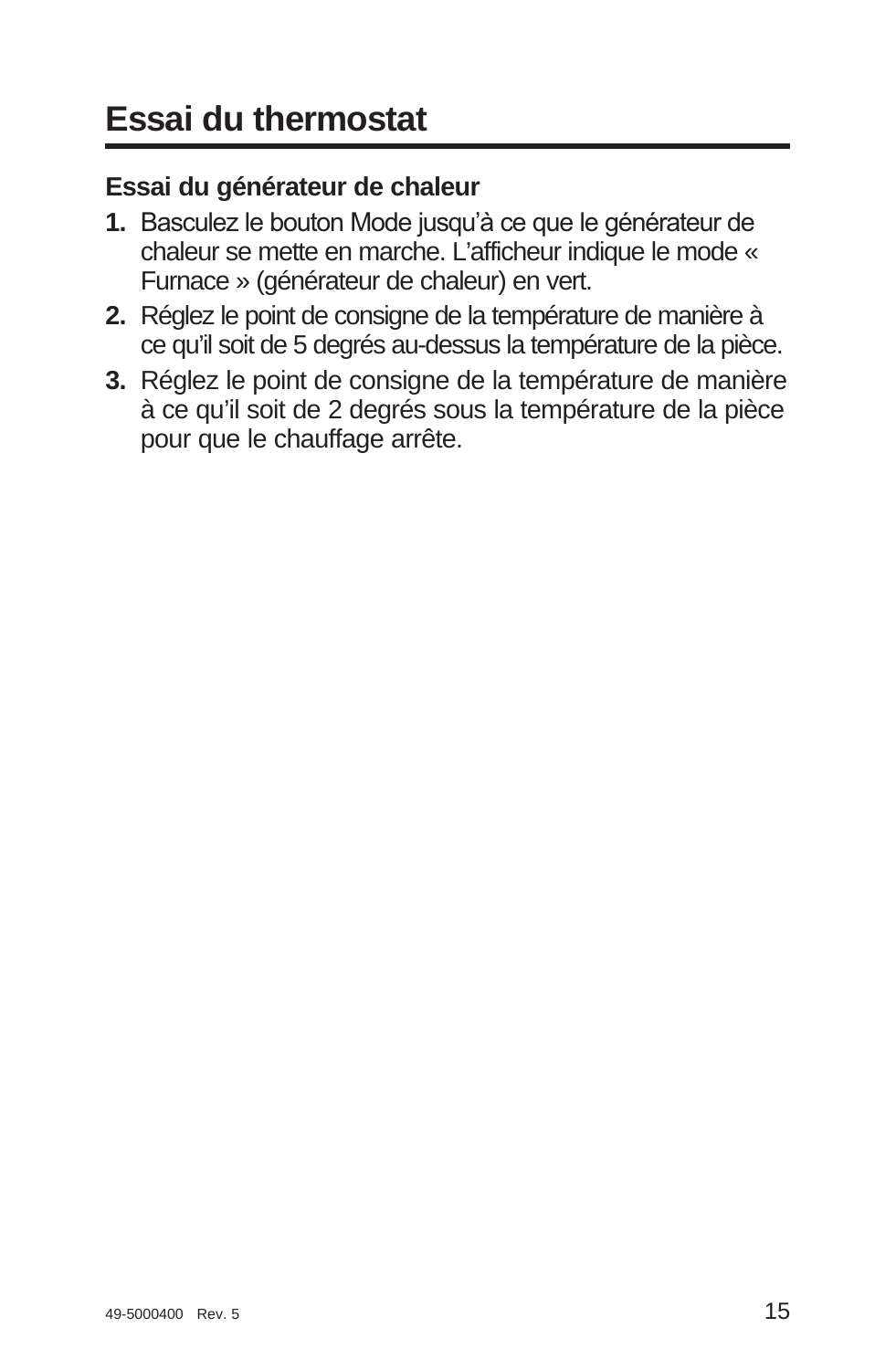# **Conseils de dépannage**

| <b>Problem</b>                                                                                                           | <b>Solution</b>                                                                                                                                                                                                                                                                                                 |
|--------------------------------------------------------------------------------------------------------------------------|-----------------------------------------------------------------------------------------------------------------------------------------------------------------------------------------------------------------------------------------------------------------------------------------------------------------|
| Aucun affichage                                                                                                          | Assurez-vous que la tension est de 12<br>VCC; l'afficheur ne fonctionnera pas sans<br>cette tension.                                                                                                                                                                                                            |
| Aucun bouton du thermostat<br>ne fonctionne.                                                                             | Assurez-vous que la tension est de 12<br>VCC; l'appareil ne fonctionnera pas sans<br>cette tension.                                                                                                                                                                                                             |
| Le ventilateur et le<br>compresseur ne se mettent<br>pas en marche                                                       | Assurez-vous qu'une tension de 115 VCA<br>est présente.                                                                                                                                                                                                                                                         |
| Le ventilateur ne se met<br>pas en marche, mais le<br>compresseur ne se met pas<br>en marche                             | ALORS QUE L'ALIMENTATION EST<br>COUPÉE, s'assurer que rien n'obstrue<br>la pale de ventilateur et qu'elle tourne<br>librement.<br>Vérifiez le fusible de 5A sur la carte                                                                                                                                        |
| Le ventilateur ne s'arrête<br>pas.                                                                                       | Vérifiez le réglage du ventilateur<br>(Fan). Le ventilateur fonctionnera<br>continuellement si le réglage est à ON<br>(en marche).                                                                                                                                                                              |
| La température de la pièce<br>est erronée.                                                                               | Assurez-vous que tous les trous sont<br>bouchés avec du mastic ou un isolant<br>afin d'éviter l'infiltration d'air dans la<br>cavité du mur. Réglez la température<br>compensée (consultez le chapitre<br>Mode de configuration - température<br>compensée de la pièce).                                        |
| Le compresseur ne<br>fonctionne pas ou s'éteint<br>immédiatement après une<br>modification de fonction ou<br>de réglage. | Il y a une temporisation de trois (3)<br>minutes et un temps de fonctionnement<br>minimum de trois (3) minutes pour le<br>compresseur lorsqu'il se met en marche<br>et s'arrête.                                                                                                                                |
| Le ventilateur ne<br>fonctionne pas ou s'éteint<br>immédiatement après une<br>modification de fonction ou<br>de réglage. | Ceci est normal. Pour certains modèles,<br>le ventilateur a une temporisation<br>minimum entre la mise en marche et<br>l'arrêt                                                                                                                                                                                  |
| F5 clignote sur le<br>thermostat mural                                                                                   | Avec un modèle à refroidissement<br>uniquement, assurez-vous que le<br>commutateur DIP nº 1 à l'arrière du<br>thermostat mural est en position OFF.<br>(Consultez le schéma de principe)<br>Avec un modèle de thermopompe,<br>vérifiez pour voir si le capteur de<br>température est débranché ou<br>endommagé. |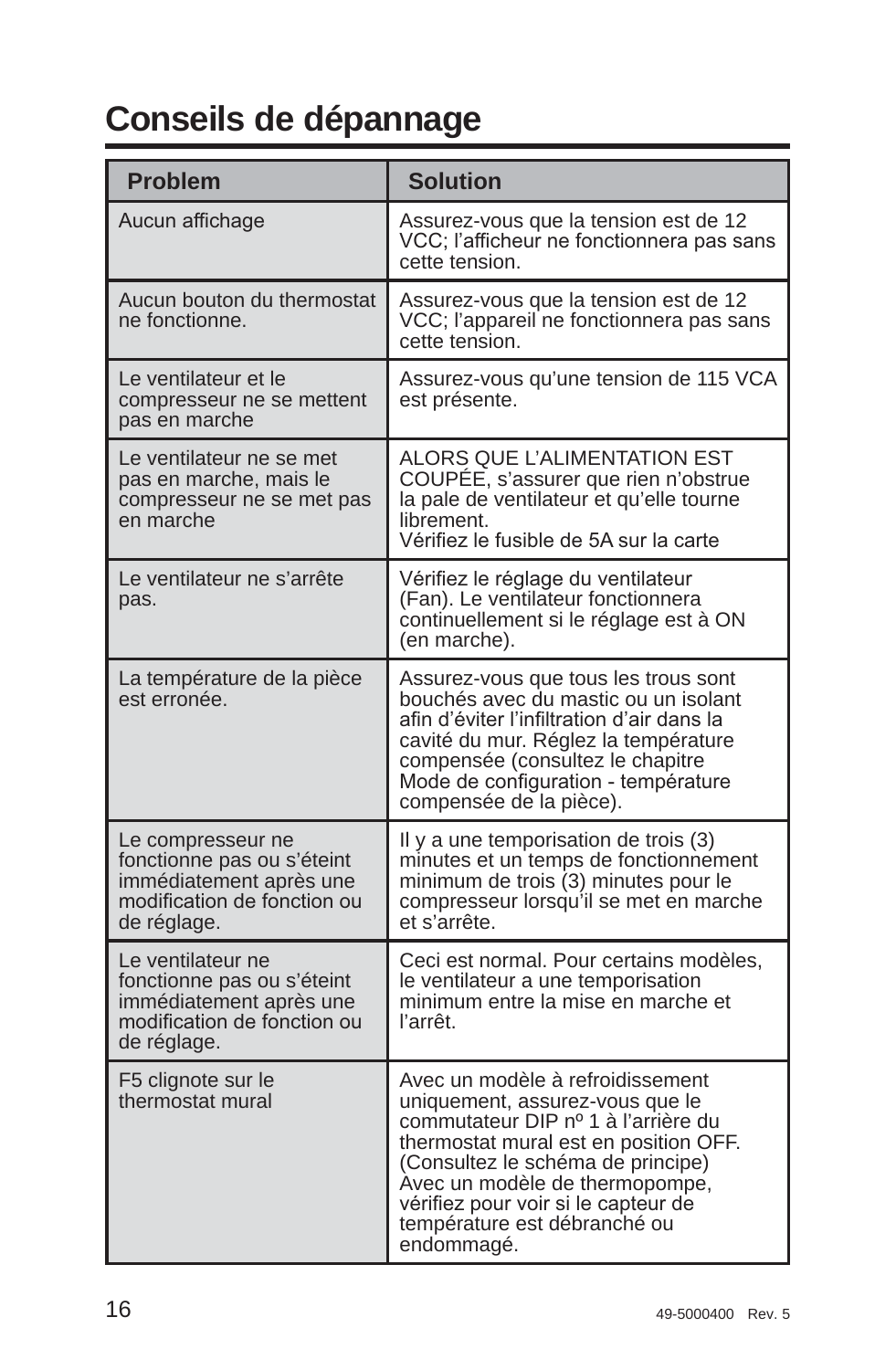# **GARANTIE LIMITÉE DU THERMOSTAT**

Brochez votre reçu ici. Une preuve de la date d'achat originale est nécessaire pour valider la garantie.

#### **Période de la garantie : GE Appliances remplacera :**

du premier achat.

**Un (1) an Remplacement** complet du thermostat comportant  $\lambda$  compter de la date **component** in défaut de matériaux ou de fabrication. un défaut de matériaux ou de fabrication.

Pour obtenir de l'aide concernant les problèmes, appelez au 1 844 GEA-PTAT (ou 1 844 434-7822).

#### Ce que GE Appliances ne couvre pas :

- Frais de déplacement pour réparation vers votre emplacement.
- $\blacksquare$  Une installation mal effectuée. Si vous avez un problème d'installation, communiquez avec votre installateur. Vous êtes responsable d'effectuer correctement les raccords électriques de votre produit.
- $\blacksquare$  Une défectuosité du produit causée par des modifications au produit ou par son usage déraisonnable, y compris le défaut d'effectuer des entretiens raisonnables et nécessaires.
- Dans les locaux commerciaux, la main-d'œuvre nécessaire pour déplacer l'appareil, après son installation initiale, à un endroit où il est accessible pour l'entretien par un technicien individuel; ou, si les instructions contenues dans ce manuel n'ont pas été respectées.
- E Le remplacement des fusibles ou l'enclenchement des disioncteurs du site.
- $\blacksquare$  Les bris du produit causés pour une tension d'alimentation électrique inadéquate, un accident, un incendie, les inondations et les cas de force majeure.
- Les dommages accessoires ou immatériels causés par des probabilités de défectuosités avec ce thermostat.

**EXCLUSION DES GARANTIES IMPLICITES - Votre seul et unique recours**  est l'échange du produit comme prévu dans cette garantie limitée. Toute **garantie implicite, y compris les garanties implicites de qualité marchande ou d'adaptation à un usage particulier, est limitée à un (1) an ou à la période la plus courte permise par la loi.**

Cette garantie limitée est consentie à son premier acheteur et à tout propriétaire subséquent pour les produits achetés pour utilisation aux États-Unis et au Canada. En Alaska, la garantie limitée exclut les frais d'expédition ou les appels de service vers votre site. Certains États ou provinces n'autorisent pas l'exclusion ou la limitation des dommages accessoires ou immatériels. Cette garantie limitée vous donne des droits légaux spécifiques, et vous pouvez également avoir d'autres droits qui varient d'un état ou d'une province à l'autre. Pour connaître vos droits légaux, consultez votre bureau d'information aux consommateurs local, provincial ou d'État ou le procureur général de votre État.

#### **Garant: GE Appliances, Louisville, KY 40225**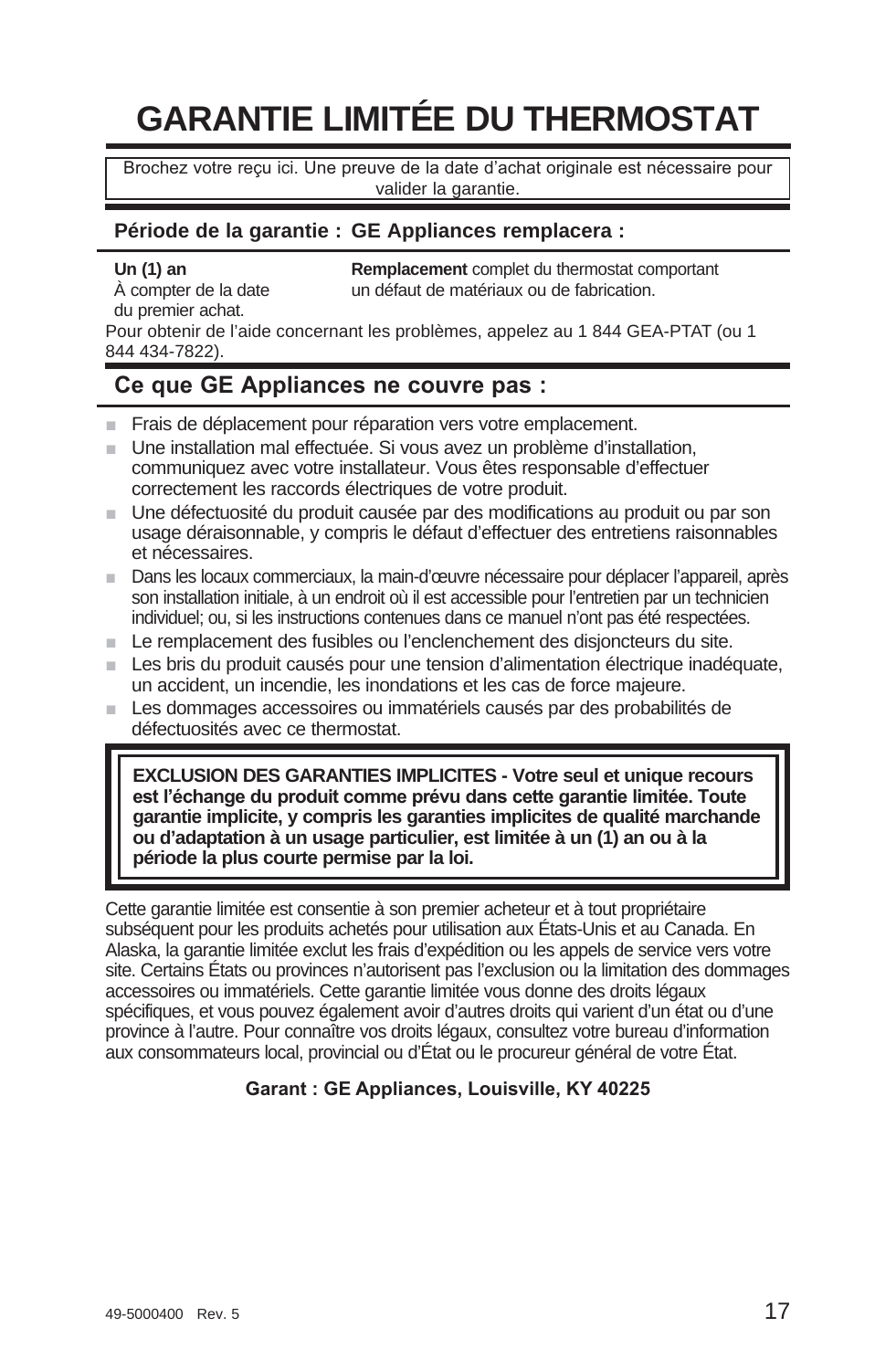# **Soutien au consommateur**

#### **Site Web de GE Appliances**

Vous avez une question ou vous avez besoin d'aide pour votre appareil électroménager? Visitez le site Web de GE Appliances 24 heures par jour, tous les jours de l'année! Vous pouvez aussi y trouver d'autres formidables produits GE Appliances et tirer avantage de tous nos services d'assistance en ligne. Aux États-Unis : **GEAppliances.com**

#### **Enregistrez votre électroménager**

Enregistrez votre nouvel appareil en ligne au moment qui vous convient le mieux! L'enregistrement de votre produit dans les délais prescrits permet une meilleure communication et un service rapide, selon les modalités de votre garantie, si besoin est. Vous pouvez également envoyer par courrier la carte d'enregistrement préimprimée qui se trouve dans l'emballage de votre appareil. Aux États-Unis : **GEAppliances.com/register**

#### **Service de réparation**

Un service de réparation expert GE Appliances se trouve à quelques pas de chez vous. Rendez-vous sur notre site et programmez, à votre convenance, une visite de réparation à n'importe quel jour de l'année.

Aux États-Unis : GEAppl**iances.com/service** ou composez le 800.432.2737 durant les<br>heures normales de bureau.

#### **Prolongation de garantie**

Procurez-vous une prolongation de garantie GE Appliances et informez-vous des rabais spéciaux en vigueur pendant la durée de votre garantie. Vous pouvez vous la procurer en ligne en tout temps. Les services GE Appliances seront toujours disponibles après l'expiration de la garantie. Aux États-Unis :

**GEAppliances.com/extended-warranty** ou composez le 800.626.2224 durant les heures normales de bureau.

#### Connectivité à distance

Pour de l'assistance concernant la connectivité au réseau sans fil (pour les modèles équipés de cette fonction), visitez notre site Web au **GEAppliances.com/connectedhome-smart-appliances** ou composez le 800.220.6899 aux États-Unis seulement.

#### **Pièces et accessoires**

Les personnes ayant les compétences requises pour réparer elles-mêmes leurs appareils peuvent recevoir directement à la maison des pièces ou accessoires (les cartes VISA, MasterCard et Discover sont acceptées). Commandez en ligne 24 heures par jour.

Aux États-Unis : **GEApplianceparts.com** ou par téléphone au 877.959.8688 durant les heures normales de bureau.

**Les instructions contenues dans le présent manuel comportent des procédures**  que tout utilisateur peut effectuer. Les autres types de réparation doivent généralement être confiés à un technicien qualifié. Usez de prudence : une réparation ou un entretien mal effectués peuvent rendre l'utilisation de l'appareil **dangereuse.**

#### Communiquez avec nous

Si vous n'êtes pas satisfait du service après-vente de GE Appliances, communiquez avec nous depuis notre site Web en fournissant tous les détails dont votre numéro de téléphone, ou écrivez à :

Aux États-Unis : General Manager, Customer Relations | GE Appliances, Appliance Park | Louisville, KY 40225

**GEAppliances.com/contact**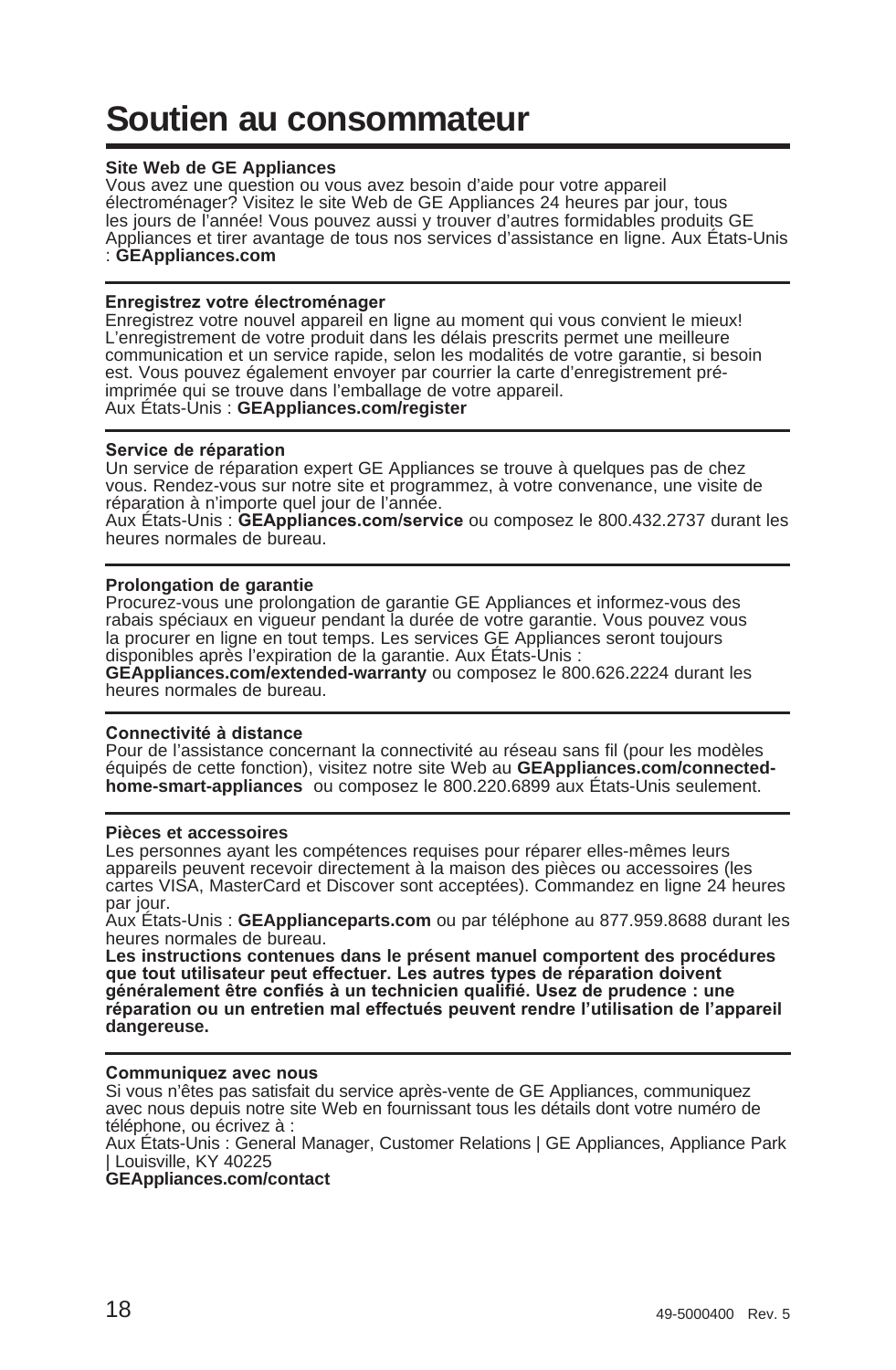

## **GE APPLIANCES**

| œ           |  |
|-------------|--|
|             |  |
|             |  |
|             |  |
|             |  |
|             |  |
|             |  |
| <u>o</u>    |  |
| Φ           |  |
| cinal<br>I, |  |

#### MANUAL DEL PROPIETARIO & Instrucciones de Instalación

RARWT\_ \_ (Single Zone Smart T.Stat) RARMC\_ \_ (Standard Ceiling Control) RAREC3A (Standard Ceiling Control) RAREC2A (Direct Wire or Smart T.Stat) RAREC1A (RV-C or Smart T.Stat Control)

## Información importante

| Instrucciones de Instalación 4                                                                                                            |
|-------------------------------------------------------------------------------------------------------------------------------------------|
|                                                                                                                                           |
| Controles y Funciones de Uso  9                                                                                                           |
| Diagnóstico a bordo  11                                                                                                                   |
|                                                                                                                                           |
| Diagramas de Cableado  13                                                                                                                 |
| Prueba del termostato14                                                                                                                   |
| Consejos para la Solución de                                                                                                              |
|                                                                                                                                           |
|                                                                                                                                           |
| Soporte para el Consumidor 18                                                                                                             |
| Escriba los números de modelo y de<br>serie aquí:<br>Nº de Modelo ______________                                                          |
| $N^{\circ}$ de Serie $\overline{\phantom{a}}$<br>Estos números se encuentran en una<br>etiqueta al costado del acondicionador<br>de aire. |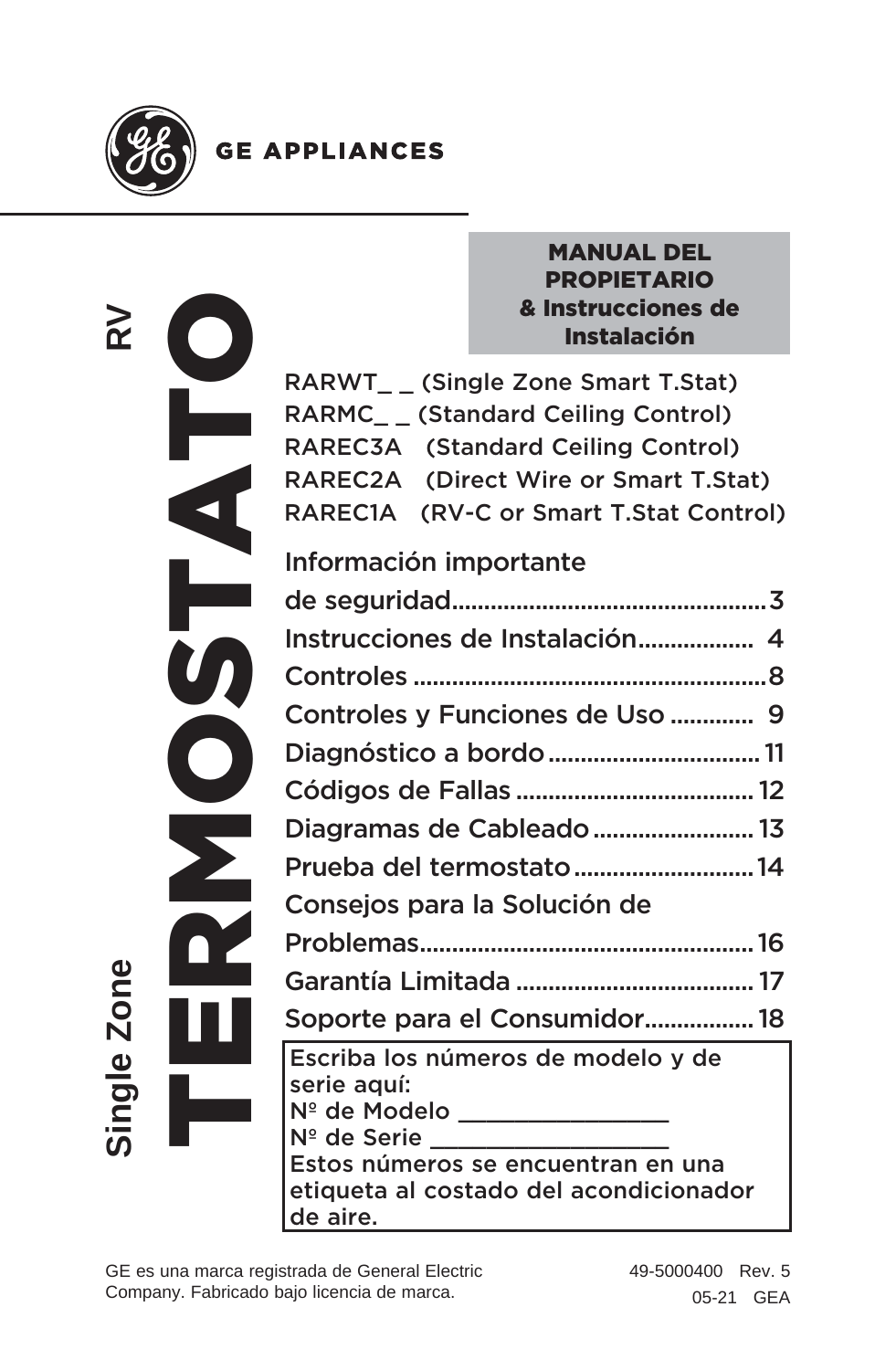## **GRACIAS POR HACER QUE GE APPLIANCES SEA PARTE DE SU HOGAR.**

Ya sea que haya crecido usando GE Appliances, o que ésta es su primera vez, nos complace tenerlo en la familia.

Sentimos orgullo por el nivel de arte, innovación y diseño de cada uno de los electrodomésticos de GE Appliances, y creemos que usted también. Entre otras cosas, el registro de su electrodoméstico asegura que podamos entregarle información importante del producto y detalles de la garantía cuando los necesite.

Registre su electrodoméstico GE ahora a través de Internet. Sitios Web y números telefónicos útiles están disponibles en la sección de Soporte para el Consumidor de este Manual del Propietario.



**GE APPLIANCES**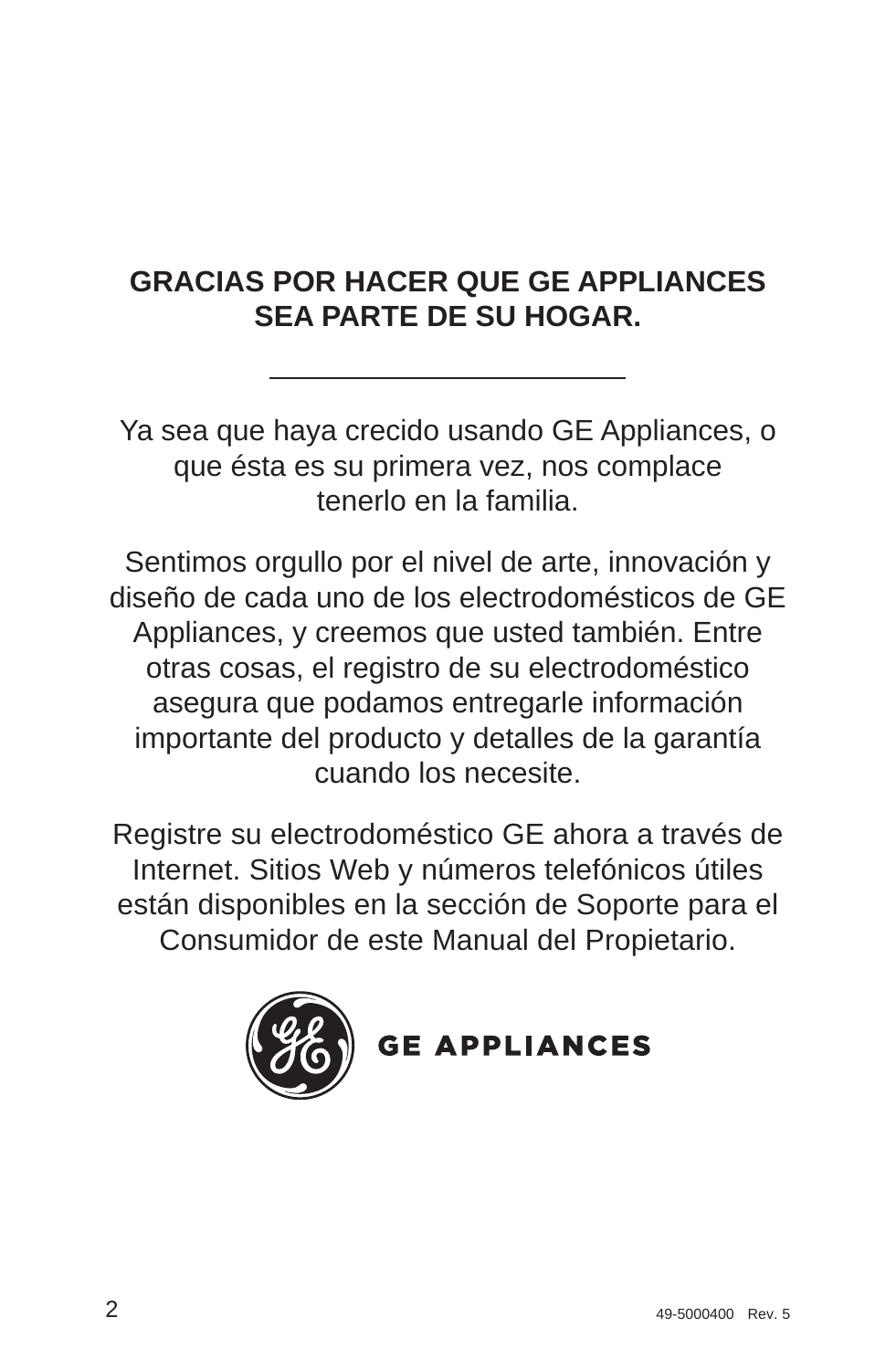## **INFORMACIÓN IMPORTANTE DE SEGURIDAD LEA TODAS LAS INSTRUCCIONES ANTES DE USAR ESTE ELECTRODOMÉSTICO**

## **ADVERTENCIA RIESGO DE INCENDIOS Y DESCARGAS**

- Siempre apague el encendido desde el suministro de corriente principal antes de instalar, limpiar o retirar el termostato.
- No usar con voltajes superiores a 12 VDC. Un voltaje superior dañará el termostato y podrá ocasionar riesgos de descargas o incendios.
- Todo el cableado deberá estar instalado de acuerdo con los códigos eléctricos y de construcción locales y nacionales.
- $\blacksquare$  Sólo use este termostato como se describe en este manual

## **Especificaciones**

### **Especificaciones Eléctricas:**

12 VCC (Rango Operativo entre 10.5 VCC - 15.5 VCC)

|                | <b>Rangos Operativos</b> |                                | Rangos de Valor Nominal |           |  |
|----------------|--------------------------|--------------------------------|-------------------------|-----------|--|
| Refrigeración  | 60°F-115°F<br>15°C-46°C  |                                | 60°F-85°F               | 15°C-30°C |  |
| Bomba de Calor | 25°F-85°F                | $-4^{\circ}$ C $-30^{\circ}$ C | 40°F-85°F               | 5°C-30°C  |  |
| Calentador     | See Owner's Manual       |                                | 40°F-85°F               | 5°C-30°C  |  |

#### **Terminaciones del Termostato de Pared:** 0V (TIERRA), Señal (COMMS), +12VDC

**Tamaños Recomendados de Cables:** 

| <b>CIRCUITO</b>                            |             | CALIBRE DEL CABLE   Tipo de Cable de Cobre |
|--------------------------------------------|-------------|--------------------------------------------|
| Control de Corriente de 115VAC   12awg     |             | <b>S</b> ÓLIDO                             |
| Control de Corriente de 12 VCC 14awg~18awg |             | <b>TRENZADO</b>                            |
| Termostato de 12 VCC                       | 18awg~22awg | <b>I</b> SÓLIDO                            |

|                           | <b>CONEXIONES DE COMUNICACIÓN</b>                    |                                    |              |                                                    |                                           |                                                      |
|---------------------------|------------------------------------------------------|------------------------------------|--------------|----------------------------------------------------|-------------------------------------------|------------------------------------------------------|
| Control del<br>Cielorraso | Termostato<br>de Pared<br><b>GEA Smart</b><br>(RARWT | Conexión<br>Directa de<br>5 Cables | RV-C<br>Rojo | Sensor<br>de Sala<br>Compatible<br>RV-C<br>(RARES1 | Conexión<br>del<br>Calentador<br>Auxiliar | Conexión<br>de<br>Encendido<br>de Gen.<br>Automático |
| RARMC2A                   |                                                      |                                    |              |                                                    |                                           |                                                      |
| RAREC3A                   |                                                      |                                    |              |                                                    | X                                         |                                                      |
| RAREC2A                   |                                                      |                                    |              |                                                    |                                           |                                                      |
| RAREC1A                   |                                                      |                                    |              |                                                    | Χ                                         |                                                      |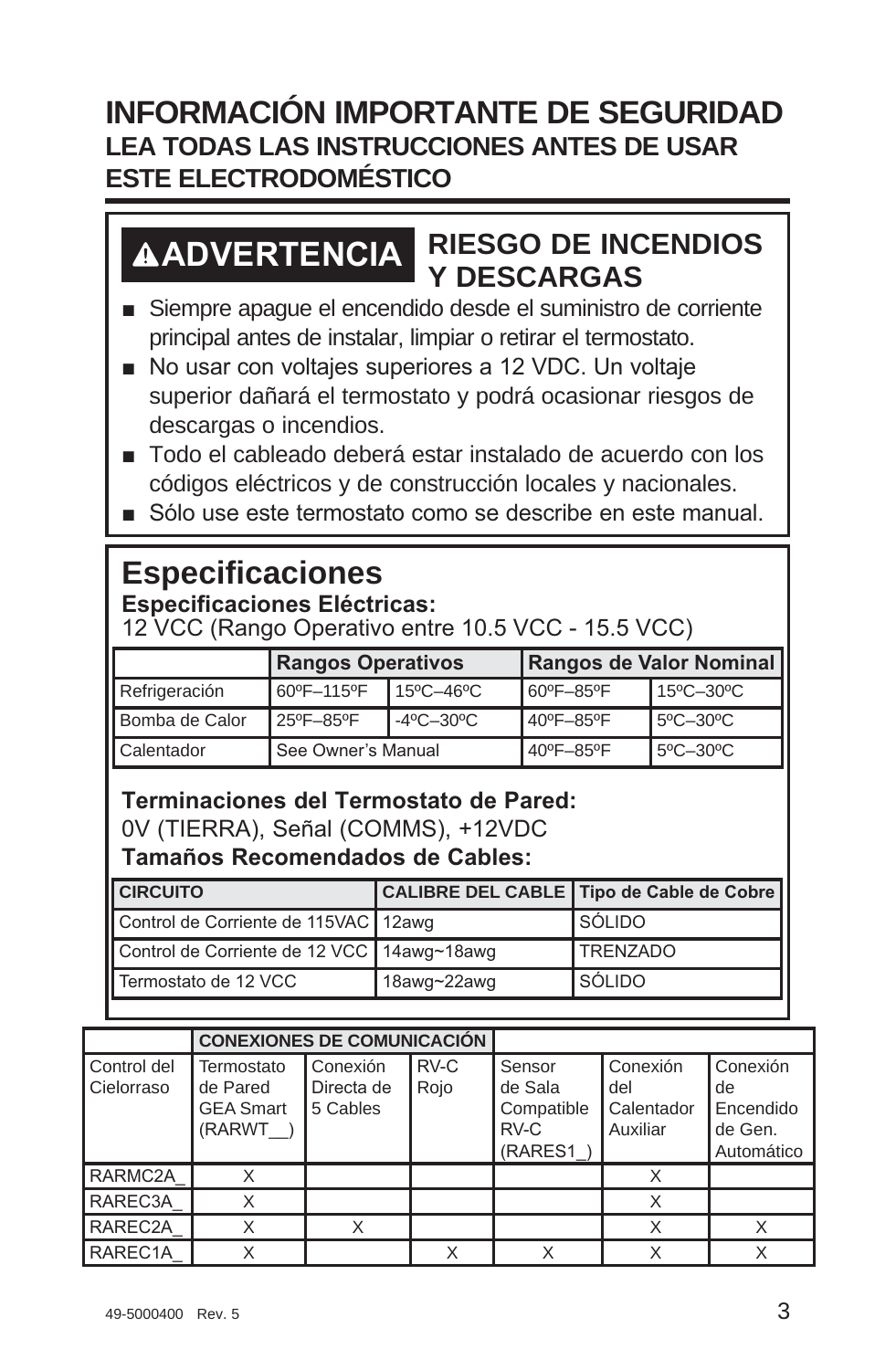# Instrucciones de Instalación

# **AVERTISSEMENT RIESGO DE DESCARGA ELÉCTRICA**

Apague el encendido retirando el fusible o pasando el disyuntor adecuado a la posición OFF (Apagado) antes de retirar el termostato existente.

#### **Contenidos del Paquete**

- $\blacksquare$  Termostato sobre la tapa
- $\blacksquare$  Base el termostato
	- $\blacksquare$  Tornillos

#### **Herramientas Necesarias**

- Agujeree con una Broca de 1/8"
- $Martillo$
- **n** Destornillador
- $\blacksquare$  Aquieree con una Broca de 3/16"

#### **Para Retirar el Termostato Existente**

- 1. Apague el sistema de calefacción o refrigeración, retirando el fusible o desactivando el disyuntor adecuado.
- 2. Retire la tapa del termostato anterior. Esto debería exponer el cableado.
- 3. Etiquete los cables existentes con las etiquetas para cables antes de retirar los mismos.
- 4. Luego de etiquetar los cables, retire los mismos de las terminales de cables.
- 5. Retire la base del termostato existente de la pared.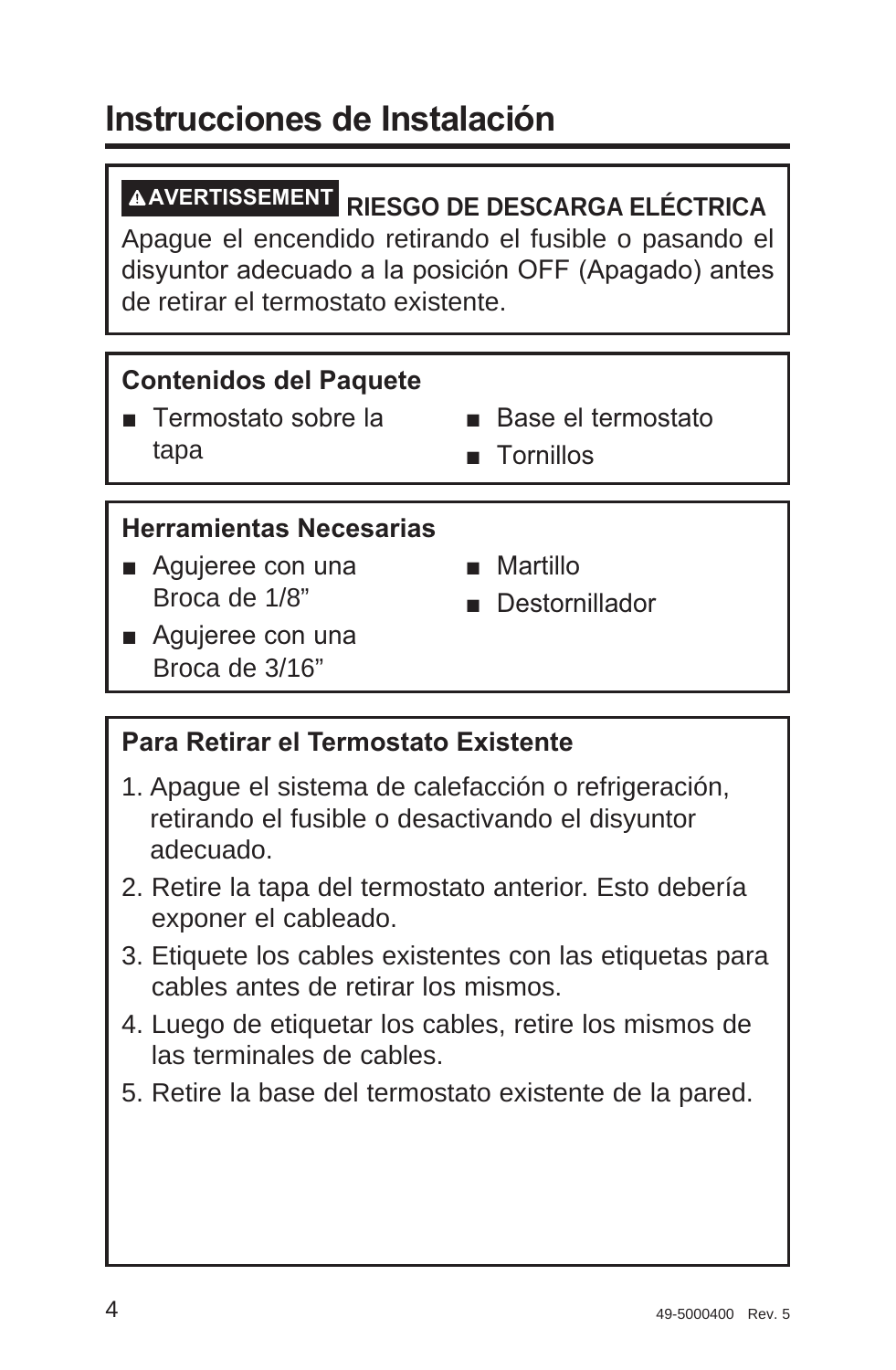# Instrucciones de Instalación



Aplique un destornillador o bolígrafo

aquí para abrir el termostato.

### Para Instalar el Termostato y el Control Principal

**IMPORTANTE: La instalación del termostato deberá ser** realizada de acuerdo con los códigos y ordenanzas de edificación y electricidad locales y nacionales.

NOTA: Se recomienda montar el termostato entre 4 y 5 pies sobre el nivel del piso. No se recomienda montar el termostato sobre una pared exterior, en contacto directo con la luz solar, detrás de una pared, o en un área afectada por una ventilación o conducto.

- 1. Apague el sistema de calefacción o refrigeración, retirando el fusible o desactivando el disyuntor adecuado.
- 2. Monte la caja de control principal a la plantilla de montaje usando cuatro tornillos.
- 3. Retire los tres tornillos de la caja de control principal, permitiendo que la sección inferior se sostenga abierta sobre las bisagras. El tablero de control está ahora visible y accesible.
- 4. Enrute el cable de corriente de 115 VAC a través del aliviador de tensión de la caja de control. Ajuste el aliviador de tensión, asegurándose de no dañar los cables.
- 5. Utilizando los conectores de cables, conecte la línea al negro, el neutro al blanco, y el cable a tierra al verde.
- 6. Utilizando cinta eléctrica o tuercas para cables, asegure los conectores a fin de evitar cualquier posible movimiento debido a vibraciones del vehículo.
- 7. Enrute el conector de 6 clavijas a través de la abertura del aliviador de tensión encajado de la caja de control. Empareje el conector de 6 clavijas con el arnés del cableado de la caja de control.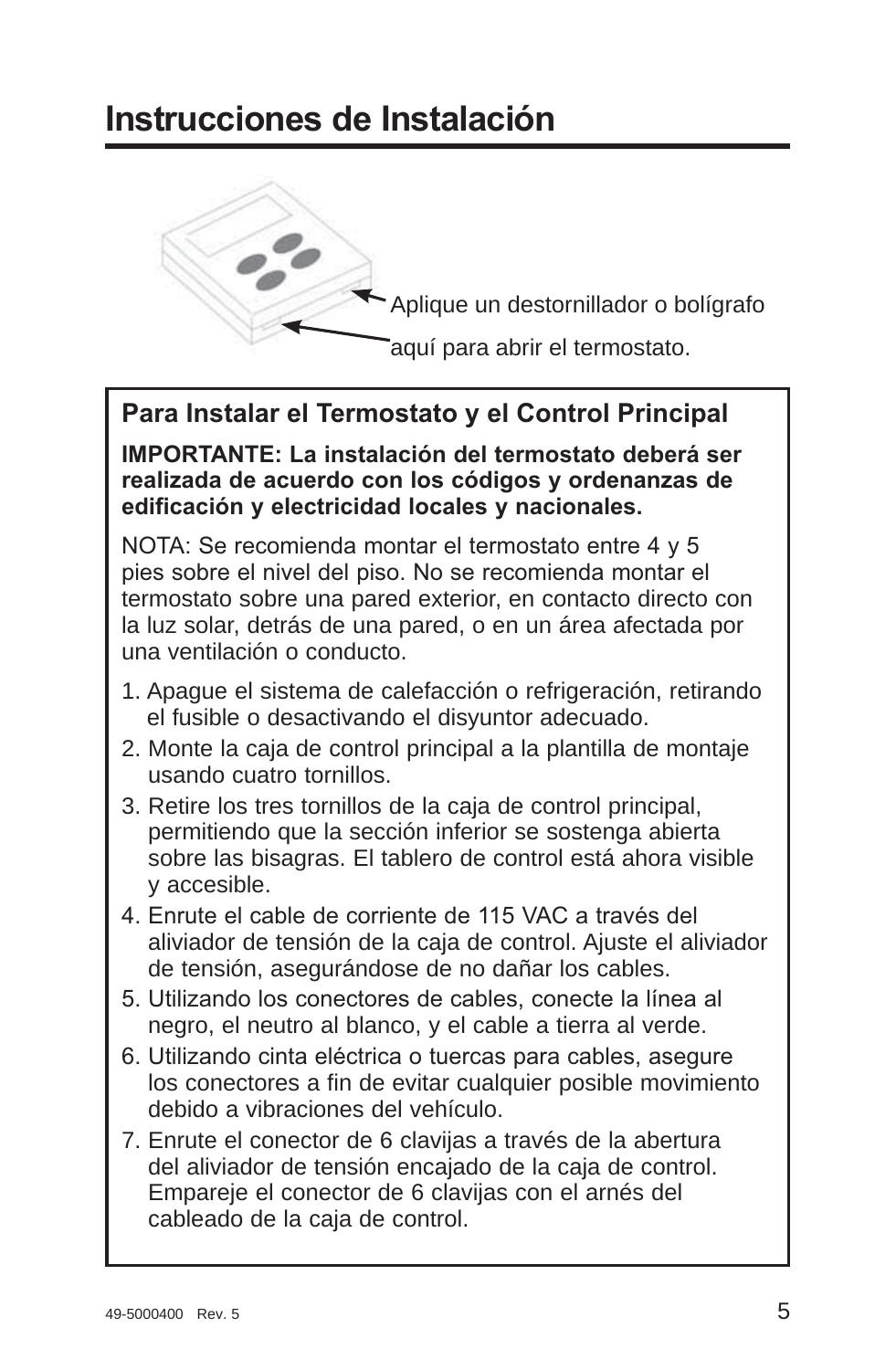### **Para Instalar el Termostato y el Control Principal** (continúa)

- 8. Empareje los termistores con las interconexiones correspondientes del tablero principal. Los mismos quedarán atados con el conector de 6 clavijas en la unidad de techo. En los modelos ARC, se deberá realizar una conexión (sensor con bobina interior). En los modelos ARN, se deberá realizar una conexión adicional (sensor con bobina ambiente/ exterior).
- 9. Utilizando los conectores de los cables, conecte 2 cables del calentador (azul y opcional). 2 cables de inicio con generador automático (amarillo, opcional, y sólo para los controles RAREC1A v RAREC2A). 3 cables de termostato (roio, amarillo, y negro), y dos cables de batería 12 VDC  $(rojo v negro).$
- 10. Gire la sección inferior de la caja de control hacia arriba, asegurándose de no aplastar ningún cable. Conduzca tres tornillos, asegurándose de que la caja de control esté cerrada. La instalación del control principal se encuentra ahora completa.
- 11. Retire la tapa de la base, aflojando los dos broches de plástico de la parte inferior de la base. Se podrá usar un destornillador pequeño o un bolígrafo para oprimir levemente un broche por vez (utilice como referencia la figura de la página 5).
- 12. Coloque la base del termostato contra la pared sobre la cual planea montar el mismo. Asegúrese de que los cables sean alimentados a través de la abertura de cables en la base del termostato.
- 13. Con la base nivelada, marque la ubicación de los agujeros de montaje.
- 14. Configure la base del termostato y la tapa en un lugar alejado del área de trabajo.
- 15. Usando una broca de 1/8", perfore aquieros piloto en las ubicaciones que marcó para los tornillos de madera.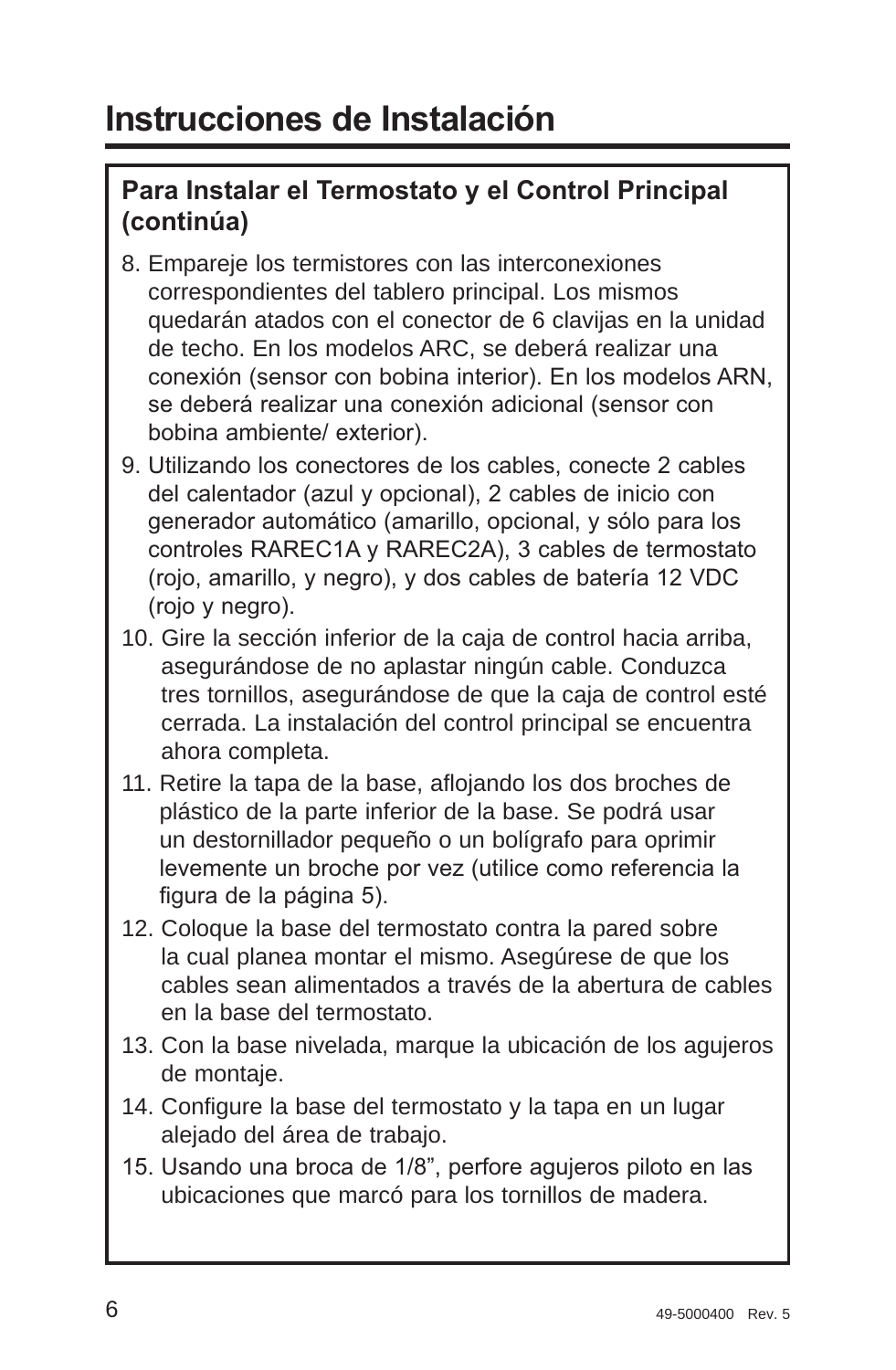# Instrucciones de Instalación

### **Para Instalar el Termostato y el Control Principal** (continúa)

- 16. Alinee la base del termostato con los agujeros de montaje y alimente los cables del control a través de la abertura de los cables.
- 17. Use los tornillos suministrados para montar la base del termostato a la pared.
- 18. Inserte los cables pelados y etiquetados de modo que coincidan con las terminales de los cables, presionando sobre el contacto de la terminal correspondiente. Consulte la sección de "Diagramas del Cableado" de este manual.

**PRECAUCIÓN** Asegúrese de que la parte expuesta de los cables no tenga contacto con otros cables.

- 19. De forma suave, estire cada cable para asegurarse de que la conexión sea apropiada. Verifique que cada cable se encuentre conectado a la terminal correcta.
- 20. En los modelos con Bomba de Calentamiento (ARH13AHC y ARH15AAC), coloque el interruptor nº 1 en la posición "ON" (encendido) (consulte la figura de la página 12). De forma adicional, si la unidad no se conectará a un calentador, este modo se podrá desactivar moviendo el interruptor nº 4 a la posición "ON" (Encendido) (consulte la figura de la página 12).
- 21. Vuelva a adherir la tapa del termostato, alineando la tapa y calzando la parte inferior en su posición.
- 22. Active la corriente en el sistema desde el panel de servicio principal.
- 23. Controle el funcionamiento del termostato como se describe en la sección "Control del Termostato".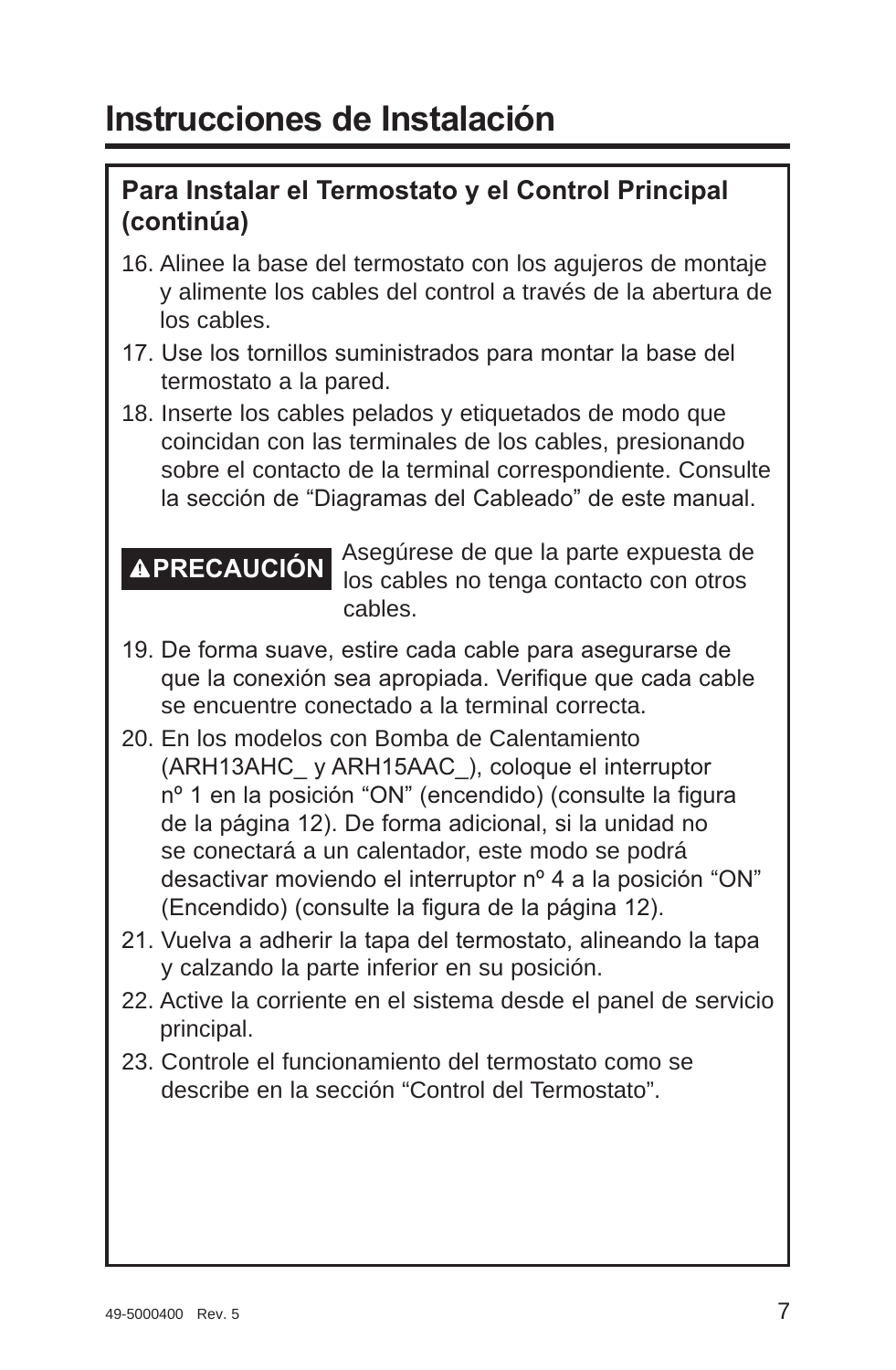# Controles (RARWT 4 SET TEMP FURNAC **HEAT PHM AUTO** FAN



#### 1 **Botón de Modo**

Use este botón para alternar entre los siguientes modos.



 **OFF** – El acondicionador de aire y el horno del vehículo recreativo (RV) no funcionarán.



**FAN ONLY** – El ventilador hará circular aire.



 **COOL** – El acondicionador de aire hará que se reduzca la temperatura del vehículo recreativo (RV).

**NOTA:** sólo use los modos HEAT-PUMP (Bomba de Calentamiento) con los modelos para tejado ARH13AHC o AR- $H15AAC$ .

Active los modos Heat-Pump (Bomba de Calor) girando el interruptor DIP nº 1 hacia ON (Encendido), ubicado en la parte trasera del termostato. (consulte el Diagrama del Cableado)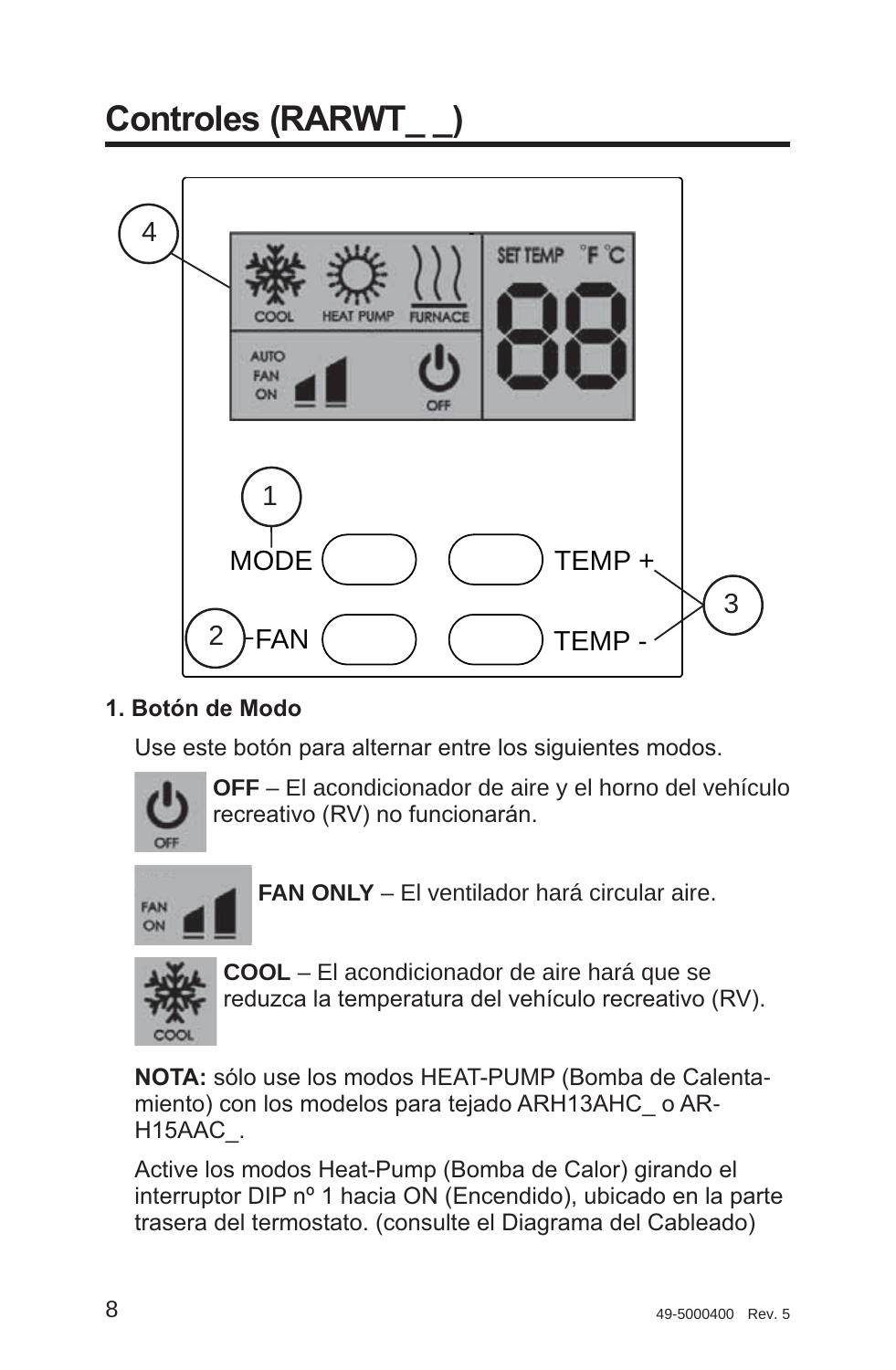#### 1. Botón de Modo (continúa)



**HEAT PUMP ONLY** – la unidad hará funcionar la bomba de calor a fin de elevar la temperatura del vehículo recreativo (RV).

**NOTA:** Si la temperatura exterior desciende por debaio de los  $25^{\circ}$ F (-4 $^{\circ}$ C). la bomba de calor quedará desactivada.



 **HEAT PUMP + FURNACE** – la unidad usará primero la bomba de calor a fin de conservar el propano. Si la temperatura del RV varía en más de 3°F desde el punto de configuración. entonces su calentador pasará a ON. **NOTA:** El calentador pasará a ON de forma automática si la temperatura exterior desciende por debajo de 25°F (-4°C) o si la Bomba de Calor inicia el proceso de descongelación.



**FURNACE ONLY** - el calentador del RV elevará la temperatura de este último. Este modo se podrá desactivar pasando el interruptor nº 4 del termostato a la posición "ON".

#### 2. Botón del Ventilador

Use este botón para alternar entre las velocidades y modos del ventilador.



 **FAN ON** – el ventilador funcionará incluso aunque se haya alcanzado el punto de configuración.



 **AUTO FAN** – el ventilador se apagará una vez que se haya alcanzado el punto de configuración.

#### **3. Botones de Selección de Temperatura**

Use estos botones para incrementar o reducir el punto de configuración.

SET TEMP <sup>°</sup>F SET TEMP

Para alternar entre Fahrenheit (°F) y Celsius (°C), mantenga presionados "TEMP +" y "TEMP -" al mismo tiempo durante 2 segundos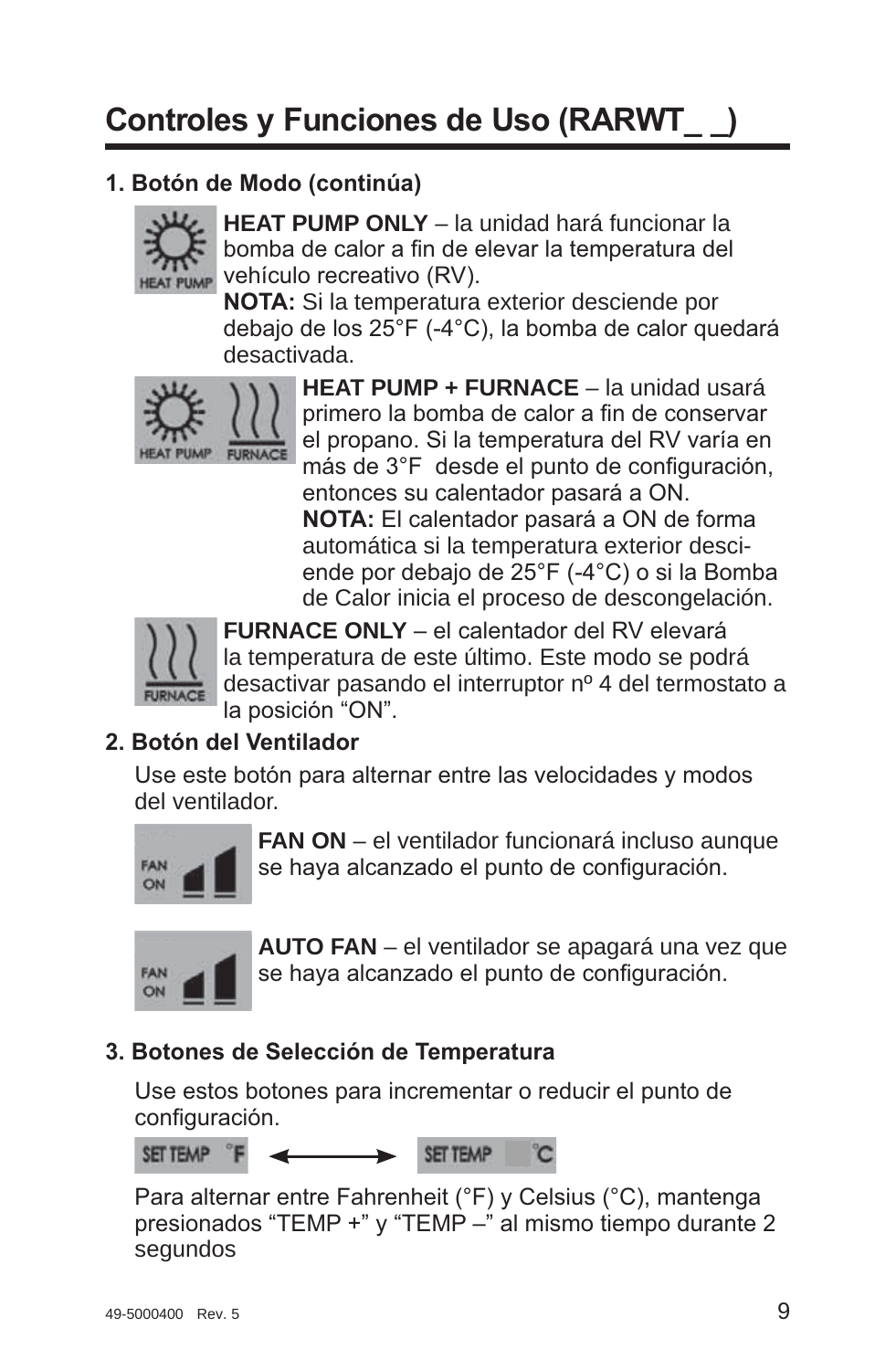# **Funciones de Control y Uso (RAREC1A)**

#### Zien selection...

| Switch #E   | Swiftch #3 | Switch #1  |                     |             |
|-------------|------------|------------|---------------------|-------------|
| <b>CHI</b>  | <b>THE</b> | OFF.       | $+$ Zóne 1 (13)     |             |
| $-120$      | <b>CHL</b> | $-1208$    | $+2const.3$ (2)     |             |
| $-$ CAV.    | CAV.       | CA         | $= 20ms + 1$        | 1(3)        |
| 08          | <b>CES</b> |            | $=25$ and $4$       | 11+39       |
| <b>CIFE</b> | (24)       | CHI        | $+2$ ove 5 $-10+30$ | π           |
| CH          | ON         | <b>CIN</b> | in Zoner 6          | $11.3 + 36$ |
| 4744        | <b>CMI</b> | <b>CVT</b> | + Zunei 7           |             |
| 1365        | 1364       | $-0.08$    | a Postal B          |             |

| <b>DIP SWITCH</b> |                            |        | <b>EV-C</b>                                   | <b>DSA</b>                               | Chattastell      |              |
|-------------------|----------------------------|--------|-----------------------------------------------|------------------------------------------|------------------|--------------|
| 88                | 45                         |        | <b>PRODUCT TYPE</b>                           | <b><i>DECAR ALL</i></b><br><b>ZONESS</b> | Advance<br>Eange |              |
| DFF               |                            | Sizhan | <b><i>RV-C AIR CONDITIONER (&amp; HP)</i></b> | 103 56793                                |                  |              |
| CIN               |                            | Elshar | <b>RV-C AIR CONDITIONER I&amp; HPI</b>        | 103 (6.7%)                               |                  |              |
|                   |                            |        | and <b>IN-C FURNACE</b>                       | 34 (50%)                                 |                  |              |
|                   | Elekar<br><b>CHE</b><br>CH |        | <b><i>RV-C. VIRTUAL THERMOSTAT</i></b>        | <b><i>RR ISBNA</i></b>                   | $192 - 207$      |              |
|                   |                            |        |                                               | with A/C Statuti (& HP)                  | 103 (67%)        | $ICON + CFO$ |
|                   | CN                         |        |                                               | <b><i>RV-C VIRTUAL THERMOSTAT</i></b>    | <b>BR (SBN)</b>  |              |
| CN                |                            | Elthan | with A/C Status (B. HP)                       | 103.05793                                |                  |              |
|                   |                            |        | with FLIRAACE Status                          | 94.15Eki                                 |                  |              |



Si el Interruptor nº 5 está en ON (Encendido) (Método RV-C Virtual T.Stat). será necesario contar con un kit de sensor de sala RARES1A

# **Funciones de Control y Uso (RAREC2A)**

| <b>Article</b><br><b>DEC</b> | $\frac{1}{2}$  | <b>OH</b><br>(Ren local   (Ren high) | ×<br><b><i><u>bampi</u></i></b> | ÷<br>Hummoti     | w<br>(if 147 is 231, Heat)<br>ist definets are allowed!                                     | <b>REA Park</b><br><b>Toked</b>                         | <b>ISEA Mode</b>        |
|------------------------------|----------------|--------------------------------------|---------------------------------|------------------|---------------------------------------------------------------------------------------------|---------------------------------------------------------|-------------------------|
| ٠                            | $\mathcal{L}$  | ٠                                    |                                 | Δ                |                                                                                             |                                                         |                         |
| ¥                            | ۰              | к                                    | -                               | ٠                | ٠<br>٠                                                                                      |                                                         |                         |
| ٠                            | ٠              | ÷                                    | 194                             | m                | ٠                                                                                           |                                                         |                         |
| m                            | <b>COL</b>     |                                      | $\overline{\phantom{a}}$        | <b>Chair</b>     | ٠<br>۰                                                                                      | <b>ABRIDEE</b>                                          | OFF                     |
| 14                           |                | c                                    | 64                              | <b>DR</b>        | ٠                                                                                           |                                                         |                         |
| w                            | œ              | m                                    | <b>CALL</b>                     | CH               | ٠<br>٠                                                                                      |                                                         |                         |
| m                            | $\overline{C}$ | $\sim$                               | $\sim$                          | ÷                | ٠                                                                                           | m                                                       |                         |
| 42                           | $\equiv$       | ٠                                    | ٠                               | ۰<br>$\alpha$    | m<br><b>July 2 draws the American College</b><br>AP 3 INT 1 M 2047 to 19th colm.            | <b>LOW</b>                                              |                         |
| ٠                            | т              | m                                    | ۰                               | ×                |                                                                                             |                                                         |                         |
| r.                           | $\sim$         | <b>DE</b>                            | ٠<br>٠                          | ٠<br>$\sim$<br>÷ | <br><b>SIX E-SIX + FOR SIXE! WHAT</b><br>be a net use anot ad two year.                     | -                                                       | <b><i>SAIL ONES</i></b> |
| 24                           | $-$            | $\overline{\phantom{a}}$             |                                 |                  |                                                                                             |                                                         |                         |
| p.                           | $\overline{a}$ | <b>CHE</b>                           | ٠                               | $\sim$           | <br><b>SHE &amp; SPR In ANIAN ASKAD MANAGE</b><br>are a late a set shout will first more    |                                                         |                         |
| m                            | ▄              | ٠                                    | <b>ISBN</b>                     | œ<br>۰           | ٠                                                                                           | LOW-                                                    |                         |
| Ħ                            |                | œ                                    | œ                               | -                |                                                                                             | -                                                       | <b>CDOL</b>             |
| 74                           | œ              | æ                                    | m                               | ٠                | ٠                                                                                           |                                                         |                         |
| ×                            |                | x                                    |                                 | <b>CHR</b>       |                                                                                             | <b>ABALISTS</b>                                         |                         |
| x                            | ٠              | ٠<br>×                               | <b>Side</b>                     | $\overline{C}$   | OH<br>THE 2 DRIVER MANAGEMENT<br>(i) (at a student place of he has been                     | $\equiv$<br><b>Chack #1</b><br>w                        |                         |
| 1.6                          | m              | v                                    | ٠                               | m                |                                                                                             |                                                         |                         |
| w                            | <b>CHE</b>     | ×                                    | w                               | <b>City</b>      | Bill 3 days to formulate direct sul their school.<br>the base is send percent at his costs. | $-70$<br><b>LOW</b>                                     | <b>FURRIACI</b>         |
| $10-$                        | ٠              | m                                    | $\sim$                          | m                |                                                                                             |                                                         | ONLY                    |
| 12                           | ٠              | m                                    | $\sim$                          | œ                | m<br>THE 2 UNI II FURNISHE STREET AT THIS WANK<br>AP 2 DK + AP-Fulfratt +/ Tel: vole        |                                                         |                         |
| m                            | $\sim$         | Two                                  |                                 | <b>The</b>       |                                                                                             | $-1$                                                    |                         |
|                              |                |                                      |                                 |                  | 191                                                                                         |                                                         |                         |
| $_{1+}$                      | 1981           | œ                                    | $\sim$                          | ш                | Bill 3 die in Kollegaat (2007 auf 744 miller<br>the 1 days a self-equipment and then seems  |                                                         |                         |
| ы                            | $\overline{1}$ |                                      | m                               |                  | m                                                                                           | <b>LEPW</b>                                             |                         |
| $\overline{11}$              |                | m                                    | <b>Side</b>                     | ٠<br>            | 336                                                                                         | -                                                       | <b>MP UVALY</b>         |
| 197                          | $\blacksquare$ | m                                    | m                               |                  | 279                                                                                         |                                                         |                         |
| ×                            | ٠              | ٠                                    | m                               | ٠                | m                                                                                           |                                                         |                         |
| x<br>ř.                      | ٠<br>$\sim$    | ×                                    | w                               | $\sim$           | <b>CM</b><br>DIF 2 ON + DFF Music, FAM OFF<br>that I can't a set them. Week that I          | <b>Clevil Biff</b><br><b><i><u>Restricts #0</u></i></b> | <b>Claud Service Ad</b> |
| ٠                            |                | ٠                                    | $\overline{a}$                  | <b>Film</b>      | 194                                                                                         |                                                         |                         |
| и                            | œ              | ٠                                    | 94                              | <b>DR</b>        | m                                                                                           | 12W                                                     | <b>WELFURELACE</b>      |
| <b>IS</b>                    |                | <b>CHI</b>                           | CH                              | CIA              | $\sim$                                                                                      | $\frac{1}{2}$                                           |                         |
| $_{\rm H}$                   | ▬              | œ                                    | $\overline{\mathbf{c}}$         | $\overline{a}$   | ш                                                                                           |                                                         |                         |



El interruptor nº 1 especifica la velocidad del ventilador por omisión en el Modo HP. si GL o GH no son especificados.

El interruptor nº 2 especifica si se requiere una señal "Y" para el Modo HP.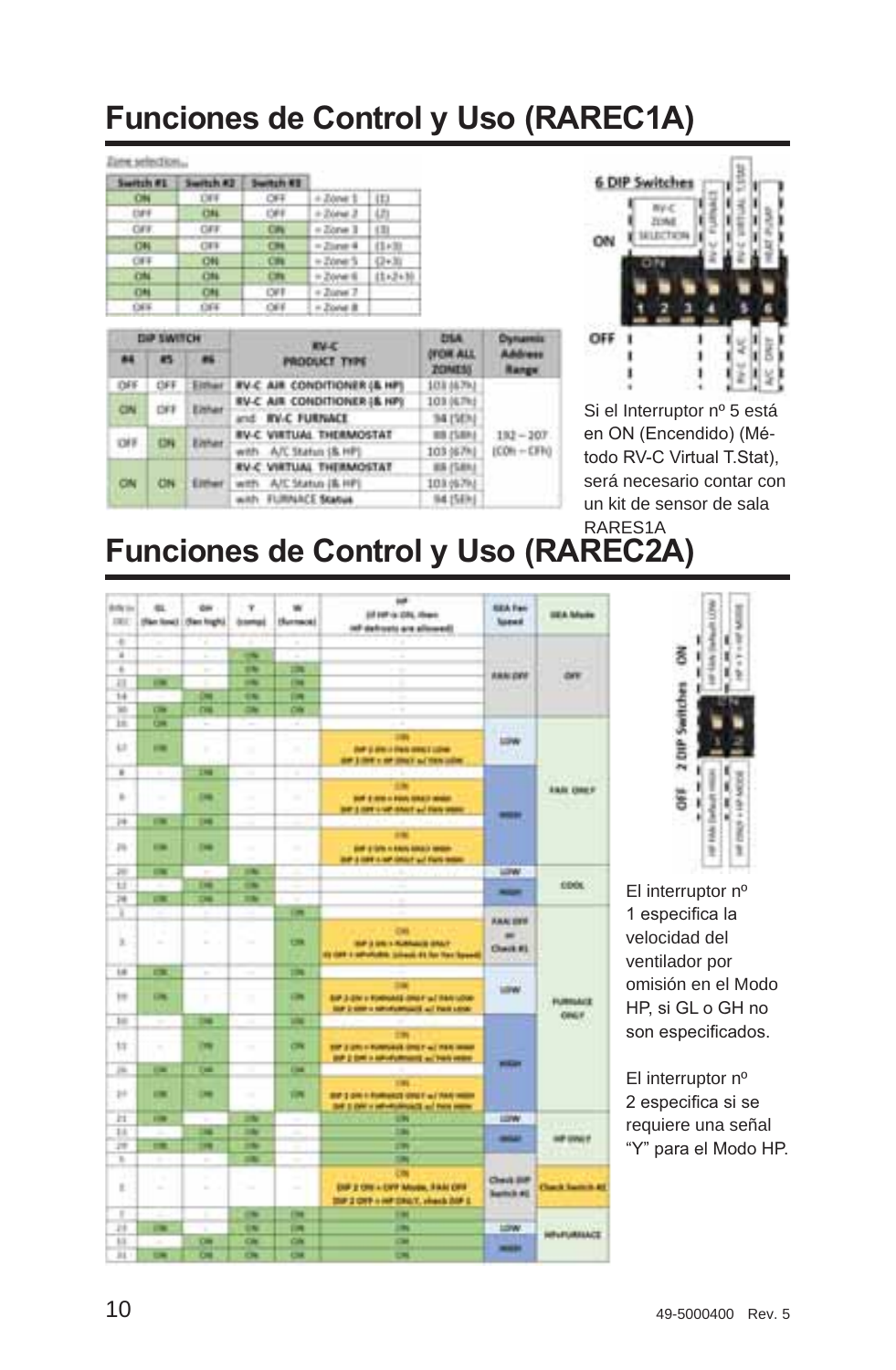# **Diagnóstico a bordo (RARWT**



Detección de Bajo Voltaje:

Si los 12 VCC caen por debajo de 10.5V, el termostato pasará al modo "OFF" y parpadeará "Lo".

Cuando el voltaje supere los 10.5V, la

pantalla mostrará "Lo" de forma constante y permanecerá en el modo "OFF" hasta que el usuario vuelva a seleccionar un modo diferente.



### **Prevención de Congelación de Acondicionador de Aire:**

cool En el modo COOL (Frío), un ícono de copo de nieve parpadeante indicará que la bobina interior se

está por congelar, y que el compresor se apagó. Se recomienda incrementar el flujo de aire limpiando el filtro y la ventilaciones de la abertura.



### Descongelación Automática de la Bomba de Calor:

HEAT PUMP En los modos HEAT-PUMP (Bomba de Calor), un

ícono parpadeante de HEAT-PUMP (Bomba de Calor) indicará que la unidad está realizando la descongelación automática.

En el modo HEAT-PUMP+FURNACE (Bomba de Calor + Calentador), mientras se está realizando la descongelación automática, la unidad usará el calentador.



**Bloqueo de la Bomba de Calor:** En el modo HEAT-PUMP ONLY (Sólo Bomba de Calor), un ícono parpadeante de HEAT-PUMP (Bomba de Calor) y 25°F (-4°C) indicarán que la temperatura

exterior descendió por debajo de los 25°F (-4°C) y que Heat- Pump (Bomba de Calor) está bloqueada. Cuando se esperen temperaturas inferiores a  $25^{\circ}F$  (-4 $^{\circ}C$ ). se recomienda el uso del modo HEAT-PUMP+FURNACE (Bomba de Calor + Calentador) o FURNACE ONLY (Sólo Calentador).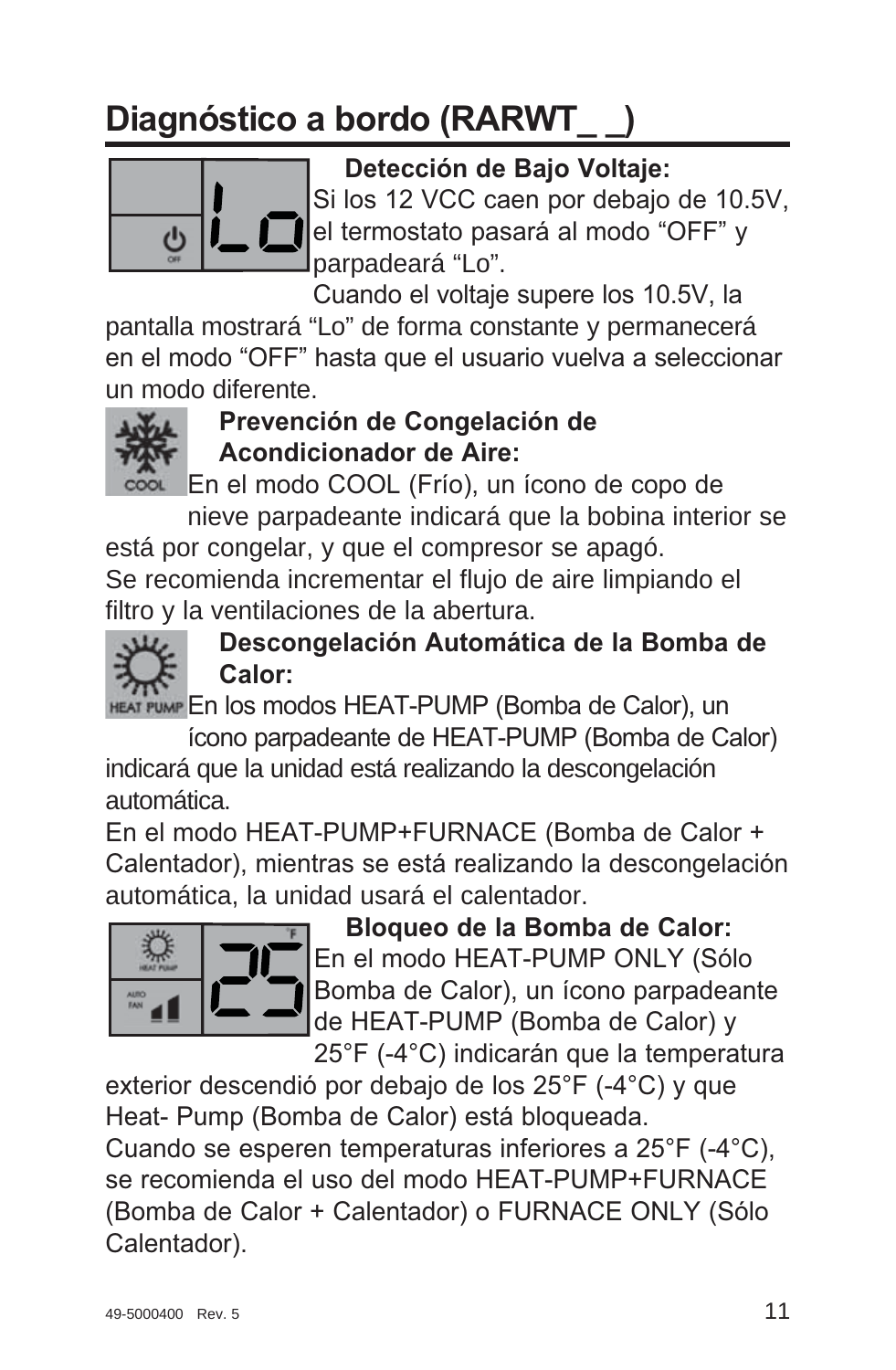# **Diagnóstico a bordo (RARWT**



Bomba de Calor por Encima de la **Temperatura**:

En los modos HEAT-PUMP (Bomba de Calor), un ícono parpadeante de HEAT-

PUMP (Bomba de Calor) Y 99°F (99°C) indicarán que la bobina interior alcanzó una temperatura superior a 135°F  $(58^{\circ}C)$  y que el compresor se apagó.

Se recomienda incrementar el flujo de aire limpiando el filtro y la ventilaciones de la abertura.

| Códigos de Falla               |                       |                                               |                                                                                                                                                        |  |  |  |
|--------------------------------|-----------------------|-----------------------------------------------|--------------------------------------------------------------------------------------------------------------------------------------------------------|--|--|--|
|                                | Código en<br>Pantalla | Sensor<br>Afectado                            | Causa Potencial                                                                                                                                        |  |  |  |
| Todos los                      | F1                    | <b>Bobinas</b><br>Interiores                  | Sensor Desenchufado o temperatura<br>superior a -22°F (-30°C)                                                                                          |  |  |  |
| Modelos                        | F <sub>2</sub>        | <b>Bobinas</b><br>Interiores                  | Cables en corto o temperatura superior<br>a 149°F (65°C)                                                                                               |  |  |  |
| Modelos con                    | F <sub>3</sub>        | <b>Bobina</b><br>Exterior                     | Sensor Desenchufado o temperatura<br>inferior a -22°F (-30°C)                                                                                          |  |  |  |
| Bomba de Calor                 | F4                    | <b>Bobina</b><br>Exterior                     | Cables en corto o temperatura superior<br>a 149°F (65°C)                                                                                               |  |  |  |
| Interruptor DIP<br>1 ENCENDIDO | F <sub>5</sub>        | Temperatura<br>Exterior                       | Sensor desenchufado o Interruptor DIP<br>1 configurado en "ON" (Encendido)<br>para el modelo de CA únicamente.<br>Temperatura inferior a -22°F (-30°C) |  |  |  |
|                                | F <sub>6</sub>        | Temperatura<br>Exterior                       | Cables en corto o temperatura superior<br>a 149°F (65°)                                                                                                |  |  |  |
| Todos los                      | F7                    | Sensor de<br>Temperatura<br>del<br>Termostato | Sensor Desenchufado o temperatura<br>inferior a -22°F (-30°C)                                                                                          |  |  |  |
| Modelos                        | F <sub>8</sub>        | Sensor de<br>Temperatura<br>del<br>Termostato | Sensor de Temperatura del Termostato<br>Cables en corto o temperatura superior<br>a 149°F (65°)                                                        |  |  |  |
|                                | F <sub>9</sub><br>FC  | Cable de<br>Señal                             | El cable de señal del termostato<br>está desenchufado o en corto (sin<br>comunicación con el control principal)                                        |  |  |  |

# **Códigos de Fallas (RARWT**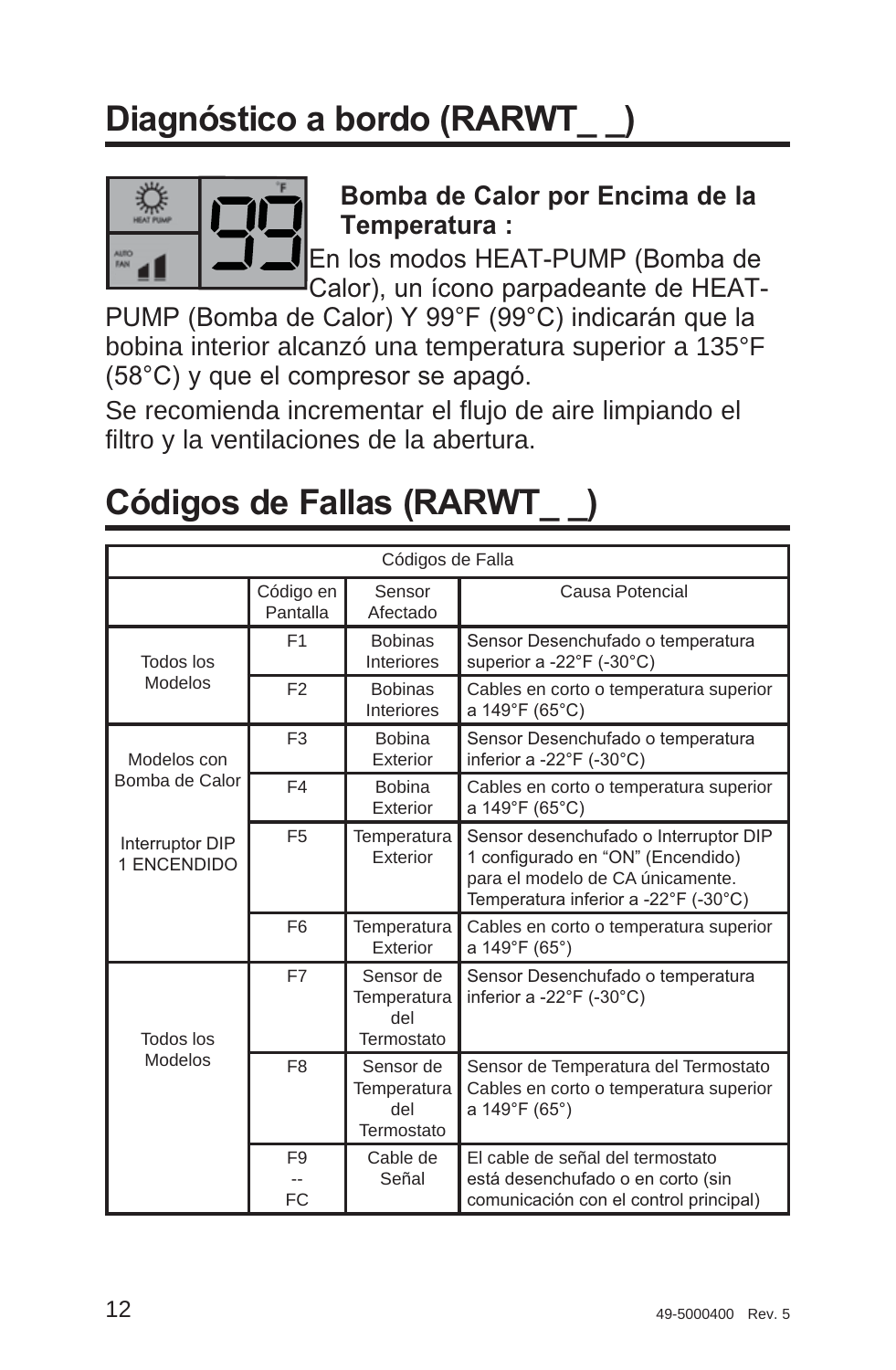# **Diagramas de Cableado**

Tabla 1: terminales para tres cables; sistema de 1 etapa de calor/ 1 etapa de refrigeración

- RARWT Interruptores DIP
- El nº 1 selecciona entre Cool Only (Sólo Frío) y Heat-Pump (Bomba de Calor).
- El  $n^{\circ}$  2 no se usa.
- $El n<sup>0</sup> 3 no se usa.$
- El nº 4 se usa para desactivar la selección de Furnace Mode (Modo de Calentador). Éste es para instalaciones donde un calentador no se encuentra conectado al control RVAC.

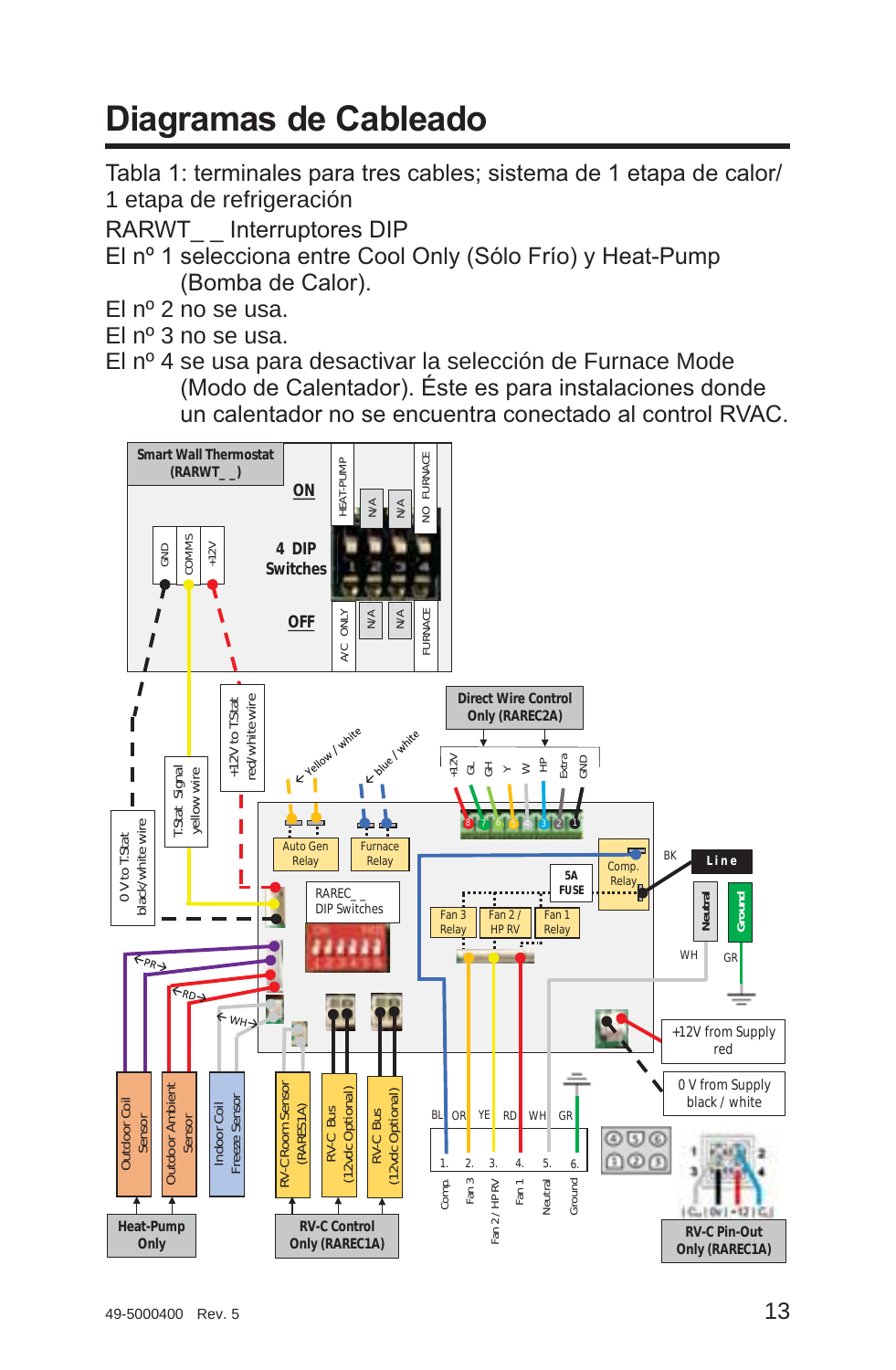# **Prueba del termostato**

#### Una vez instalado el termostato, se deberá controlar su funcionamiento.

**NOTA:** Antes de probar el termostato, presione el botón Fan Auto/On, hasta que la pantalla muestre la posición Auto.

#### **Prueba del Termostato**

- **1.** Alterne el botón Mode a la posición Fan ON.
- **2.** El ventilador se enciende.
- **3.** Alterne entre las velocidades del ventilador bajas y altas con el botón FAN.
- **4.** La velocidad se deberá ajustar de forma consecuente.

### **Prueba de Frío**

- **1.** Alterne con el botón Mode hasta que el modo Cool se active. Se exhibe la pantalla del modo Cool.
- **2.** Ajuste la temperatura configurada de modo que se encuentre 5 grados por debajo de la temperatura ambiente.
- **3.** El acondicionamiento del aire se deberá comenzar a producir algunos segundos después.
- **4.** Ajuste la temperatura configurada de modo que se encuentre 2 grados por encima de la temperatura ambiente, y el acondicionador de aire se deberá apagar.

Nota: Existe un retraso de 3 minutos y un tiempo de funcionamiento mínimo de 3 minutos del compresor cuando éste se enciende/ apaga.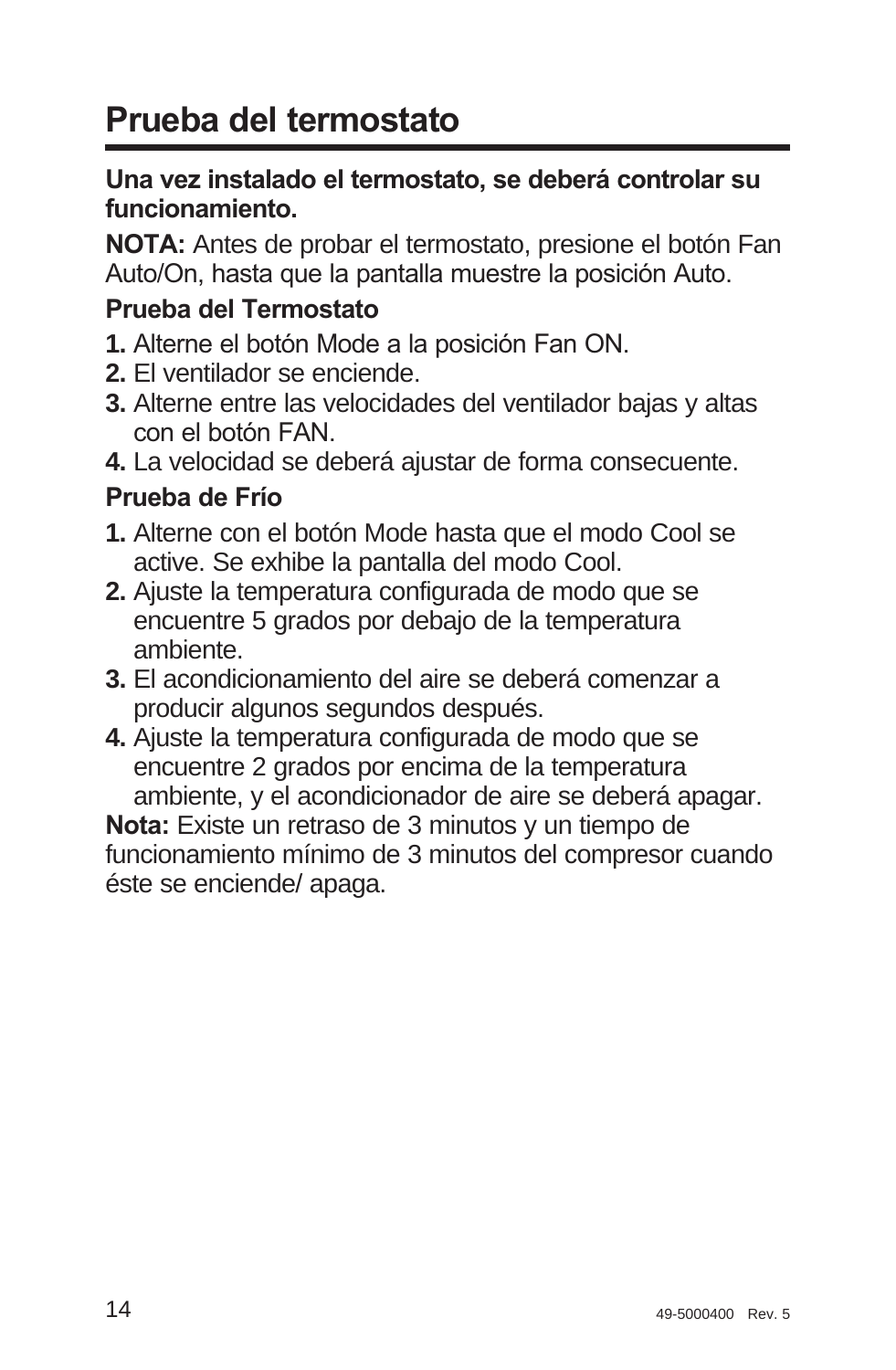### Prueba de la Bomba de Calor (sólo modelos ARH)

- 1. Alterne con el botón Mode hasta que el modo Heat Pump se active. Se exhibe en pantalla Heat Pump.
- **2.** Ajuste la temperatura configurada de modo que se encuentre 5 grados por encima de la temperatura ambiente.
- **3.** La calefacción se deberá comenzar a producir algunos segundos después.
- **4.** Ajuste la temperatura configurada de modo que se encuentre 2 grados por debajo de la temperatura ambiente y la Bomba de Calor se deberá apagar.

**NOTA:** Existe un retraso de 3 minutos y un tiempo de funcionamiento mínimo de 3 minutos del compresor cuando éste se enciende/ apaga.

### **Prueba del Calentador**

- 1. Mueva el botón de modo hasta que el modo Heat Pump (Bomba de Calentamiento) esté activado. La pantalla del modo Furnace (Calentador) es exhibida.
- 2. Ajuste la temperatura configurada, de modo que se encuentre 5 grados por encima de la temperatura de la sala.
- 3. Ajuste la temperatura configurada, de modo que se encuentre 2 grados por debajo de la temperatura de la sala y el calor se deberá desactivar. Nota: Dependiendo del modelo de calentador que se use, es posible que haya un retraso al conectar y desconectar el calentador.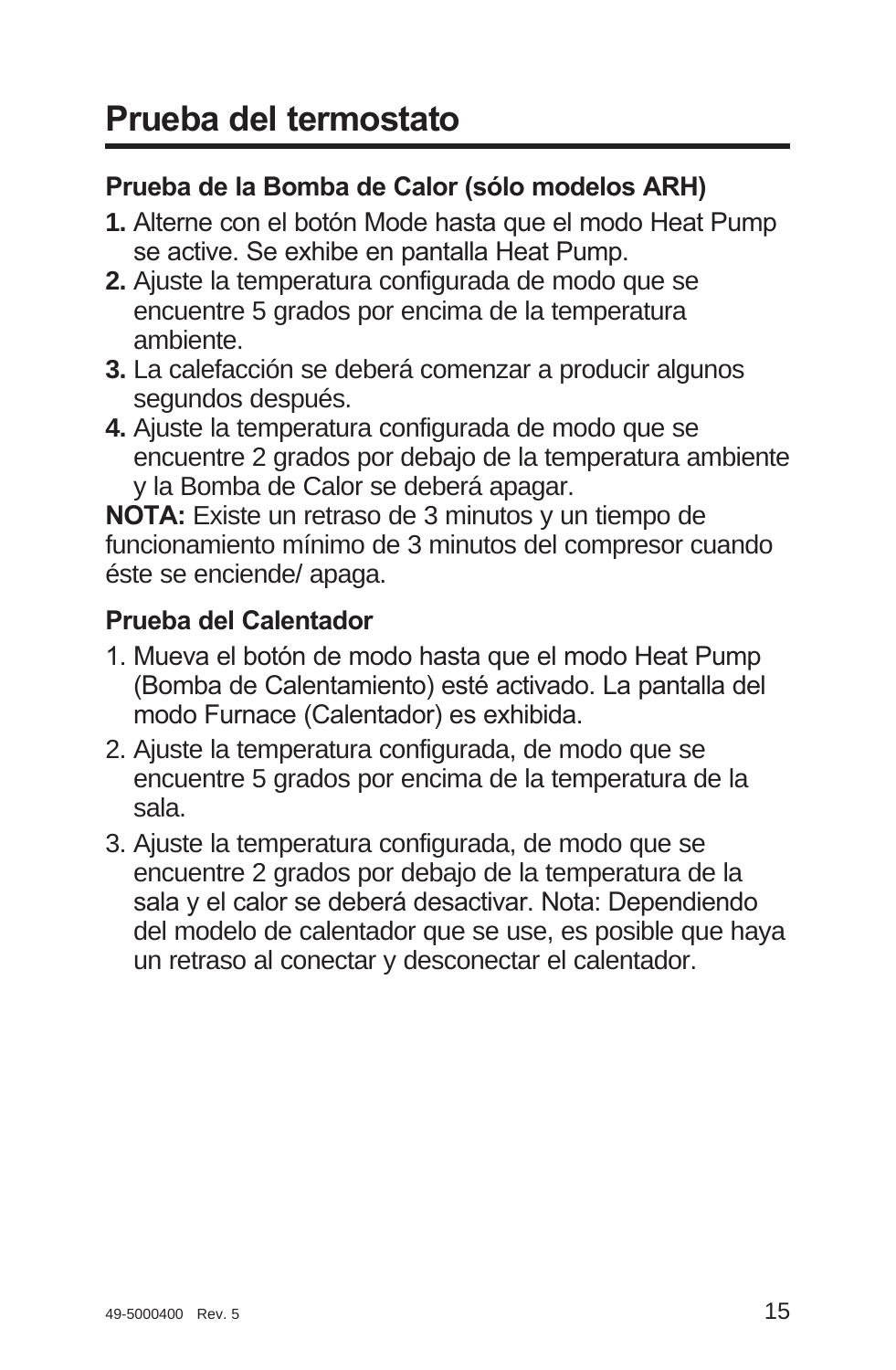# **Consejos para la Solución de Problemas**

| <b>Problem</b>                                                                                               | <b>Solution</b>                                                                                                                                                                                                                                                                                          |
|--------------------------------------------------------------------------------------------------------------|----------------------------------------------------------------------------------------------------------------------------------------------------------------------------------------------------------------------------------------------------------------------------------------------------------|
| Sin Pantalla                                                                                                 | Controle el 12 VDC; la pantalla queda<br>en blanco cuando el 12 VDC no está<br>presente.                                                                                                                                                                                                                 |
| Todos los botones del<br>termostato están fuera de<br>funcionamiento                                         | Verifique que el 12 VDC esté presente; la<br>unidad no funcionará cuando el 12 VDC<br>no esté presente                                                                                                                                                                                                   |
| El ventilador del<br>sistema no se enciende<br>apropiadamente                                                | Verifique que el cableado esté<br>configurado correctamente                                                                                                                                                                                                                                              |
| El ventilador no se<br>enciende, pero el<br>Compresor se enciende.                                           | CON LA CORRIENTE<br>DESENCHUFADA, verifique que nada<br>esté obstruyendo la paleta del ventilador,<br>de modo que gire libremente.<br>Controle el Fusible de 5 amperes del<br>tablero                                                                                                                    |
| El ventilador funciona de<br>forma continua                                                                  | Controle la configuración del ventilador.<br>Si se encuentra configurado en ON<br>(Encendido), el ventilador funcionará de<br>forma continua.                                                                                                                                                            |
| La temperatura de la sala<br>es incorrecta                                                                   | Verifique que el agujero de la pared esté<br>tapado con masilla o un aislante, a fin de<br>evitar el flujo de aire desde la cavidad de<br>la pared. Ajuste la temperatura (consulte<br>la sección del Modo de Configuración -<br>ajuste de temperatura de la sala)                                       |
| El compresor no funciona<br>o no se apaga de forma<br>inmediata al cambiar la<br>función o la configuración  | Hay un tiempo de retraso de 3 minutos<br>y un tiempo de funcionamiento mínimo<br>de 3 minutos del compresor cuando se<br>enciende/apaga.                                                                                                                                                                 |
| El ventilador no funciona<br>o no se apaga de forma<br>inmediata al cambiar la<br>función o la configuración | Esto es normal. En algunos modelos,<br>el ventilador podrá tener un tiempo<br>de funcionamiento mínimo/ tiempo de<br>retraso mínimo.                                                                                                                                                                     |
| F5 Parpadea sobre el<br>Termostato de Pared                                                                  | En un modelo de Cool Only, controle<br>que el Interruptor DIP nº 1 sobre el lado<br>trasero del termostato de pared esté en<br>OFF<br>(consulte el Diagrama del Cableado)<br>En un modelo con Bomba de Calor,<br>controle si el sensor de temperatura<br>exterior se encuentra desenchufado o<br>dañado. |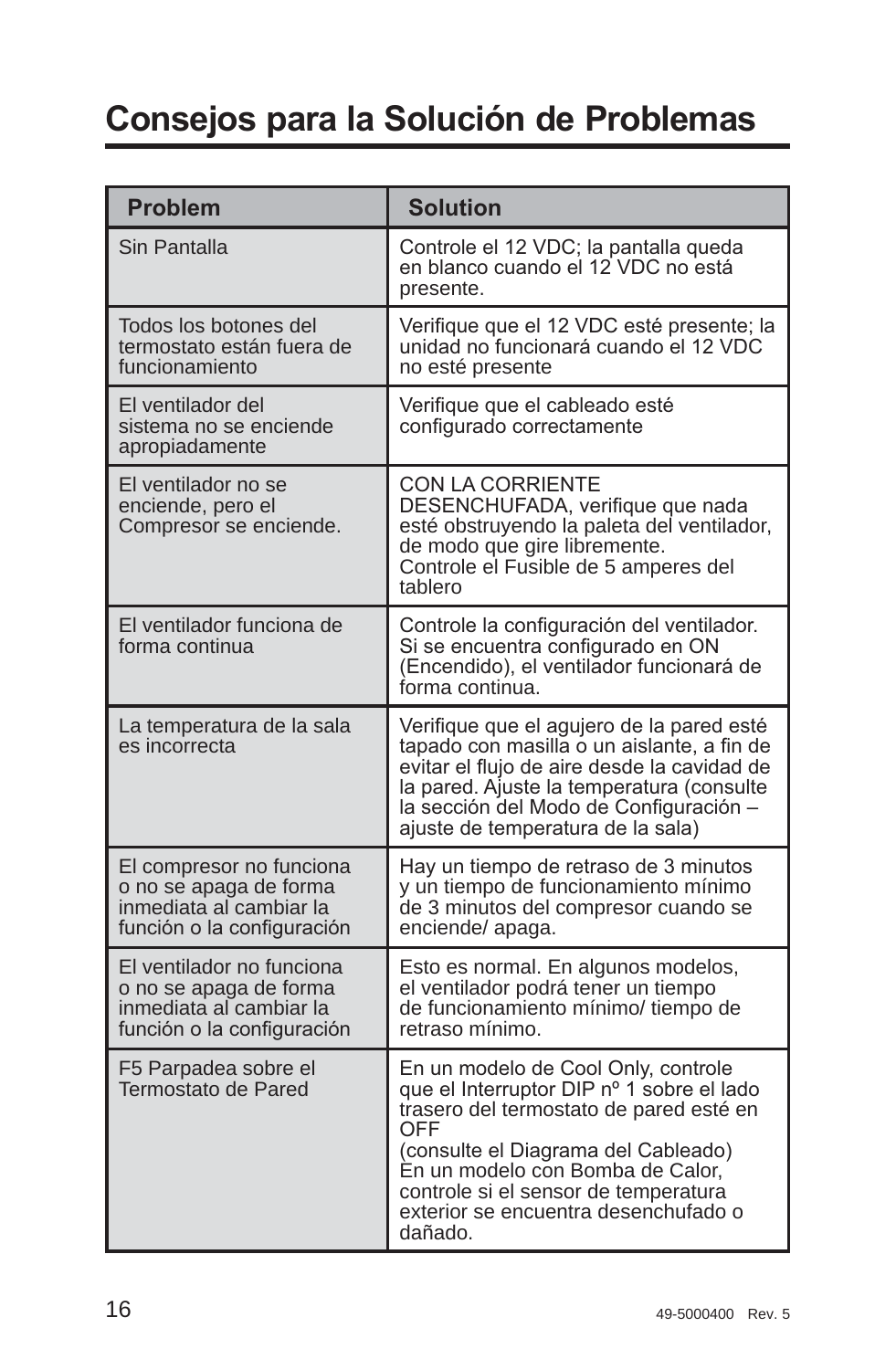# **GARANTÍA LIMITADA DEL TERMOSTATO**

Abroche su recibo aquí. Para validar la garantía deberá contar con la prueba de la fecha original de compra.

#### Por el Período de: **GE Appliances Brindará:**

la compra original

**Un Año**<br>Desde la fecha de **1990 en la sun defecto en los materiales o la fabricación** a un defecto en los materiales o la fabricación

Para solicitar ayuda en relación a la solución de problemas del termostato, comuníquese al 1-844-GE4-PTAC (o al 844-434-7822)

#### Qué No Cubrirá GE Appliances:

- Viaies del servicio técnico hasta su ubicación.
- Instalación inadecuada. Si tiene un problema con la instalación, comuníquese con su instalador. Usted es responsable de brindar conexiones eléctricas adecuadas sobre el producto.
- Cualquier falla del producto como resultado de modificaciones en el mismo o debido a un uso inadecuado, incluyendo la falta de mantenimiento razonable o necesario.
- En ubicaciones comerciales, trabajo necesario para mover la unidad, luego de que haya sido inicialmente instalada, a una ubicación donde se encuentre accesible para el servicio técnico por parte de un técnico individual; o, si las instrucciones de este manual fueron ignoradas.
- Reemplazo de fusibles de la casa o reinicio de disyuntores.
- Daños ocasionados sobre el producto por nivel de suministro de voltaie inadecuado, accidentes, incendios, inundaciones o catástrofes naturales.
- Daños incidentales o consecuentes causados por posibles defectos sobre este termostato.

**EXCLUSIÓN DE GARANTÍAS IMPLÍCITAS-Su única y exclusiva alternativa es el** cambio del producto, como se indica en la Garantía Limitada. Las garantías implícitas, incluyendo garantías implícitas de comerciabilidad o conveniencia sobre un propósito particular, se limitan a un año o al período más corto permitido por la ley.

Esta garantía limitada se extiende al comprador original y a cualquier dueño subsiguiente de productos comprados para uso dentro de EE.UU. y Canadá. En Alaska, la garantía limitada excluye el costo de envío o llamadas del servicio a su hogar. Algunos estados o provincias no permiten la exclusión o limitación de daños fortuitos o consecuentes. Esta garantía limitada le da derechos legales específicos, y es posible que tenga otros derechos que varían entre un estado y otro, o entre una provincia y otra. Para conocer cuáles son sus derechos legales, consulte a la oficina de asuntos del consumidor local, estatal o provincial o al Fiscal de su estado.

**Garante: GE Appliances, Louisville, KY 40225**